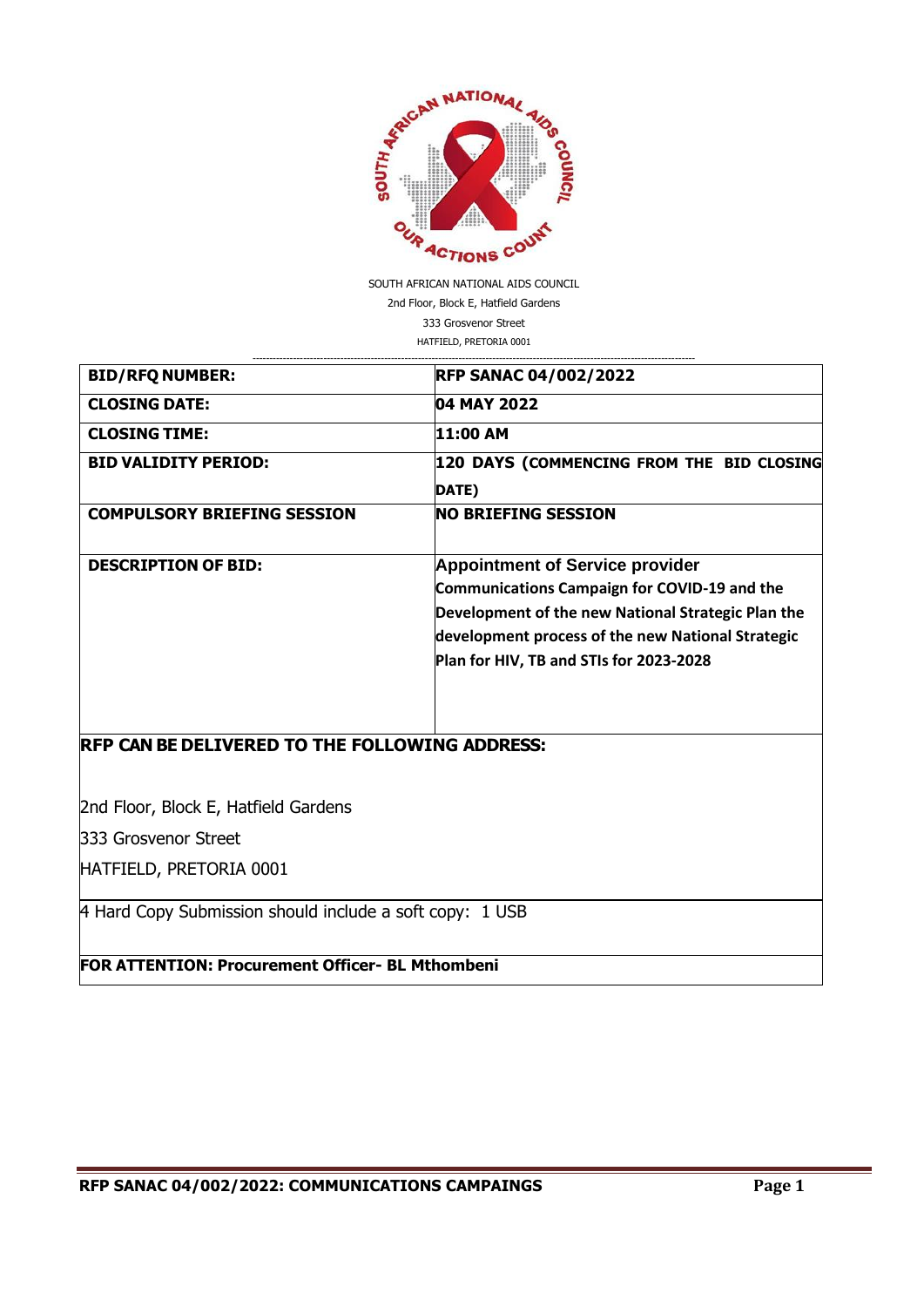# **PART A INVITATION TO BID**

|                                 | YOU ARE HEREBY INVITED TO BID FOR REQUIREMENTS OF THE (NAME OF DEPARTMENT/ PUBLIC ENTITY)  |                      |             |                      |                      |       |  |
|---------------------------------|--------------------------------------------------------------------------------------------|----------------------|-------------|----------------------|----------------------|-------|--|
| <b>BID NUMBER:</b>              | <b>RFP SANAC</b><br>04/002/2022                                                            | <b>CLOSING DATE:</b> | 04 MAY 2022 |                      | <b>CLOSING TIME:</b> | 11:00 |  |
|                                 | Appointment of Service provider Communications Campaign for COVID-19 and the               |                      |             |                      |                      |       |  |
|                                 | Development of the new National Strategic Plan the development process of the new National |                      |             |                      |                      |       |  |
| <b>DESCRIPTION</b>              | Strategic Plan for HIV, TB and STIs for 2023-2028                                          |                      |             |                      |                      |       |  |
| (SBD7).                         | THE SUCCESSFUL BIDDER WILL BE REQUIRED TO FILL IN AND SIGN A WRITTEN CONTRACT FORM         |                      |             |                      |                      |       |  |
|                                 | BID RESPONSE DOCUMENTS MAY BE DEPOSITED IN THE<br>BID BOX SITUATED AT (STREET ADDRESS)     |                      |             |                      |                      |       |  |
| <b>SANAC Trust Offices</b>      |                                                                                            |                      |             |                      |                      |       |  |
|                                 | 2nd Floor, Block E, Hatfield Gardens                                                       |                      |             |                      |                      |       |  |
| 333 Grosvenor Street            |                                                                                            |                      |             |                      |                      |       |  |
|                                 | HATFIELD, PRETORIA 0001                                                                    |                      |             |                      |                      |       |  |
|                                 |                                                                                            |                      |             |                      |                      |       |  |
| <b>SUPPLIER INFORMATION</b>     |                                                                                            |                      |             |                      |                      |       |  |
|                                 |                                                                                            |                      |             |                      |                      |       |  |
| NAME OF BIDDER                  |                                                                                            |                      |             |                      |                      |       |  |
| POSTAL ADDRESS                  |                                                                                            |                      |             |                      |                      |       |  |
| <b>STREET ADDRESS</b>           |                                                                                            |                      |             |                      |                      |       |  |
| <b>TELEPHONE NUMBER</b>         |                                                                                            | <b>CODE</b>          |             | <b>NUMBER</b>        |                      |       |  |
| <b>CELLPHONE NUMBER</b>         |                                                                                            |                      |             |                      |                      |       |  |
| <b>FACSIMILE NUMBER</b>         |                                                                                            | <b>CODE</b>          |             | <b>NUMBER</b>        |                      |       |  |
| <b>E-MAIL ADDRESS</b>           |                                                                                            |                      |             |                      |                      |       |  |
| <b>VAT REGISTRATION NUMBER</b>  |                                                                                            |                      |             |                      |                      |       |  |
|                                 |                                                                                            | <b>TCS PIN:</b>      | <b>OR</b>   | CSD No:              |                      |       |  |
|                                 |                                                                                            | Yes                  |             |                      | Yes                  |       |  |
| <b>B-BBEE STATUS LEVEL</b>      |                                                                                            |                      |             | <b>B-BBEE STATUS</b> |                      |       |  |
| <b>VERIFICATION CERTIFICATE</b> |                                                                                            |                      |             | <b>LEVEL SWORN</b>   |                      |       |  |
| [TICK APPLICABLE BOX]           |                                                                                            | No                   | AFFIDAVIT   |                      | No                   |       |  |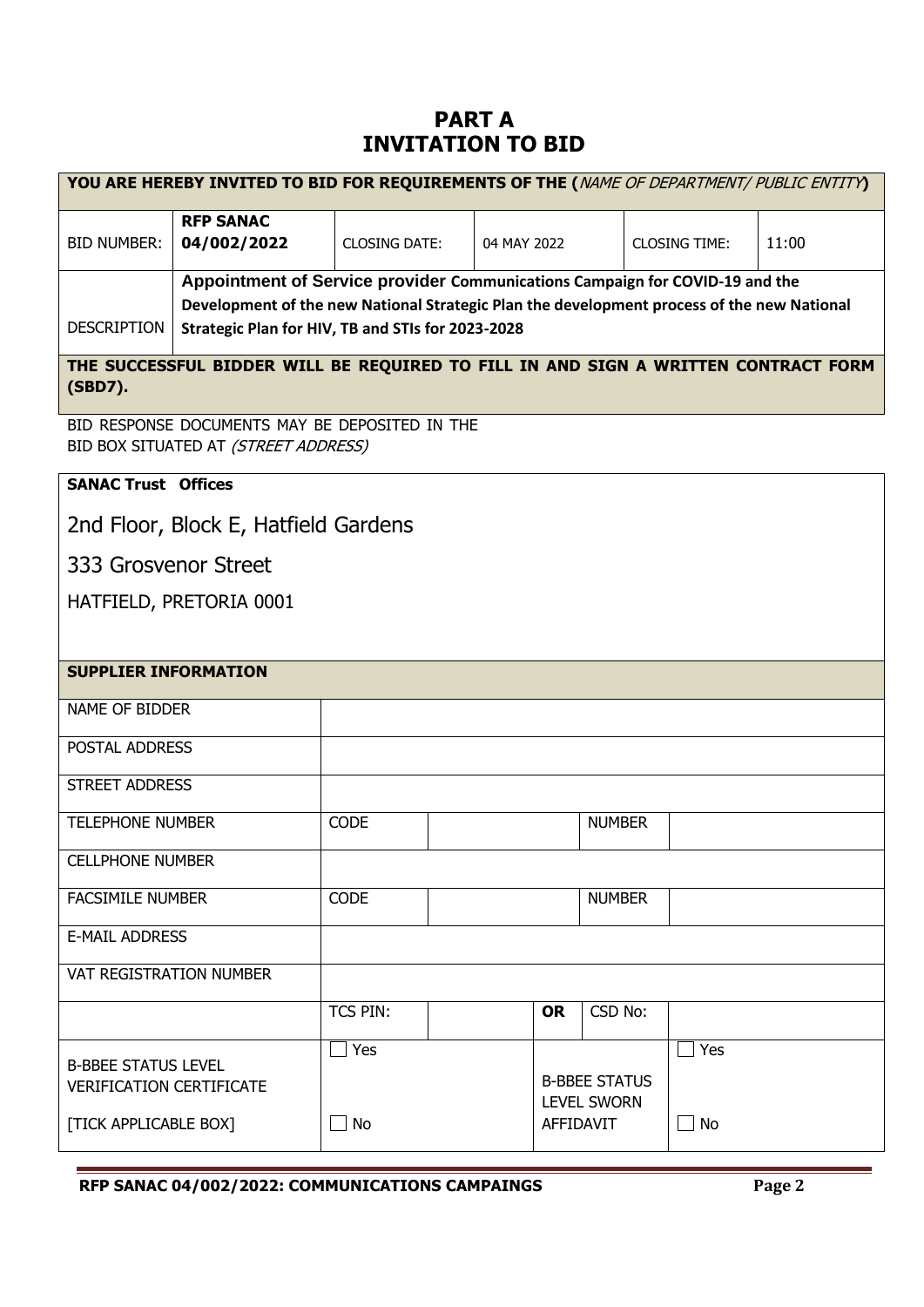| IF YES, WHO WAS THE<br><b>CERTIFICATE ISSUED BY?</b>                                                                                                       |                        |                                                                             |                         |                                                                                              |                                           |  |
|------------------------------------------------------------------------------------------------------------------------------------------------------------|------------------------|-----------------------------------------------------------------------------|-------------------------|----------------------------------------------------------------------------------------------|-------------------------------------------|--|
| AN ACCOUNTING OFFICER AS                                                                                                                                   |                        | AN ACCOUNTING OFFICER AS CONTEMPLATED IN THE CLOSE<br>CORPORATION ACT (CCA) |                         |                                                                                              |                                           |  |
| CONTEMPLATED IN THE CLOSE<br>CORPORATION ACT (CCA) AND<br>NAME THE APPLICABLE IN THE                                                                       | $\Box$                 |                                                                             |                         | A VERIFICATION AGENCY ACCREDITED BY THE SOUTH AFRICAN<br><b>ACCREDITATION SYSTEM (SANAS)</b> |                                           |  |
| <b>TICK BOX</b>                                                                                                                                            |                        | A REGISTERED AUDITOR<br>NAME:                                               |                         |                                                                                              |                                           |  |
| [A B-BBEE STATUS LEVEL VERIFICATION CERTIFICATE/SWORN AFFIDAVIT(FOR EMEs& QSEs) MUST BE SUBMITTED<br>IN ORDER TO QUALIFY FOR PREFERENCE POINTS FOR B-BBEE] |                        |                                                                             |                         |                                                                                              |                                           |  |
|                                                                                                                                                            | ้∣Yes                  |                                                                             |                         |                                                                                              |                                           |  |
| ARE YOU THE ACCREDITED<br>REPRESENTATIVE IN                                                                                                                | <b>No</b>              |                                                                             |                         | ARE YOU A<br><b>FOREIGN</b><br><b>BASED</b><br><b>SUPPLIER FOR</b>                           | $\Box$ Yes<br><b>No</b>                   |  |
| <b>SOUTH AFRICA FOR THE</b><br><b>GOODS / SERVICES</b><br>/WORKS OFFERED?                                                                                  | [IF YES ENCLOSE PROOF] |                                                                             |                         | <b>THE GOODS</b><br>/SERVICES<br>/WORKS<br><b>OFFERED?</b>                                   | <b>[IF YES ANSWER PART</b><br>B:3 BELOW ] |  |
| <b>SIGNATURE OF BIDDER</b>                                                                                                                                 |                        |                                                                             |                         | <b>DATE</b>                                                                                  |                                           |  |
| <b>CAPACITY UNDER WHICH</b><br>THIS BID IS SIGNED (Attach<br>proof of authority to sign this<br>bid; e.g. resolution of<br>directors, etc.)                |                        |                                                                             |                         |                                                                                              |                                           |  |
| <b>TOTAL NUMBER OF ITEMS</b><br><b>OFFERED</b>                                                                                                             |                        |                                                                             |                         | <b>TOTAL BID</b><br><b>PRICE (ALL</b><br><b>INCLUSIVE)</b>                                   |                                           |  |
| <b>BIDDING</b><br><b>PROCEDURE</b>                                                                                                                         | <b>ENQUIRIES</b>       | <b>MAY</b><br><b>BE</b>                                                     |                         |                                                                                              | TECHNICAL INFORMATION MAY BE DIRECTED     |  |
| <b>DIRECTED TO:</b>                                                                                                                                        |                        |                                                                             | TO:                     |                                                                                              |                                           |  |
| DEPARTMENT/ PUBLIC ENTITY                                                                                                                                  | <b>SANAC Trust</b>     |                                                                             |                         | <b>CONTACT PERSON</b>                                                                        |                                           |  |
| <b>CONTACT PERSON</b>                                                                                                                                      | Beullah Mthombeni      |                                                                             | <b>TELEPHONE NUMBER</b> |                                                                                              |                                           |  |
| <b>TELEPHONE NUMBER</b>                                                                                                                                    | 012 748 1000           |                                                                             |                         | <b>FACSIMILE NUMBER</b>                                                                      |                                           |  |
| <b>FACSIMILE NUMBER</b>                                                                                                                                    |                        |                                                                             |                         | <b>E-MAIL ADDRESS</b>                                                                        |                                           |  |
| <b>E-MAIL ADDRESS</b>                                                                                                                                      |                        | beullah@sanac.org.za                                                        |                         |                                                                                              |                                           |  |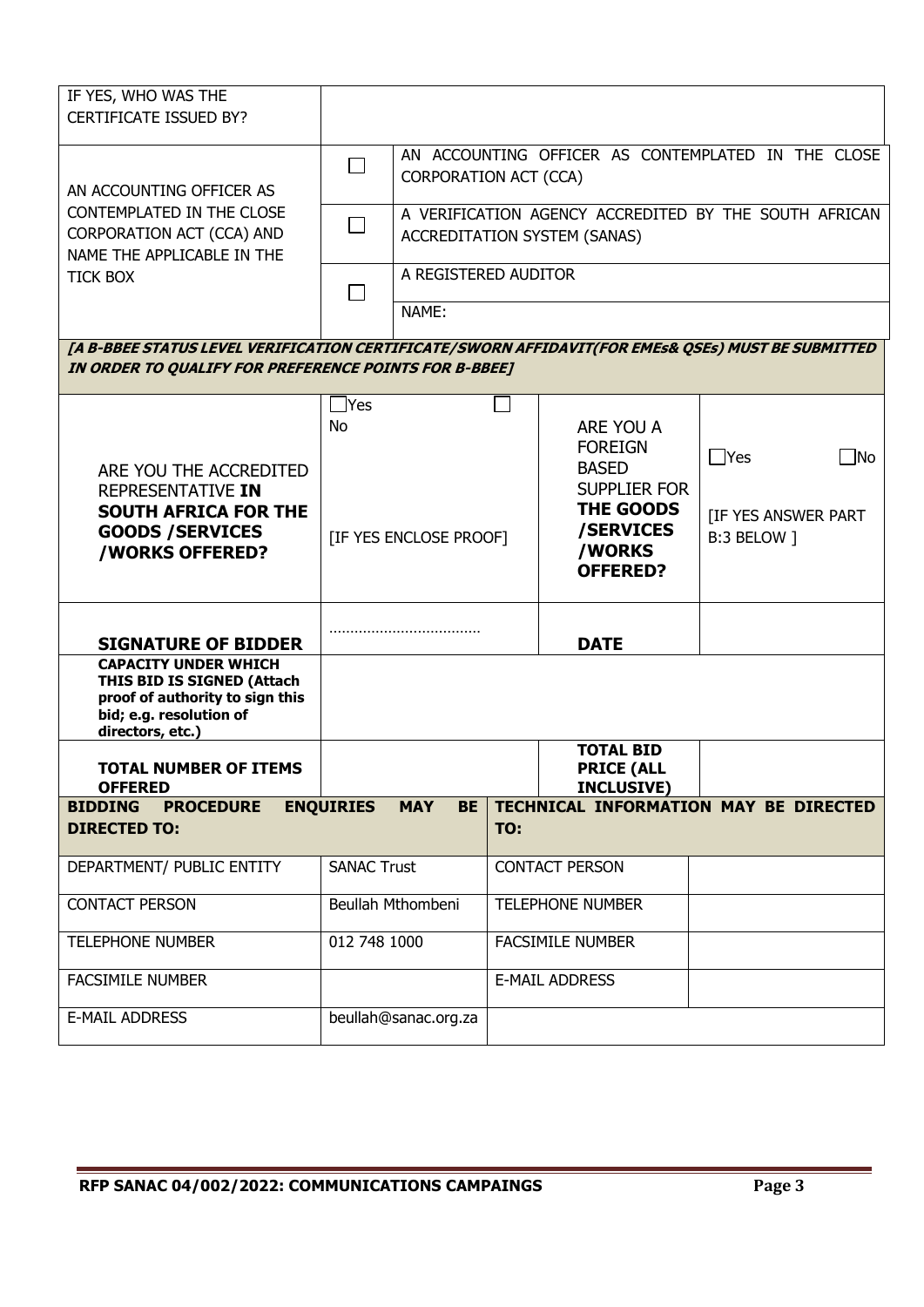## **PART B TERMS AND CONDITIONS FOR BIDDING**

|    | 1. BID SUBMISSION:                                                                                                                                                                                                                                                                                                                                                                  |
|----|-------------------------------------------------------------------------------------------------------------------------------------------------------------------------------------------------------------------------------------------------------------------------------------------------------------------------------------------------------------------------------------|
|    | 1.1. BIDS MUST BE DELIVERED BY THE STIPULATED TIME TO THE CORRECT ADDRESS. LATE BIDS WILL NOT<br>BE ACCEPTED FOR CONSIDERATION.                                                                                                                                                                                                                                                     |
|    | 1.2. ALL BIDS MUST BE SUBMITTED ON THE OFFICIAL FORMS PROVIDED-(NOT TO BE RE-TYPED)                                                                                                                                                                                                                                                                                                 |
|    | <b>OR EMAILED</b><br>1.3. BIDDERS MUST REGISTER ON THE CENTRAL SUPPLIER DATABASE (CSD) TO UPLOAD<br>MANDATORY INFORMATION NAMELY: (BUSINESS REGISTRATION/ DIRECTORSHIP/<br>MEMBERSHIP/IDENTITY NUMBERS; TAX COMPLIANCE STATUS; AND BANKING INFORMATION<br>FOR VERIFICATION PURPOSES). B-BBEE CERTIFICATE OR SWORN AFFIDAVIT FOR B-BBEE<br>MUST BE SUBMITTED TO BIDDING INSTITUTION. |
|    | 1.4. WHERE A BIDDER IS NOT REGISTERED ON THE CSD, MANDATORY INFORMATION NAMELY:<br>(BUSINESS REGISTRATION/ DIRECTORSHIP/ MEMBERSHIP/IDENTITY NUMBERS; TAX<br>COMPLIANCE STATUS MAY NOT BE SUBMITTED WITH THE BID DOCUMENTATION. B-BBEE<br>CERTIFICATE OR SWORN AFFIDAVIT FOR B-BBEE MUST BE SUBMITTED TO BIDDING<br><b>INSTITUTION.</b>                                             |
|    | 1.5. THIS BID IS SUBJECT TO THE PREFERENTIAL PROCUREMENT POLICY FRAMEWORK ACT 2000 AND THE<br>PREFERENTIAL PROCUREMENT REGULATIONS, 2017, THE GENERAL CONDITIONS OF CONTRACT (GCC)<br>AND, IF APPLICABLE, ANY OTHER LEGISLATION OR SPECIAL CONDITIONS OF CONTRACT.                                                                                                                  |
|    | 2. TAX COMPLIANCE REQUIREMENTS                                                                                                                                                                                                                                                                                                                                                      |
|    | 2.1 BIDDERS MUST ENSURE COMPLIANCE WITH THEIR TAX OBLIGATIONS.                                                                                                                                                                                                                                                                                                                      |
|    | 2.2 BIDDERS ARE REQUIRED TO SUBMIT THEIR UNIQUE PERSONAL IDENTIFICATION NUMBER (PIN) ISSUED<br>BY SARS TO ENABLE THE ORGAN OF STATE TO VIEW THE TAXPAYER'S PROFILE AND TAX STATUS.                                                                                                                                                                                                  |
|    | 2.3 APPLICATION FOR TAX COMPLIANCE STATUS (TCS) OR PIN MAY ALSO BE MADE VIA E-FILING. IN ORDER<br>TO USE THIS PROVISION, TAXPAYERS WILL NEED TO REGISTER WITH SARS AS E-FILERS THROUGH THE<br>WEBSITE WWW.SARS.GOV.ZA.                                                                                                                                                              |
|    | 2.4 BIDDERS MAY ALSO SUBMIT A PRINTED TCS TOGETHER WITH THE BID.                                                                                                                                                                                                                                                                                                                    |
|    | 2.5 IN BIDS WHERE CONSORTIA / JOINT VENTURES / SUB-CONTRACTORS ARE INVOLVED, EACH PARTY MUST<br>SUBMIT A SEPARATE PROOF OF TCS / PIN / CSD NUMBER.                                                                                                                                                                                                                                  |
|    | 2.6 WHERE NO TCS IS AVAILABLE BUT THE BIDDER IS REGISTERED ON THE CENTRAL SUPPLIER DATABASE<br>(CSD), A CSD NUMBER MUST BE PROVIDED.                                                                                                                                                                                                                                                |
| 3. | <b>QUESTIONNAIRE TO BIDDING FOREIGN SUPPLIERS</b>                                                                                                                                                                                                                                                                                                                                   |
|    | 3.1. IS THE BIDDER A RESIDENT OF THE REPUBLIC OF SOUTH AFRICA (RSA)?<br>YES $\Box$ NO                                                                                                                                                                                                                                                                                               |
|    | 3.2. DOES THE BIDDER HAVE A BRANCH IN THE RSA?<br>YES $\Box$ NO                                                                                                                                                                                                                                                                                                                     |
|    | YES $\Box$ NO<br>3.3. DOES THE BIDDER HAVE A PERMANENT ESTABLISHMENT IN THE RSA?                                                                                                                                                                                                                                                                                                    |
|    | YES $\Box$ NO<br>3.4. DOES THE BIDDER HAVE ANY SOURCE OF INCOME IN THE RSA?                                                                                                                                                                                                                                                                                                         |
|    | IF THE ANSWER IS "NO" TO ALL OF THE ABOVE, THEN, IT IS NOT A REQUIREMENT TO OBTAIN A<br>TAX COMPLIANCE STATUS / TAX COMPLIANCE SYSTEM PIN CODE FROM THE SOUTH AFRICAN<br>REVENUE SERVICE (SARS) AND IF NOT REGISTER AS PER 2.3 ABOVE.                                                                                                                                               |

## **NB: FAILURE TO PROVIDE ANY OF THE ABOVE PARTICULARS MAY RENDER THE BID INVALID**.

**RFP SANAC 04/002/2022: COMMUNICATIONS CAMPAINGS Page 4**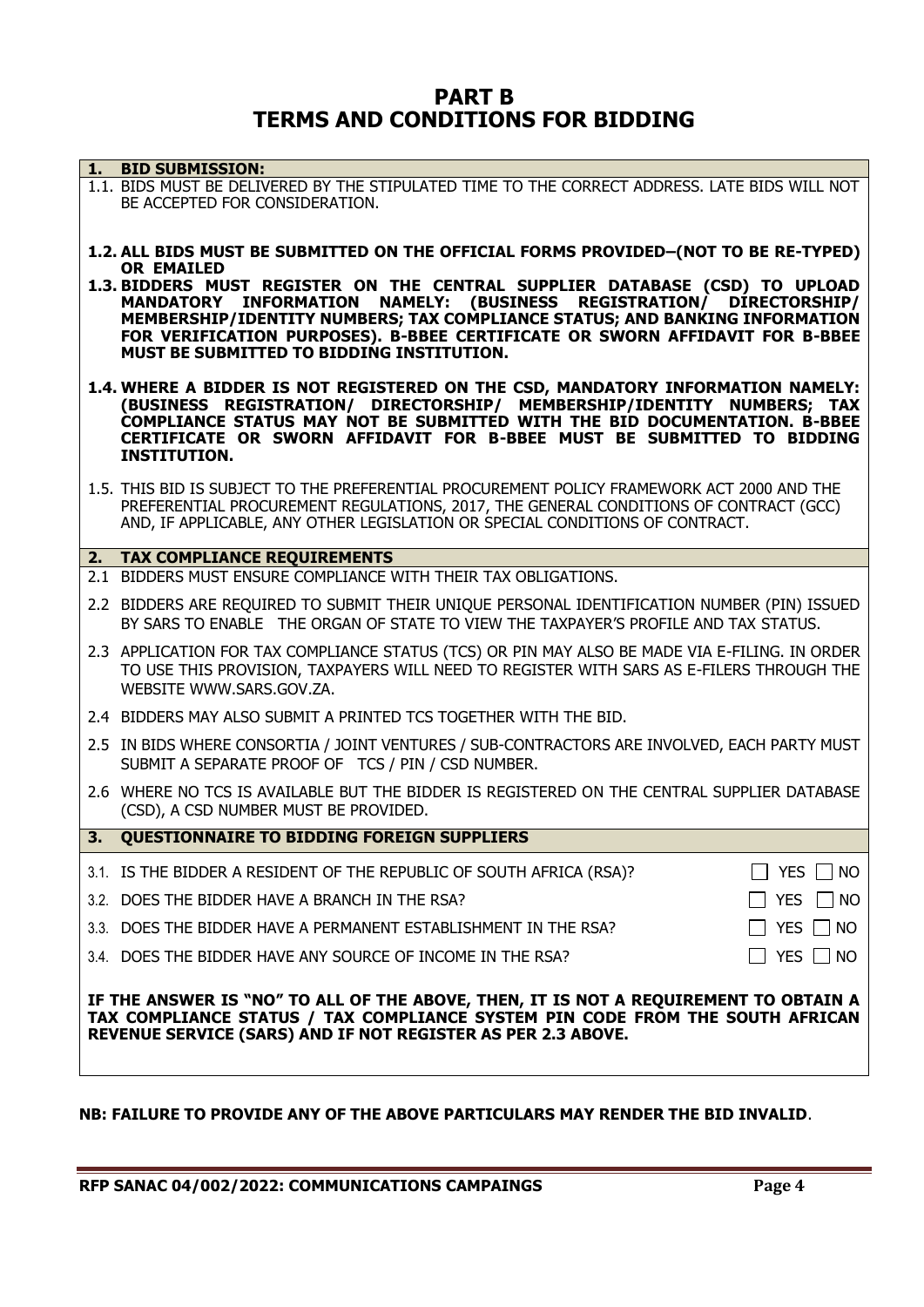# **PART C RETURNABLE DOCUMENTS**

#### **CHECKLIST OF RETURNABLE SCHEDULES AND DOCUMENTS**

#### **BID EVALUATION STAGE 1: Pre-qualification phase/ Initial screening process:**

| Bid form must be properly received on the bid closing date and time specified on the invitation, fully            |
|-------------------------------------------------------------------------------------------------------------------|
| completed and signed in ink.                                                                                      |
| Submission of applicable Resolution by the Legal Entity, or consortium / joint venture, authorising a             |
| dedicated person(s) to sign documents on behalf of the firm / consortium / joint venture.                         |
| Submission of Valid Tax Clearance Certificate or SARS PIN.                                                        |
| Copies of the Founding Statement - CIPC Document                                                                  |
| Certified copies of South African Identity Documents or Valid Passports of Members. Directors / owner (In         |
| a case of a sole proprietor or Partnership)                                                                       |
| Company Proof of address                                                                                          |
| Certified copies of all latest share certificates, in case of a Company                                           |
| List of traceable references of previous and present clients, (Company name, department, branch,                  |
| contact person with office telephone number, website and email address)                                           |
| Company Profile including Contact person, physical and postal address, contact email & telephone numbers          |
| Fully Completed SBD Documents, SBD 1 Part A & B of the bid document SBD 3.3, SBD 4, SBD 8, SBD 6.1,               |
| SBD 9, and the General Condition of Contract, BEE Certificate or Sworn Affidavit.                                 |
| The use of correction fluid is strictly prohibited and will lead to disqualification, If any corrections are made |
| on the bidding document, it needs to be initialled by the bidder                                                  |
| Summary Report of Central Supplier Database (CSD) with a compliant status.                                        |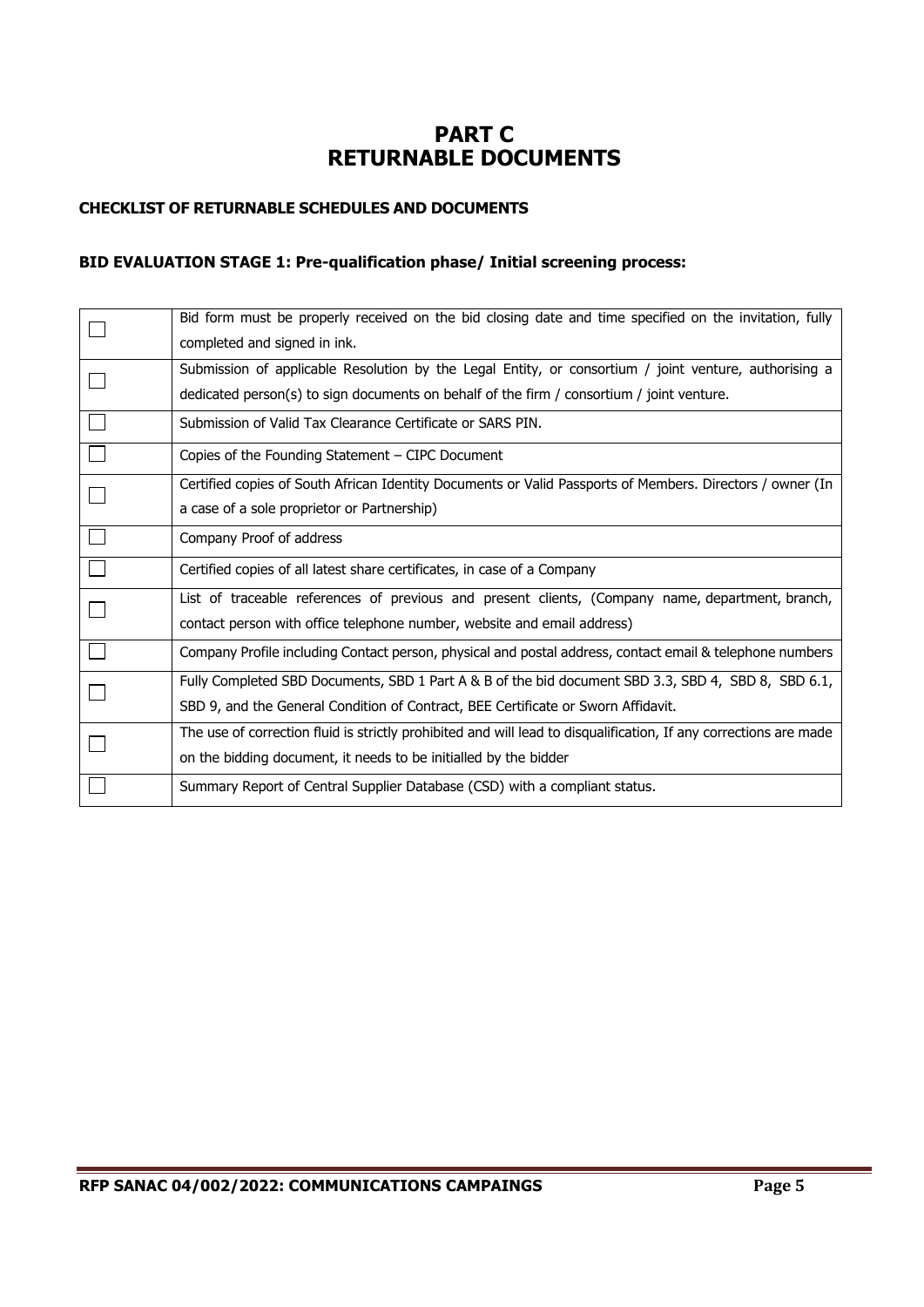# **PART D STANDARD BIDDING DOCUMENTS**

#### **TAX CLEARANCE PIN SBD 2**

# **TAX CLEARANCE / PIN REQUIREMENTS**

- 1. It is a condition of bid that the taxes of the successful bidder must be in order, or that satisfactory arrangements have been made with South African Revenue Service (SARS) to meet the bidder's tax obligations.
- 2. In order to meet this requirement bidders are required to submit a valid and compliant Tax clearance pin for tenders/ good standing
- 3. SARS shall the bidder with a Tax Clearance pin that shall be valid for a period of one (1) year from the date of approval.
- The original Tax Clearance pin must be submitted together with the bid. Failure to submit the original and valid Tax Clearance pin shall result in the invalidation of the bid.
- 5. In bids where Consortia / Joint Ventures / subcontractors are involved, each party must submit a separate Tax Clearance pin.
- 6. Tax Clearance pin are available from any SARS branch office nationally or on the website [www.sars.gov.za.](http://www.sars.gov.za/)
- 7. Applications for the Tax Clearance Certificates may also be made via eFiling. In order to use this provision, taxpayers shall need to register with SARS as eFilers through the website [www.sars.gov.za.](http://www.sars.gov.za/)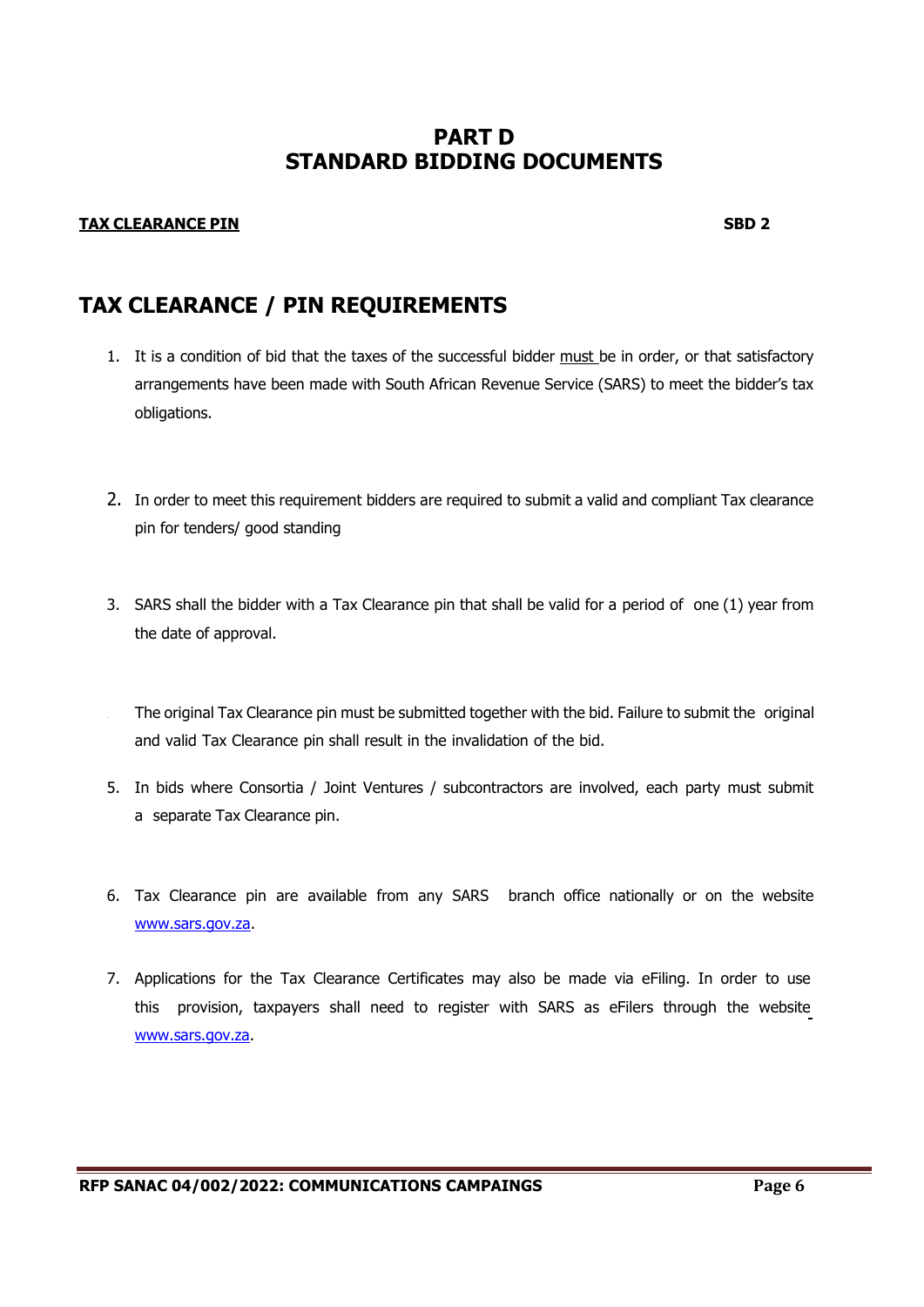# **ATTACH VALID AND COMPLIANT TAX COMPLIANCE STATUS PIN ISSUED ON THIS PAGE**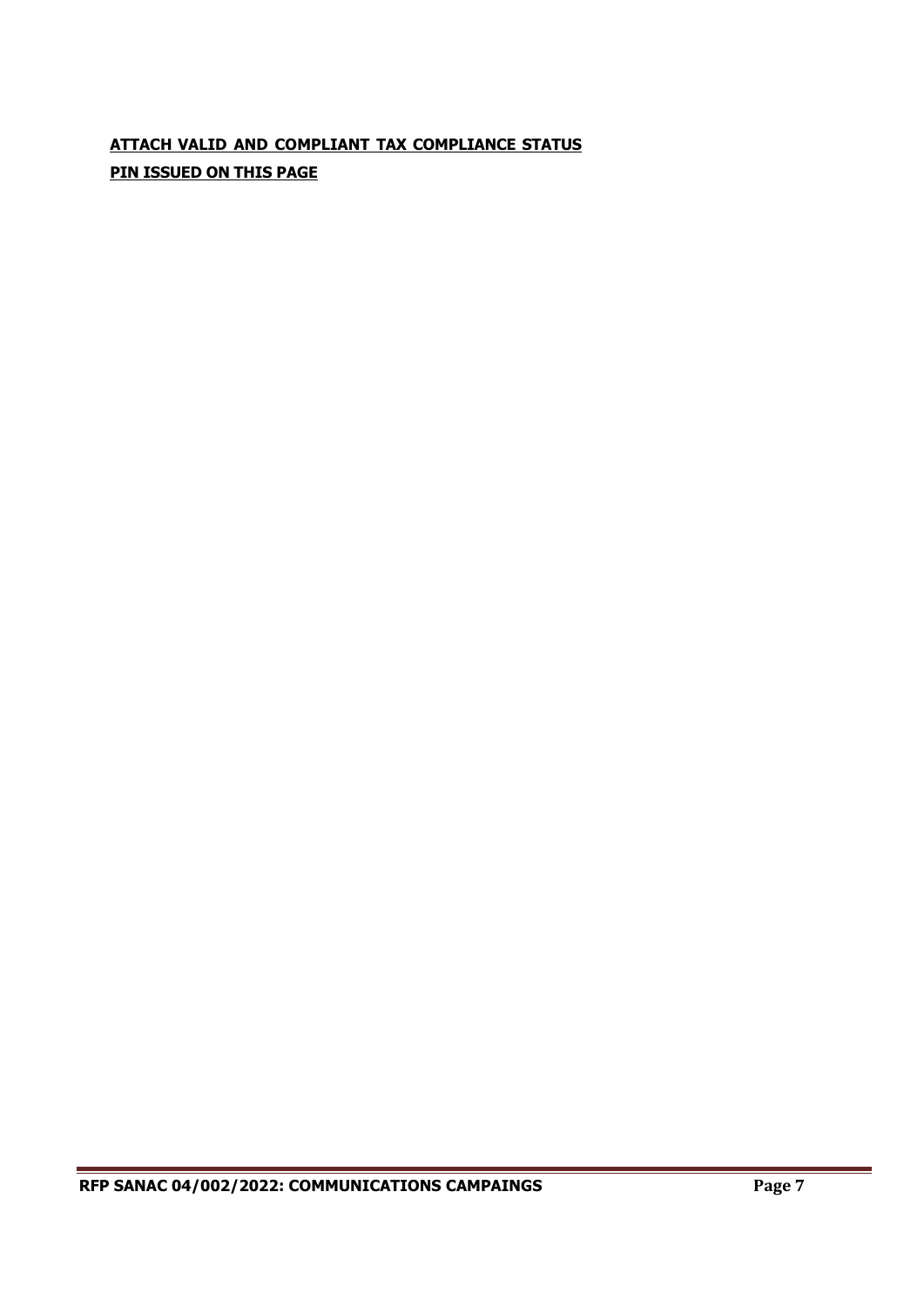# **DECLARATION OF INTEREST**

- 1. Any legal person, including persons employed by the state<sup>1</sup>, or persons having a kinship with persons employed by the state, including a blood relationship, may make an offer or offers in terms of this invitation to bid (includes a price quotation, advertised competitive bid, limited bid or proposal). In view of possible allegations of favouritism, should the resulting bid, or part thereof, be awarded to persons employed by the state, or to persons connected with or related to them, it is required that the bidder or his/her authorised representative declare his/her position in relation to the evaluating/adjudicating authority where-
	- the bidder is employed by the state; and/or
	- the legal person on whose behalf the bidding document is signed, has a relationship with persons/a person who are/is involved in the evaluation and or adjudication of the bid(s), or where it is known that such a relationship exists between the person or persons for or on whose behalf the declarant acts and persons who are involved with the evaluation and or adjudication of the bid.

## 2. **In order to give effect to the above, the following questionnaire must be completed and submitted with the bid.**

| 2.1                          | Full            | Name                                      | 0f | bidder | or                                                                                 | his | <b>or</b>  | her      | representative:                                                                                                                                                                   |
|------------------------------|-----------------|-------------------------------------------|----|--------|------------------------------------------------------------------------------------|-----|------------|----------|-----------------------------------------------------------------------------------------------------------------------------------------------------------------------------------|
| 2.2                          |                 |                                           |    |        |                                                                                    |     |            |          |                                                                                                                                                                                   |
| 2.3                          | <b>Position</b> | occupied                                  | in | the    | Company                                                                            |     | (director, | trustee, | shareholder <sup>2</sup> ):                                                                                                                                                       |
| 2.4                          | Company         |                                           |    |        | Registration                                                                       |     |            |          | Number:                                                                                                                                                                           |
| 2.5                          | <b>Tax</b>      |                                           |    |        | Reference                                                                          |     |            |          | Number:                                                                                                                                                                           |
| 2.6                          |                 |                                           |    |        |                                                                                    |     |            |          |                                                                                                                                                                                   |
| 2.6.1                        |                 | indicated in paragraph 3 below.           |    |        |                                                                                    |     |            |          | The names of all directors / trustees / shareholders / members, their individual identity<br>numbers, tax reference numbers and, if applicable, employee / persal numbers must be |
| <sup>1</sup> "State" means - |                 |                                           |    |        |                                                                                    |     |            |          |                                                                                                                                                                                   |
|                              |                 | (b) any municipality or municipal entity; |    |        | within the meaning of the Public Finance Management Act, 1999 (Act No. 1 of 1999); |     |            |          | (a) any national or provincial department, national or provincial public entity or constitutional institution                                                                     |

(c) provincial legislature;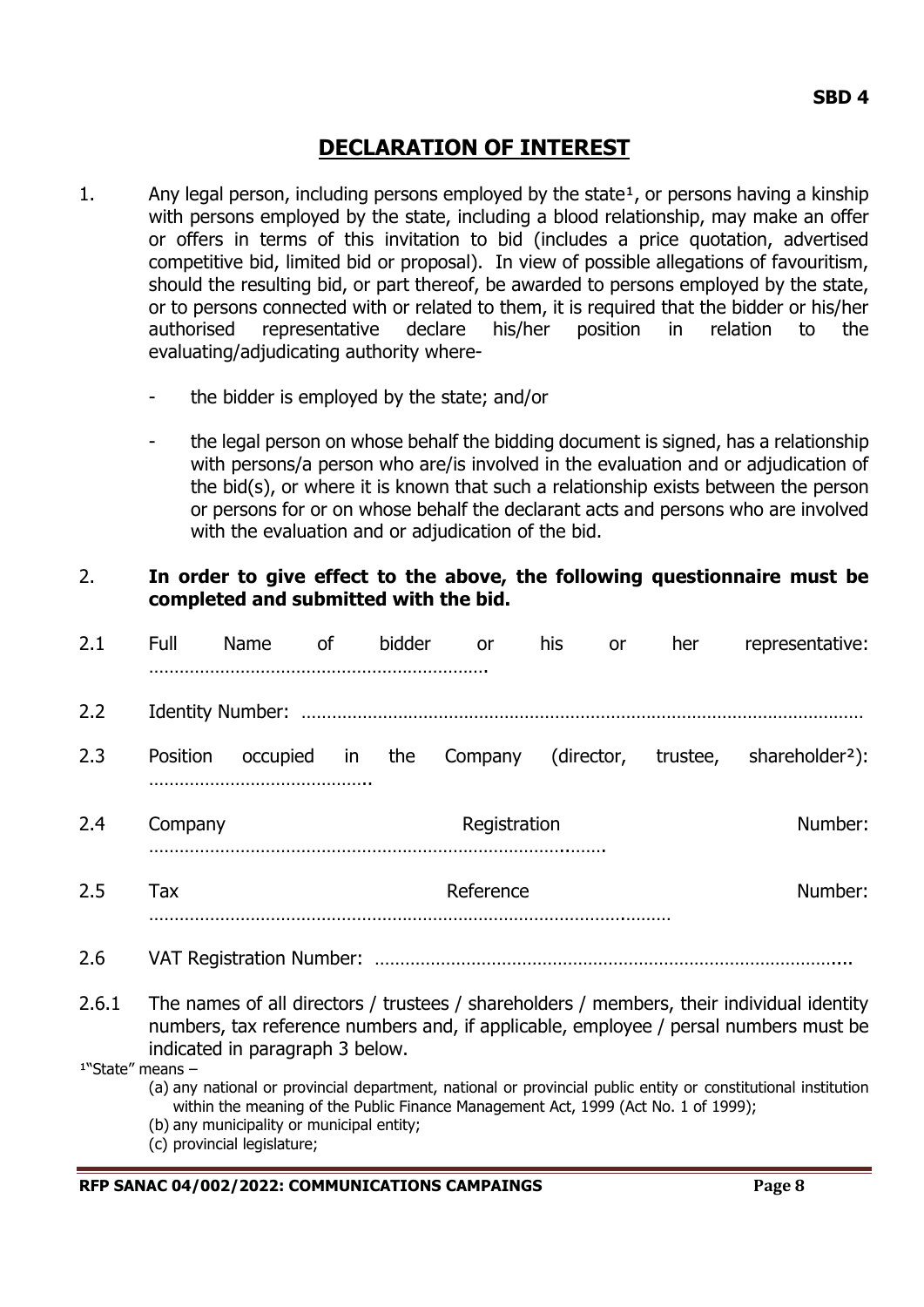(d) national Assembly or the national Council of provinces; or

(e) Parliament.

²"Shareholder" means a person who owns shares in the company and is actively involved in the management of the enterprise or business and exercises control over the enterprise.

| 2.7     | Are you or any person connected with the bidder<br>presently employed by the state?                                                                                                     | YES / NO                                  |
|---------|-----------------------------------------------------------------------------------------------------------------------------------------------------------------------------------------|-------------------------------------------|
|         | 2.7.1 If so, furnish the following particulars:                                                                                                                                         |                                           |
|         | Name of person / director / trustee / shareholder/ member:                                                                                                                              |                                           |
|         | Name of state institution at which you or the person<br>connected to the bidder is employed :<br>Position occupied in the state institution:                                            |                                           |
|         | Any other particulars:                                                                                                                                                                  |                                           |
|         | 2.7.2 If you are presently employed by the state, did you obtain<br>the appropriate authority to undertake remunerative<br>work outside employment in the public sector?                | YES / NO                                  |
| 2.7.2.1 | If yes, did you attached proof of such authority to the bid<br>document?                                                                                                                | YES / NO                                  |
|         | (Note: Failure to submit proof of such authority, where<br>applicable, may result in the disqualification of the bid.                                                                   |                                           |
| 2.7.2.2 | If no, furnish reasons for non-submission of such proof:                                                                                                                                |                                           |
|         |                                                                                                                                                                                         |                                           |
|         | 2.8 Did you or your spouse, or any of the company's directors /<br>trustees / shareholders / members or their spouses conduct<br>business with the state in the previous twelve months? | YES / NO                                  |
|         | 2.8.1 If so, furnish particulars:                                                                                                                                                       |                                           |
|         |                                                                                                                                                                                         |                                           |
|         | DED CANAC 04/002/2022: COMMINICATIONS CAMDAINGS                                                                                                                                         | $\mathbf{D}_{\mathbf{0}}$ of $\mathbf{0}$ |

**RFP SANAC 04/002/2022: COMMUNICATIONS CAMPAINGS Page 9**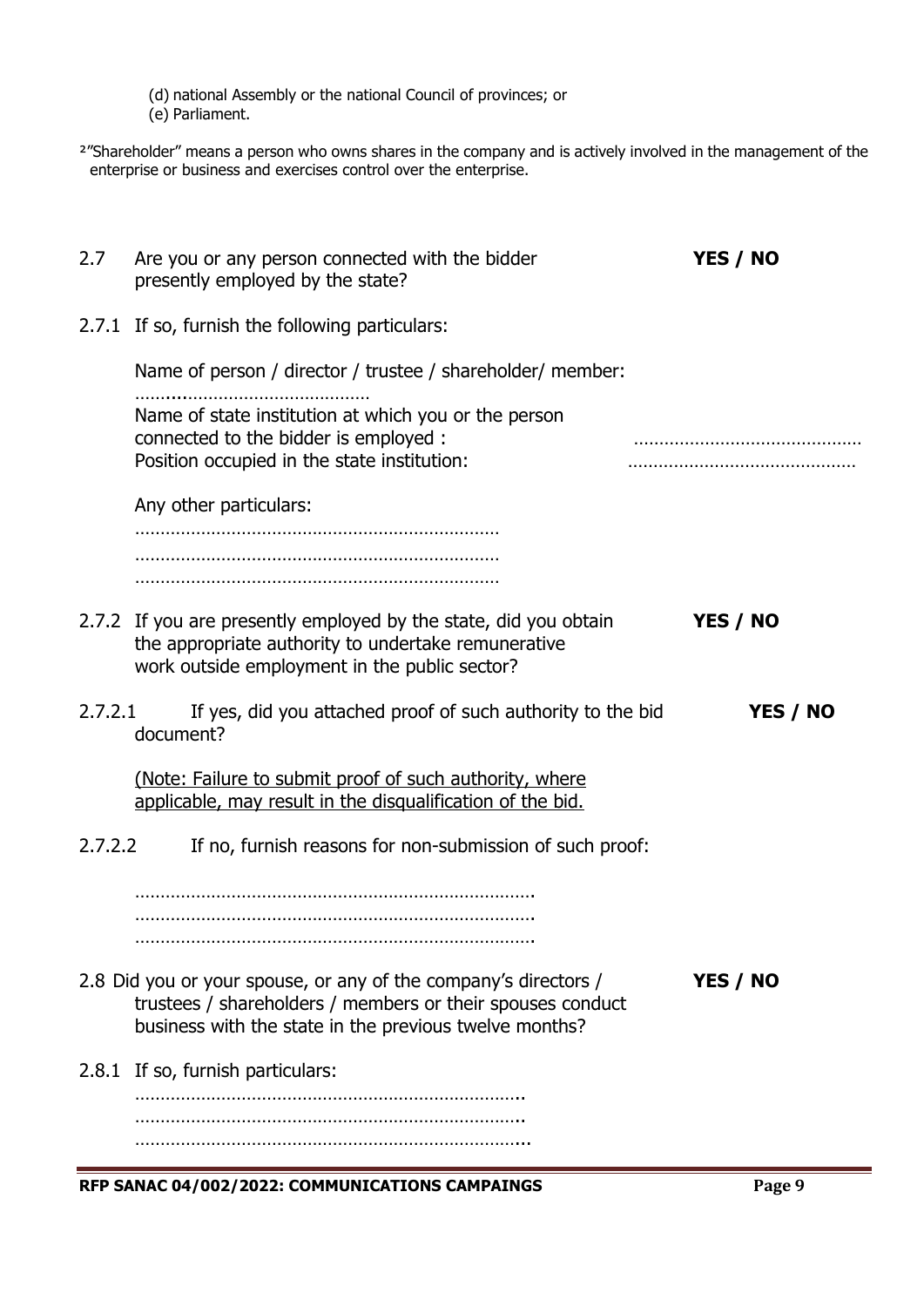- 2.9 Do you, or any person connected with the bidder, have **YES / NO** any relationship (family, friend, other) with a person employed by the state and who may be involved with the evaluation and or adjudication of this bid?
- 2.9.1If so, furnish particulars.

……………………………………………………………... …………………………………………………………..…. ………………………………………………………………

- 2.10 Are you, or any person connected with the bidder, **YES/NO** aware of any relationship (family, friend, other) between any other bidder and any person employed by the state who may be involved with the evaluation and or adjudication of this bid?
- 2.10.1 If so, furnish particulars**.**

……………………………………………………………… ……………………………………………………………… ………………………………………………………………

- 2.11 Do you or any of the directors / trustees / shareholders / members **YES/NO** of the company have any interest in any other related companies whether or not they are bidding for this contract?
- 2.11.1 If so, furnish particulars:

……………………………………………………………………………. ……………………………………………………………………………. …………………………………………………………………………….

**3 Full details of directors / trustees / members / shareholders.**

| <b>Full Name</b> | <b>Identity</b><br><b>Number</b> | <b>Personal</b><br>$\mathsf{Tax}$<br><b>Reference</b><br><b>Number</b> | State Employee<br>Number / Persal<br><b>Number</b> |
|------------------|----------------------------------|------------------------------------------------------------------------|----------------------------------------------------|
|                  |                                  |                                                                        |                                                    |
|                  |                                  |                                                                        |                                                    |
|                  |                                  |                                                                        |                                                    |
|                  |                                  |                                                                        |                                                    |
|                  |                                  |                                                                        |                                                    |
|                  |                                  |                                                                        |                                                    |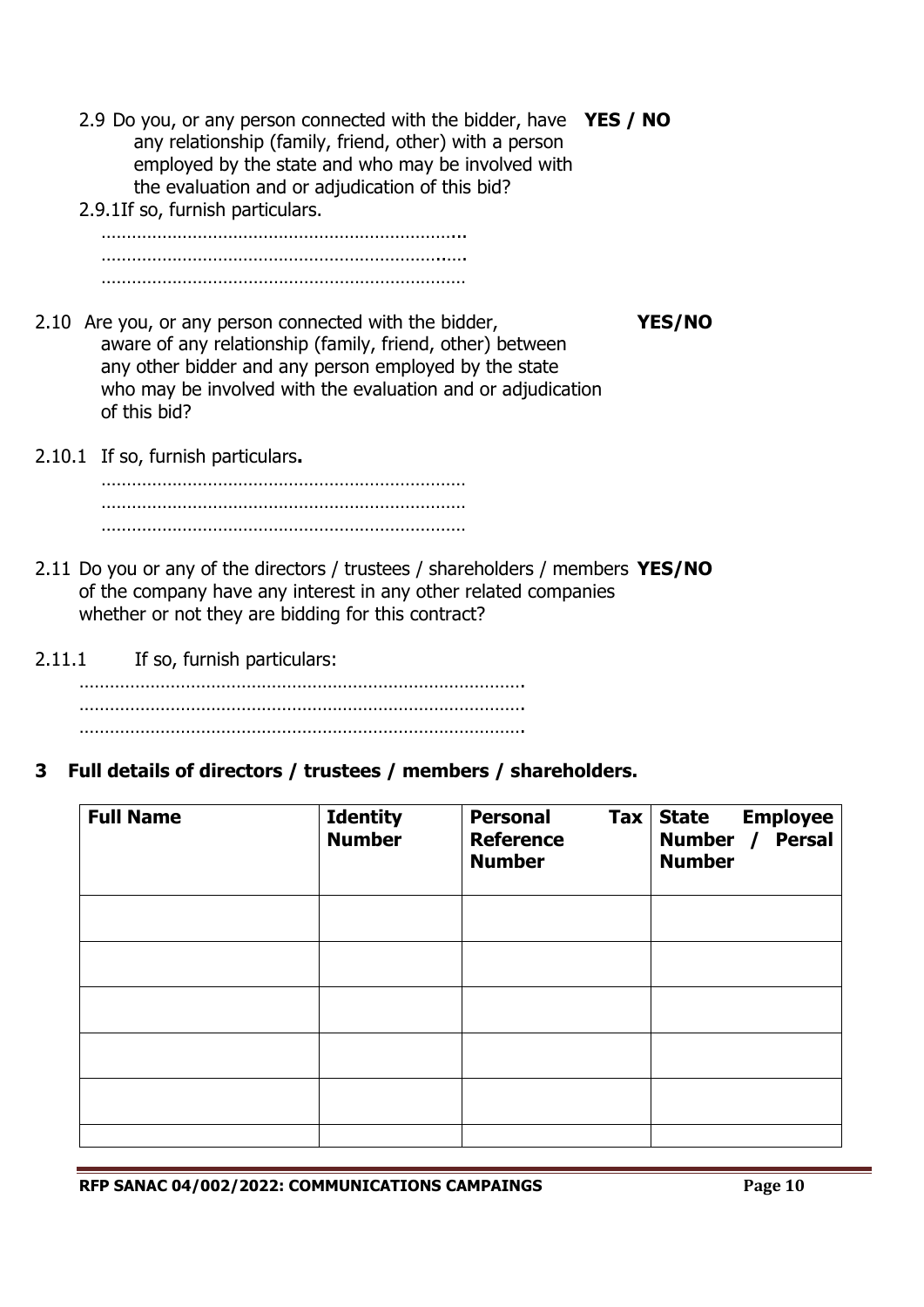## **4 DECLARATION**

I, THE UNDERSIGNED (NAME)………………………………………………………………………

CERTIFY THAT THE INFORMATION FURNISHED IN PARAGRAPHS 2 and 3 ABOVE IS CORRECT.

I ACCEPT THAT THE STATE MAY REJECT THE BID OR ACT AGAINST ME IN TERMS OF PARAGRAPH 23 OF THE GENERAL CONDITIONS OF CONTRACT SHOULD THIS DECLARATION PROVE TO BE FALSE.

| nn- |  |
|-----|--|

| Position | Name of bidder |
|----------|----------------|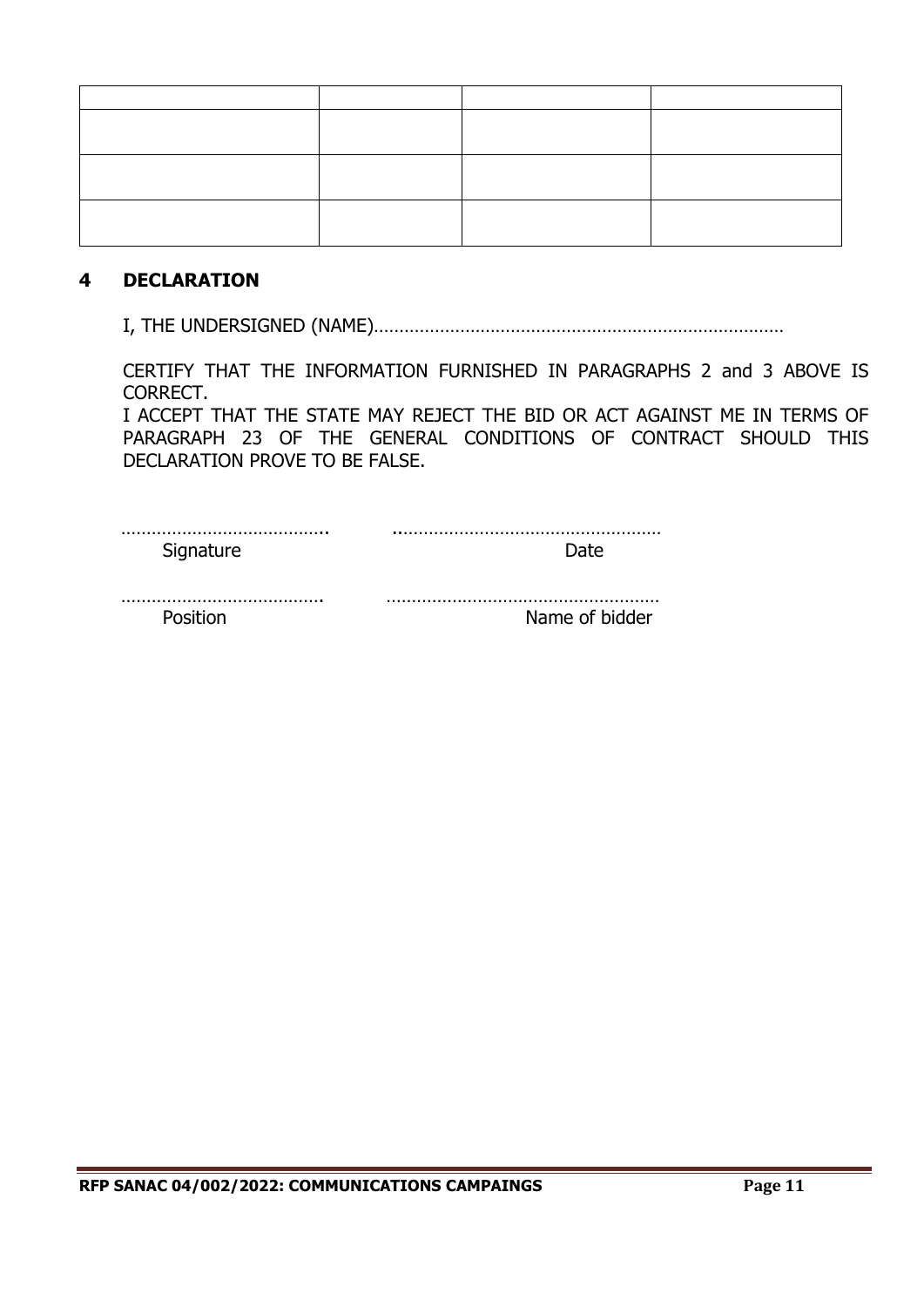#### **SBD 6.1**

#### **PREFERENCE POINTS CLAIM FORM IN TERMS OF THE PREFERENTIAL PROCUREMENT REGULATIONS 2017**

This preference form must form part of all bids invited. It contains general information and serves as a claim form for preference points for Broad-Based Black Economic Empowerment (B-BBEE) Status Level of Contribution

#### **NB: BEFORE COMPLETING THIS FORM, BIDDERS MUST STUDY THE GENERAL CONDITIONS, DEFINITIONS AND DIRECTIVES APPLICABLE IN RESPECT OF B-BBEE, AS PRESCRIBED IN THE PREFERENTIAL PROCUREMENT REGULATIONS, 2017.**

#### **1. GENERAL CONDITIONS**

- 1.1 The following preference point systems are applicable to all bids:
	- the 80/20 system for requirements with a Rand value of up to R50 000 000 (all applicable taxes included); and
	- the 90/10 system for requirements with a Rand value above R50 000 000 (all applicable taxes included).

1.2

- a) The value of this bid is estimated to exceed/not exceed R50 000 000 (all applicable taxes included) and therefore the ………….. preference point system shall be applicable; or
- b) Either the 80/20 or 90/10 preference point system will be applicable to this tender (delete whichever is not applicable for this tender).
- 1.3 Points for this bid shall be awarded for:
	- (a) Price; and
	- (b) B-BBEE Status Level of Contributor.
- 1.4 The maximum points for this bid are allocated as follows:

|                                                             | <b>POINTS</b> |
|-------------------------------------------------------------|---------------|
| <b>PRICE</b>                                                |               |
| <b>B-BBEE STATUS LEVEL OF CONTRIBUTOR</b>                   |               |
| <b>Total points for Price and B-BBEE must not</b><br>exceed | <b>100</b>    |

- 1.5 Failure on the part of a bidder to submit proof of B-BBEE Status level of contributor together with the bid, will be interpreted to mean that preference points for B-BBEE status level of contribution are not claimed.
- 1.6 The purchaser reserves the right to require of a bidder, either before a bid is adjudicated or at any time subsequently, to substantiate any claim in regard to preferences, in any manner required by the purchaser.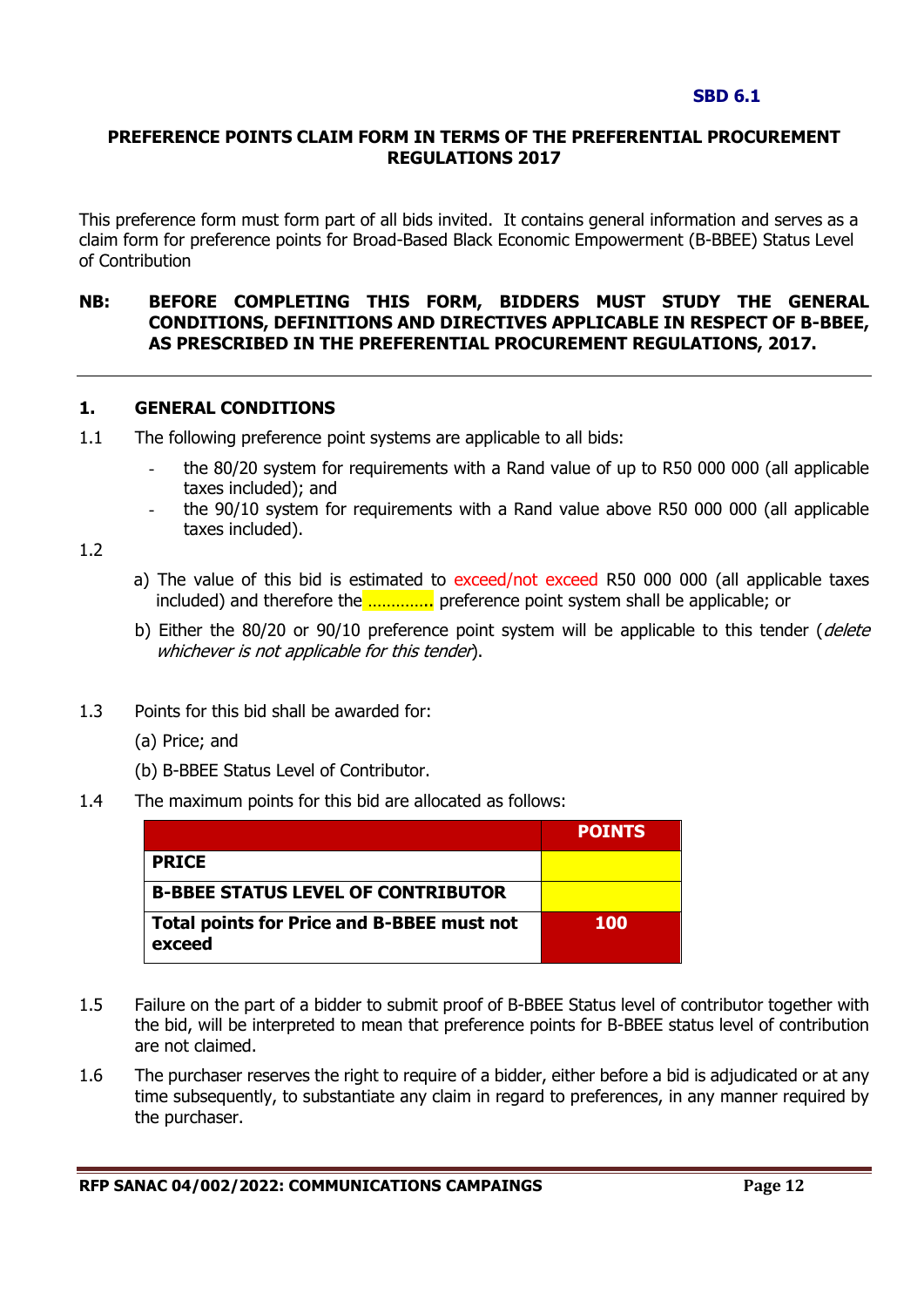## **2. DEFINITIONS**

- (a) **"B-BBEE"** means broad-based black economic empowerment as defined in section 1 of the Broad-Based Black Economic Empowerment Act;
- (b) "**B-BBEE status level of contributor"** means the B-BBEE status of an entity in terms of a code of good practice on black economic empowerment, issued in terms of section 9(1) of the Broad-Based Black Economic Empowerment Act;
- (c) **"bid"** means a written offer in a prescribed or stipulated form in response to an invitation by an organ of state for the provision of goods or services, through price quotations, advertised competitive bidding processes or proposals;
- (d) **"Broad-Based Black Economic Empowerment Act"** means the Broad-Based Black Economic Empowerment Act, 2003 (Act No. 53 of 2003);
- **(e) "EME"** means an Exempted Micro Enterprise in terms of a code of good practice on black economic empowerment issued in terms of section 9 (1) of the Broad-Based Black Economic Empowerment Act;
- (f) **"functionality"** means the ability of a tenderer to provide goods or services in accordance with specifications as set out in the tender documents.
- (g) **"prices"** includes all applicable taxes less all unconditional discounts;
- (h) **"proof of B-BBEE status level of contributor"** means:
	- **1)** B-BBEE Status level certificate issued by an authorized body or person;
	- **2)** A sworn affidavit as prescribed by the B-BBEE Codes of Good Practice;
	- **3)** Any other requirement prescribed in terms of the B-BBEE Act;
	- (i) **"QSE"** means a qualifying small business enterprise in terms of a code of good practice on black economic empowerment issued in terms of section 9 (1) of the Broad-Based Black Economic Empowerment Act;
- (j) **"rand value"** means the total estimated value of a contract in Rand, calculated at the time of bid invitation, and includes all applicable taxes;

## **3. POINTS AWARDED FOR PRICE**

## 3.1 **THE 80/20 PREFERENCE POINT SYSTEMS**

A maximum of 80 points is allocated for price on the following basis:

## **80/20**

$$
Ps = 80 \left( 1 - \frac{Pt - P \min}{P \min} \right)
$$

Where

- Ps = Points scored for price of bid under consideration
- $Pt =$  Price of bid under consideration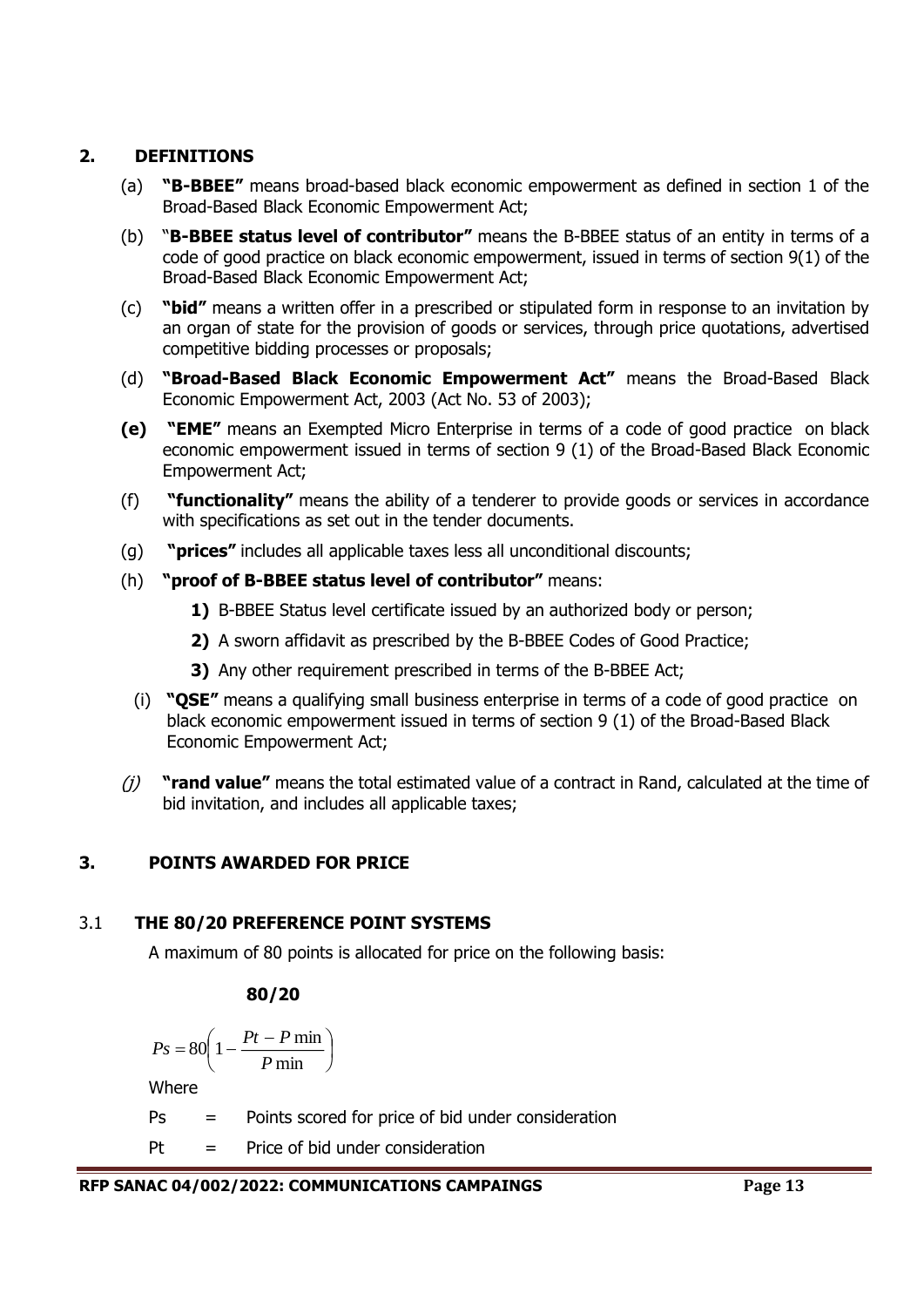Pmin = Price of lowest acceptable bid

## **4. POINTS AWARDED FOR B-BBEE STATUS LEVEL OF CONTRIBUTOR**

4.1 In terms of Regulation 6 (2) and 7 (2) of the Preferential Procurement Regulations, preference points must be awarded to a bidder for attaining the B-BBEE status level of contribution in accordance with the table below:

| <b>B-BBEE Status Level of</b><br><b>Contributor</b> | <b>Number of points</b><br>$(80/20$ system) |  |  |  |  |
|-----------------------------------------------------|---------------------------------------------|--|--|--|--|
|                                                     | 20                                          |  |  |  |  |
| 2                                                   | 18                                          |  |  |  |  |
| 3                                                   | 14                                          |  |  |  |  |
| 4                                                   | 12                                          |  |  |  |  |
| 5                                                   | 8                                           |  |  |  |  |
| 6                                                   | 6                                           |  |  |  |  |
|                                                     | 4                                           |  |  |  |  |
| 8                                                   | 2                                           |  |  |  |  |
| Non-compliant contributor                           |                                             |  |  |  |  |

#### **5. BID DECLARATION**

5.1 Bidders who claim points in respect of B-BBEE Status Level of Contribution must complete the following:

#### **6. B-BBEE STATUS LEVEL OF CONTRIBUTOR CLAIMED IN TERMS OF PARAGRAPHS 1.4 AND 4.1**

6.1 B-BBEE Status Level of Contributor: . = ………(maximum of 20 points)

(Points claimed in respect of paragraph 7.1 must be in accordance with the table reflected in paragraph 4.1 and must be substantiated by relevant proof of B-BBEE status level of contributor.

## **7. SUB-CONTRACTING**

7.1 Will any portion of the contract be sub-contracted?

## (**Tick applicable box**)



## 7.1.1 If yes, indicate:

- i) What percentage of the contract will be subcontracted............…………….…………%
- ii) The name of the sub-contractor…………………………………………………………..
- iii) The B-BBEE status level of the sub-contractor......................................……………..
- iv) Whether the sub-contractor is an EME or QSE

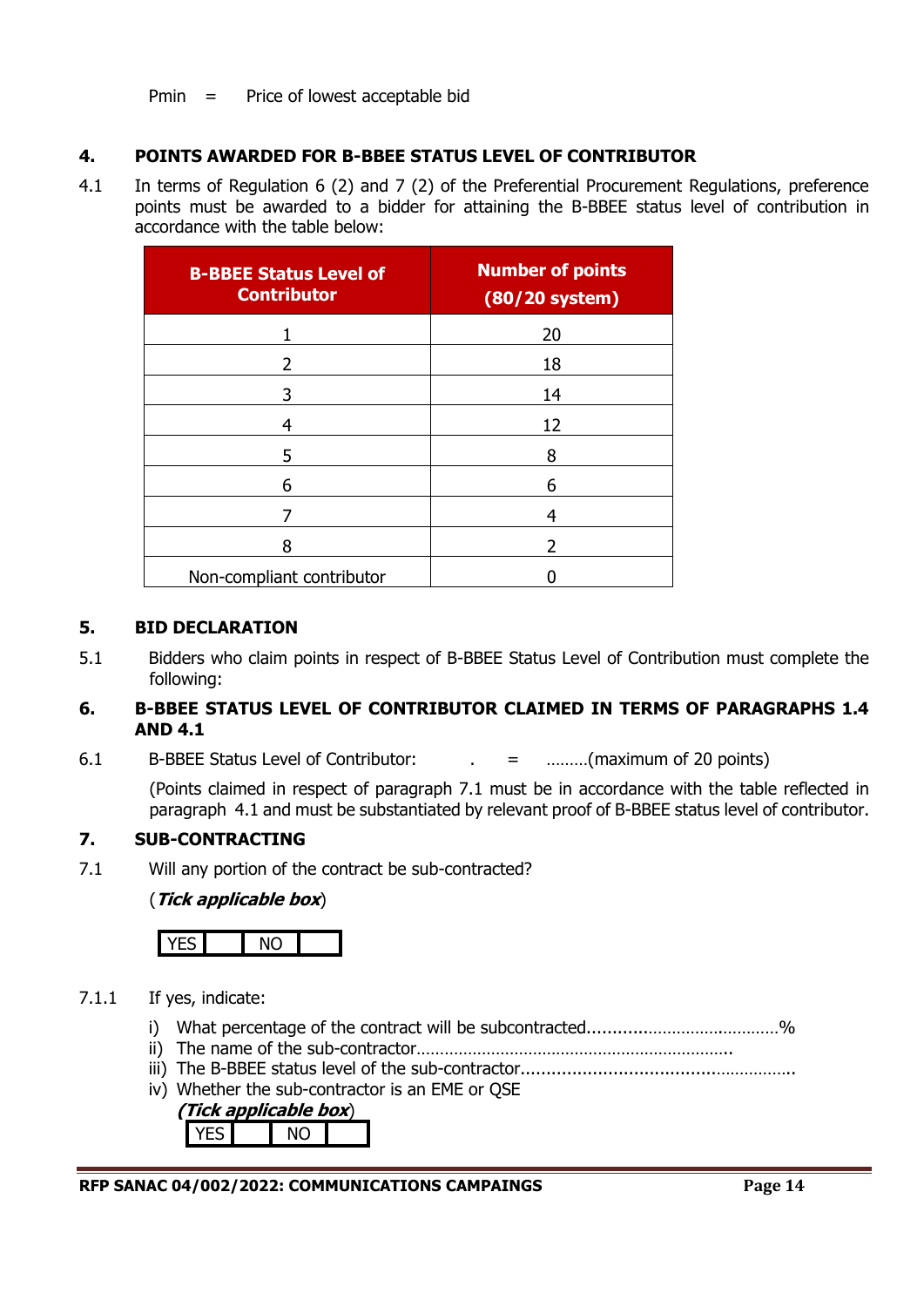v) Specify, by ticking the appropriate box, if subcontracting with an enterprise in terms of Preferential Procurement Regulations,2017:

| Designated Group: An EME or QSE which is at last 51% owned by:    | <b>EME</b> | <b>QSE</b><br>V |
|-------------------------------------------------------------------|------------|-----------------|
| Black people                                                      |            |                 |
| Black people who are youth                                        |            |                 |
| Black people who are women                                        |            |                 |
| Black people with disabilities                                    |            |                 |
| Black people living in rural or underdeveloped areas or townships |            |                 |
| Cooperative owned by black people                                 |            |                 |
| Black people who are military veterans                            |            |                 |
| <b>OR</b>                                                         |            |                 |
| Any EME                                                           |            |                 |
| Any QSE                                                           |            |                 |

## 8. **DECLARATION WITH REGARD TO COMPANY/FIRM**

- 8.1 Name of company/firm:…………………………………………………………………………….
- 8.2 VAT registration number:……………………………………….…………………………………
- 8.3 Company registration number:…………….……………………….…………………………….

#### 8.4 TYPE OF COMPANY/ FIRM

- □ Partnership/Joint Venture / Consortium
- □ One person business/sole propriety
- **Close corporation**
- **Company**
- (Pty) Limited
- [TICK APPLICABLE BOX]

## 8.5 DESCRIBE PRINCIPAL BUSINESS ACTIVITIES

……………………………………………………………………………………………………………………………………… ……………………………………………………………………………………………………………………………………… ……………………………………………………………………………………………………………………………………… …..

#### 8.6 COMPANY CLASSIFICATION

- Manufacturer
- **Supplier**
- D Professional service provider
- $\Box$  Other service providers, e.g. transporter, etc.
- [TICK APPLICABLE BOX]
- 8.7 Total number of years the company/firm has been in business:……………………………
- 8.8 I/we, the undersigned, who is / are duly authorised to do so on behalf of the company/firm, certify that the points claimed, based on the B-BBE status level of contributor indicated in paragraphs 1.4 and 6.1 of the foregoing certificate, qualifies the company/ firm for the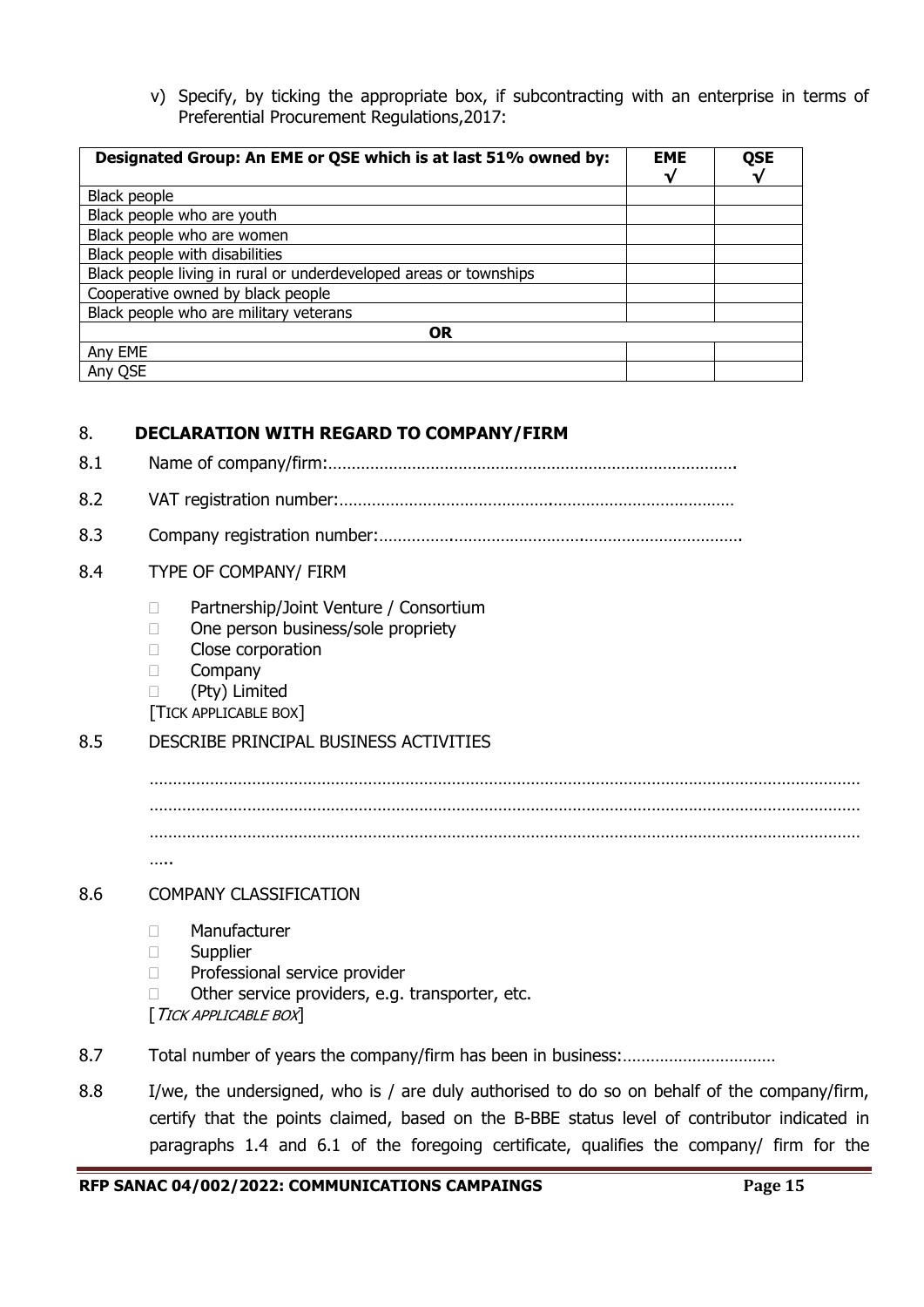preference(s) shown and I / we acknowledge that:

- i) The information furnished is true and correct;
- ii) The preference points claimed are in accordance with the General Conditions as indicated in paragraph 1 of this form;
- iii) In the event of a contract being awarded as a result of points claimed as shown in paragraphs 1.4 and 6.1, the contractor may be required to furnish documentary proof to the satisfaction of the purchaser that the claims are correct;
- iv) If the B-BBEE status level of contributor has been claimed or obtained on a fraudulent basis or any of the conditions of contract have not been fulfilled, the purchaser may, in addition to any other remedy it may have –
	- (a) disqualify the person from the bidding process;
	- (b) recover costs, losses or damages it has incurred or suffered as a result of that person's conduct;
	- (c) cancel the contract and claim any damages which it has suffered as a result of having to make less favourable arrangements due to such cancellation;
	- (d) recommend that the bidder or contractor, its shareholders and directors, or only the shareholders and directors who acted on a fraudulent basis, be restricted by the National Treasury from obtaining business from any organ of state for a period not exceeding 10 years, after the *audi alteram partem* (hear the other side) rule has been applied; and
	- (e) forward the matter for criminal prosecution.

| <b>WITNESSES</b> |                            |
|------------------|----------------------------|
|                  | SIGNATURE(S) OF BIDDERS(S) |
| ົ                |                            |
|                  | DATE:                      |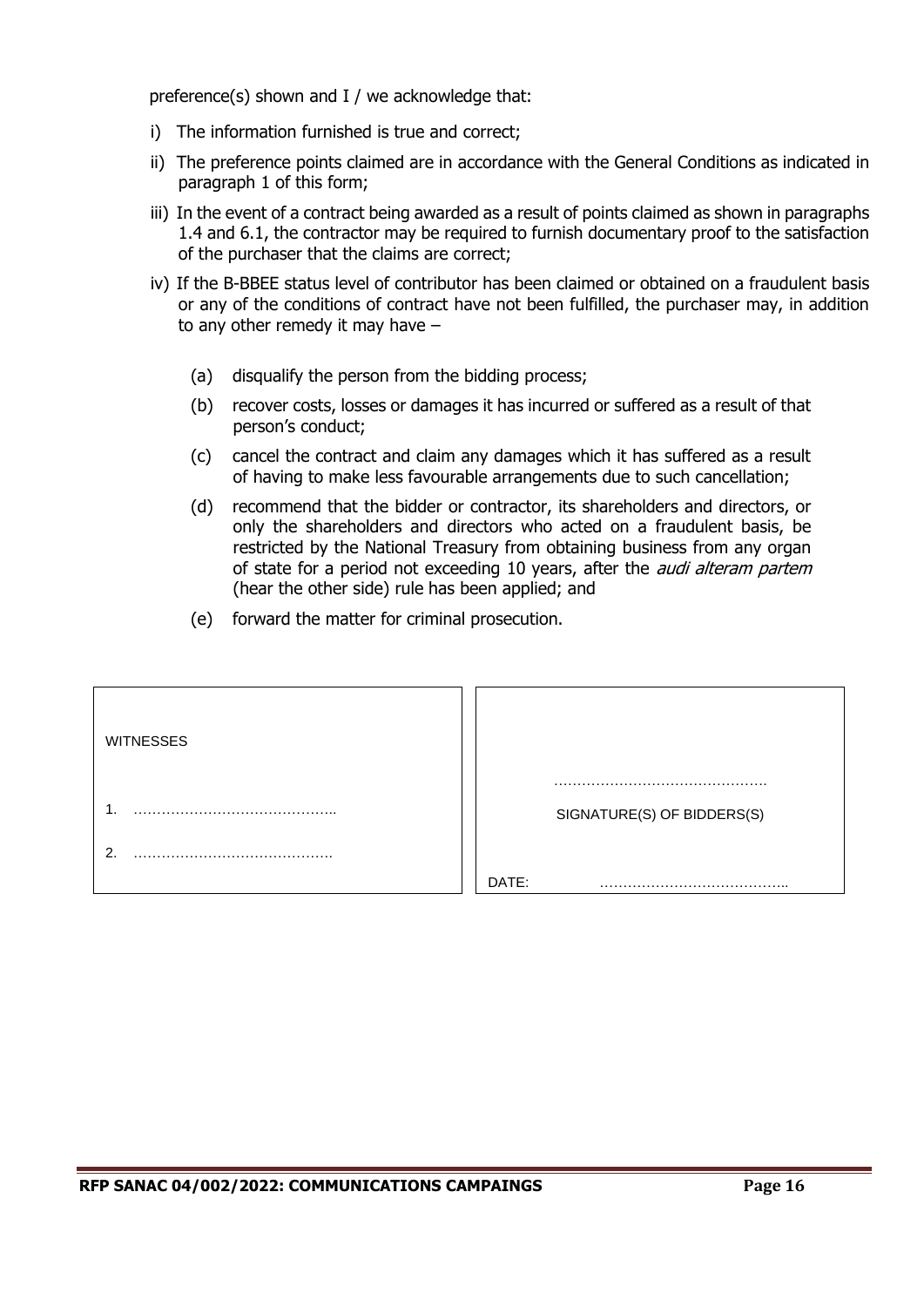**[The tenderers BEE Verification Certificate or Sworn Affidavit must be inserted here]**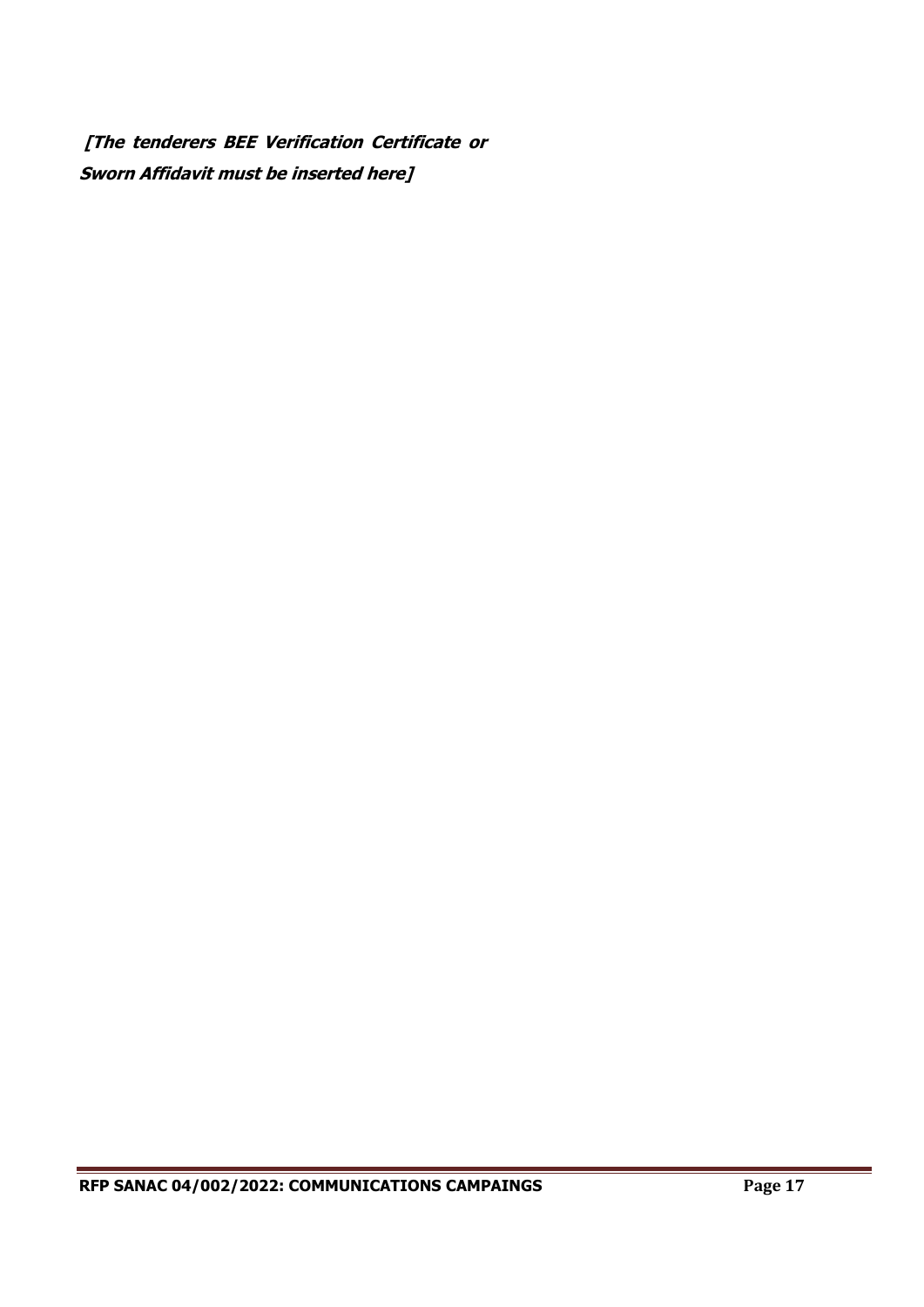## **DECLARATION OF BIDDER'S PAST SUPPLY CHAIN MANAGEMENT PRACTICES**

- 1 This Standard Bidding Document must form part of all bids invited.
- 2 It serves as a declaration to be used by institutions in ensuring that when goods and services are being procured, all reasonable steps are taken to combat the abuse of the supply chain management system.
- 3 The bid of any bidder may be disregarded if that bidder, or any of its directors have
	- a. abused the institution's supply chain management system;
	- b. committed fraud or any other improper conduct in relation to such system; or
	- c. failed to perform on any previous contract.

## **4 In order to give effect to the above, the following questionnaire must be completed and submitted with the bid.**

| <b>Item</b> | Question                                                                                                                                                                                                                                                                                                                                                                                                                                                                                                                                                                                                                                               | <b>Yes</b> | <b>No</b>    |
|-------------|--------------------------------------------------------------------------------------------------------------------------------------------------------------------------------------------------------------------------------------------------------------------------------------------------------------------------------------------------------------------------------------------------------------------------------------------------------------------------------------------------------------------------------------------------------------------------------------------------------------------------------------------------------|------------|--------------|
| 4.1         | Is the bidder or any of its directors listed on the National Treasury's Database<br>of Restricted Suppliers as companies or persons prohibited from doing business<br>with the public sector?<br>(Companies or persons who are listed on this Database were informed<br>in writing of this restriction by the Accounting Officer/Authority of the<br>institution that imposed the restriction after the <i>audi alteram partem</i><br>rule was applied).<br>The Database of Restricted Suppliers now resides on the National Treasury's<br>website(www.treasury.gov.za) and can be accessed by clicking on its link at<br>the bottom of the home page. | Yes        | No<br>$\sim$ |
| 4.1.1       | If so, furnish particulars:                                                                                                                                                                                                                                                                                                                                                                                                                                                                                                                                                                                                                            |            |              |
| 4.2         | Is the bidder or any of its directors listed on the Register for Tender<br>Defaulters in terms of section 29 of the Prevention and Combating of Corrupt<br>Activities Act (No 12 of 2004)?<br>The Register for Tender Defaulters can be accessed on the National<br>Treasury's website (www.treasury.gov.za) by clicking on its link at<br>the bottom of the home page.                                                                                                                                                                                                                                                                                | Yes        | No           |
| 4.2.1       | If so, furnish particulars:                                                                                                                                                                                                                                                                                                                                                                                                                                                                                                                                                                                                                            |            |              |
| 4.3         | Was the bidder or any of its directors convicted by a court of law (including a<br>court outside of the Republic of South Africa) for fraud or corruption during<br>the past five years?                                                                                                                                                                                                                                                                                                                                                                                                                                                               | Yes        | No.          |

**RFP SANAC 04/002/2022: COMMUNICATIONS CAMPAINGS Page 18**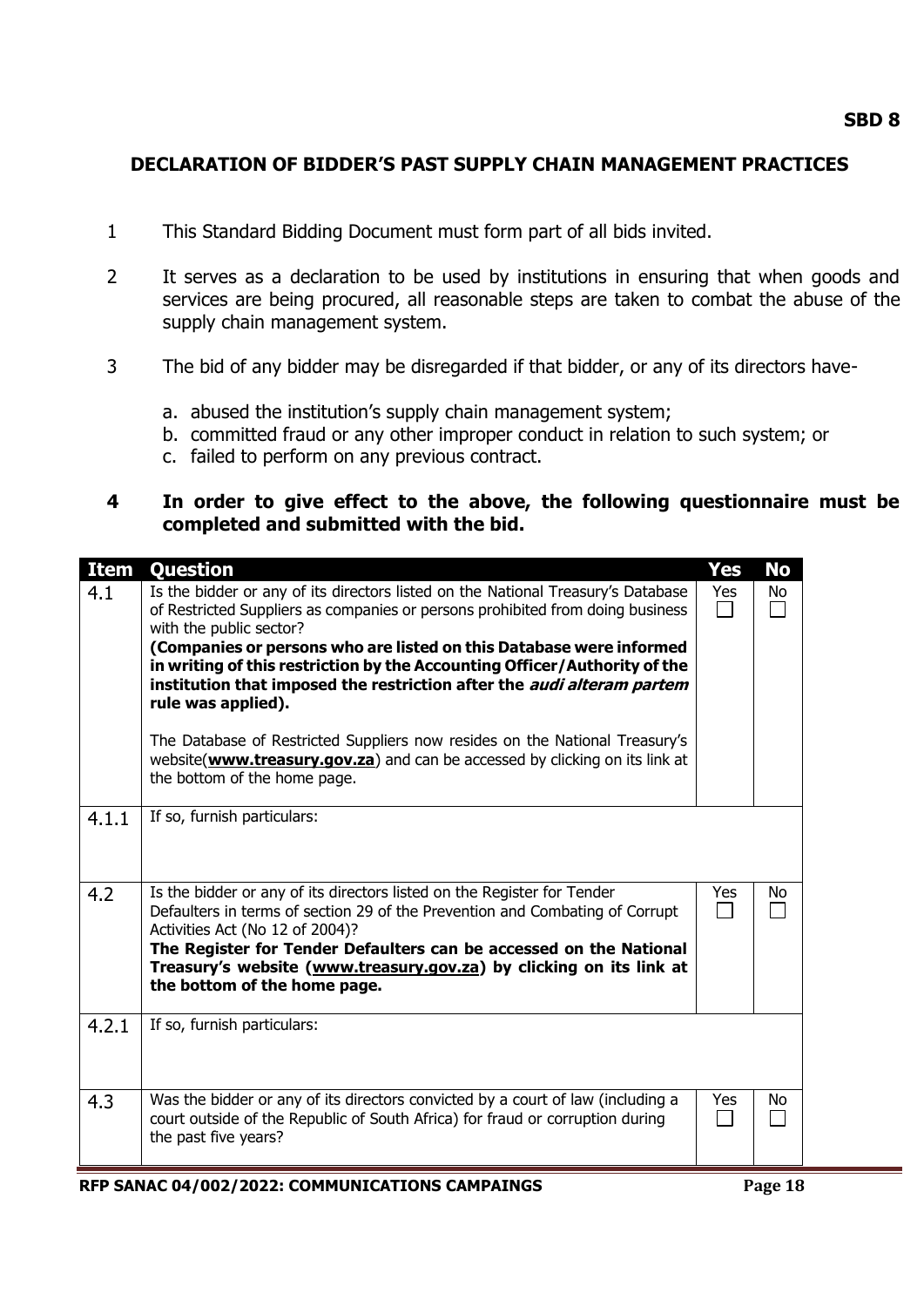| 4.3.1 | If so, furnish particulars:                                                                                                                                             |     |    |
|-------|-------------------------------------------------------------------------------------------------------------------------------------------------------------------------|-----|----|
| 4.4   | Was any contract between the bidder and any organ of state terminated<br>during the past five years on account of failure to perform on or comply with<br>the contract? | Yes | No |
| 4.4.1 | If so, furnish particulars:                                                                                                                                             |     |    |

**SBD 8**

## **CERTIFICATION**

**I, THE UNDERSIGNED (FULL NAME)………………………………………………… CERTIFY THAT THE INFORMATION FURNISHED ON THIS DECLARATION FORM IS TRUE AND CORRECT.**

**I ACCEPT THAT, IN ADDITION TO CANCELLATION OF A CONTRACT, ACTION MAY BE TAKEN AGAINST ME SHOULD THIS DECLARATION PROVE TO BE FALSE.**

| <b>Signature</b> | Date |
|------------------|------|

**………………………………………... …………………………..**

**………………………………………. ………………………….. Position Name of Bidder**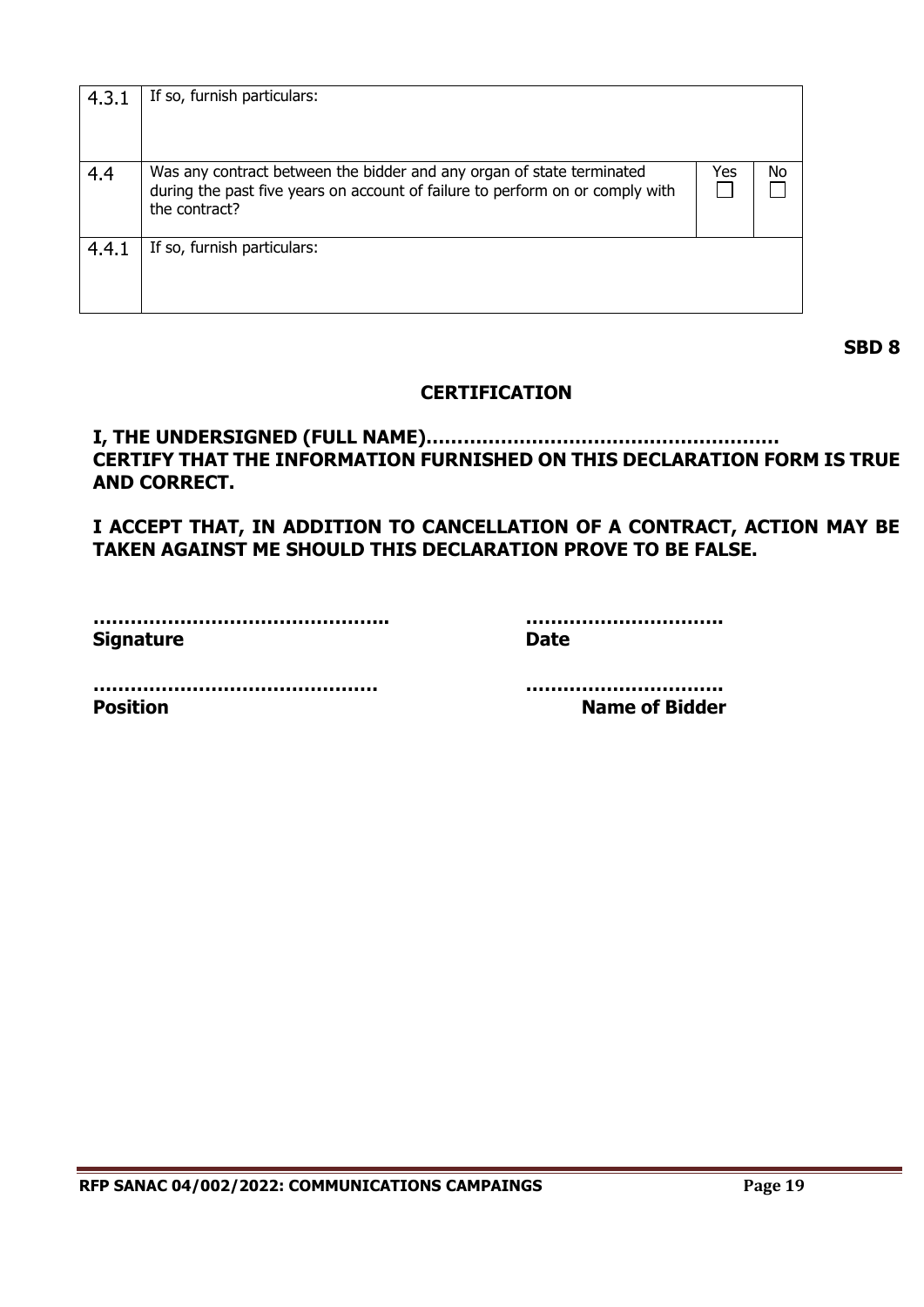## **CERTIFICATE OF INDEPENDENT BID DETERMINATION**

- 1 This Standard Bidding Document (SBD) must form part of all bids<sup>1</sup> invited.
- 2 Section 4 (1) (b) (iii) of the Competition Act No. 89 of 1998, as amended, prohibits an agreement between, or concerted practice by, firms, or a decision by an association of firms, if it is between parties in a horizontal relationship and if it involves collusive bidding (or bid rigging).² Collusive bidding is a *pe se* prohibition meaning that it cannot be justified under any grounds.
- 3 Treasury Regulation 16A9 prescribes that accounting officers and accounting authorities must take all reasonable steps to prevent abuse of the supply chain management system and authorizes accounting officers and accounting authorities to:
	- a. disregard the bid of any bidder if that bidder, or any of its directors have abused the institution's supply chain management system and or committed fraud or any other improper conduct in relation to such system.
	- b. cancel a contract awarded to a supplier of goods and services if the supplier committed any corrupt or fraudulent act during the bidding process or the execution of that contract.
- 4 This SBD serves as a certificate of declaration that would be used by institutions to ensure that, when bids are considered, reasonable steps are taken to prevent any form of bid-rigging.
- 5 In order to give effect to the above, the attached Certificate of Bid Determination (SBD 9) must be completed and submitted with the bid:

**¹ Includes price quotations, advertised competitive bids, limited bids and proposals.**

**² Bid rigging (or collusive bidding) occurs when businesses, that would otherwise be expected to compete, secretly conspire to raise prices or lower the quality of goods and / or services for purchasers who wish to acquire goods and / or services through a bidding process. Bid rigging is, therefore, an agreement between competitors not to compete**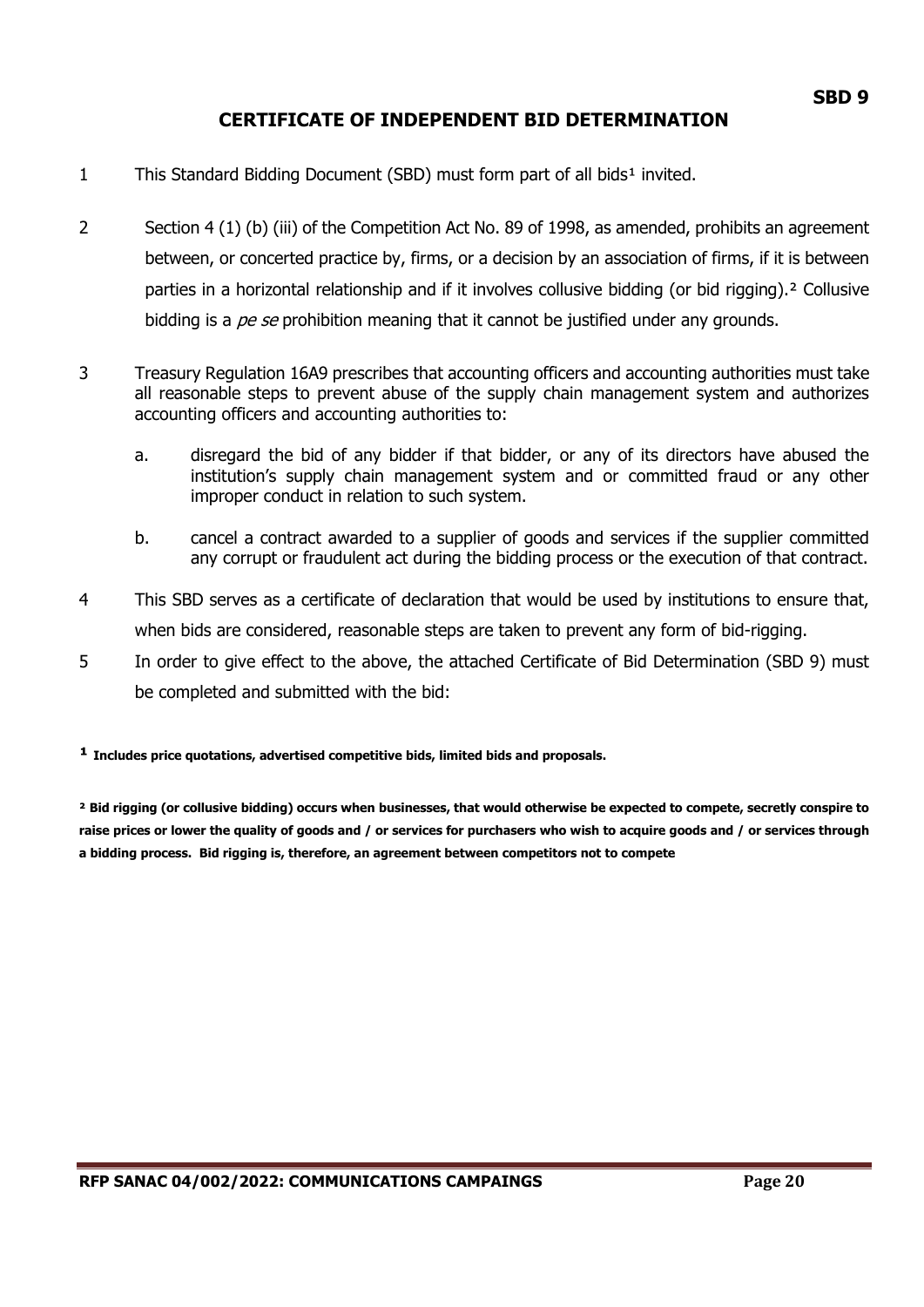## **CERTIFICATE OF INDEPENDENT BID DETERMINATION**

I, the undersigned, in submitting the accompanying bid:

(Bid Number and Description)

\_\_\_\_\_\_\_\_\_\_\_\_\_\_\_\_\_\_\_\_\_\_\_\_\_\_\_\_\_\_\_\_\_\_\_\_\_\_\_\_\_\_\_\_\_\_\_\_\_\_\_\_\_\_\_\_\_\_\_\_\_\_\_\_\_\_\_\_\_\_\_\_

in response to the invitation for the bid made by:

 $\overline{a}$ 

## (SANAC Trust)

\_\_\_\_\_\_\_\_\_\_\_\_\_\_\_\_\_\_\_\_\_\_\_\_\_\_\_\_\_\_\_\_\_\_\_\_\_\_\_\_\_\_\_\_\_\_\_\_\_\_\_\_\_\_\_\_\_\_\_\_\_\_\_\_\_\_\_\_\_\_\_\_\_\_\_\_\_

do hereby make the following statements that I certify to be true and complete in every respect:

I certify, on behalf of:\_\_\_\_\_\_\_\_\_\_\_\_\_\_\_\_\_\_\_\_\_\_\_\_\_\_\_\_\_\_\_\_\_\_\_\_\_\_\_\_\_\_\_\_\_\_\_\_\_\_\_\_\_\_\_that:

(Name of Bidder)

- 1. I have read and I understand the contents of this Certificate;
- 2. I understand that the accompanying bid will be disqualified if this Certificate is found not to be true and complete in every respect;
- 3. I am authorized by the bidder to sign this Certificate, and to submit the accompanying bid, on behalf of the bidder;
- 4. Each person whose signature appears on the accompanying bid has been authorized by the bidder to determine the terms of, and to sign the bid, on behalf of the bidder;
- 5. For the purposes of this Certificate and the accompanying bid, I understand that the word "competitor" shall include any individual or organization, other than the bidder, whether or not affiliated with the bidder, who:
	- (a) has been requested to submit a bid in response to this bid invitation;
	- (b) could potentially submit a bid in response to this bid invitation, based on their qualifications, abilities or experience; and
	- (c) provides the same goods and services as the bidder and/or is in the same line of business as the bidder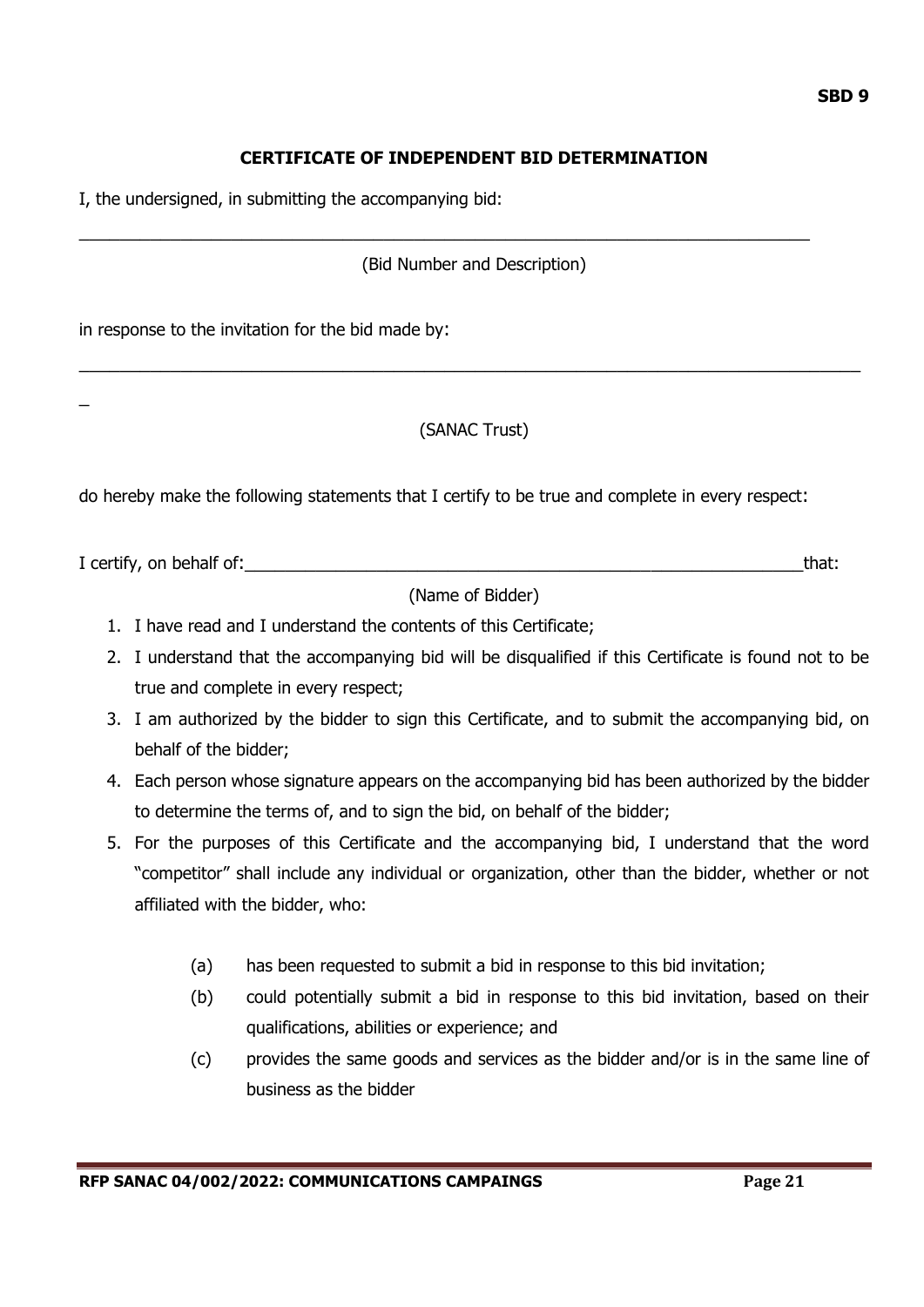- 6. The bidder has arrived at the accompanying bid independently from, and without consultation, communication, agreement or arrangement with any competitor. However communication between partners in a joint venture or consortium<sup>3</sup> will not be construed as collusive bidding.
- 7. In particular, without limiting the generality of paragraphs 6 above, there has been no consultation, communication, agreement or arrangement with any competitor regarding:
	- (a) prices;
	- (b) geographical area where product or service will be rendered (market allocation)
	- (c) methods, factors or formulas used to calculate prices;
	- (d) the intention or decision to submit or not to submit, a bid;
	- (e) the submission of a bid which does not meet the specifications and conditions of the bid; or
	- (f) bidding with the intention not to win the bid.
- 8. In addition, there have been no consultations, communications, agreements or arrangements with any competitor regarding the quality, quantity, specifications and conditions or delivery particulars of the products or services to which this bid invitation relates.
- 9. The terms of the accompanying bid have not been, and will not be, disclosed by the bidder, directly or indirectly, to any competitor, prior to the date and time of the official bid opening or of the awarding of the contract.

**³ Joint venture or Consortium means an association of persons for the purpose of combining their expertise, property, capital, efforts, skill and knowledge in an activity for the execution of a contract.**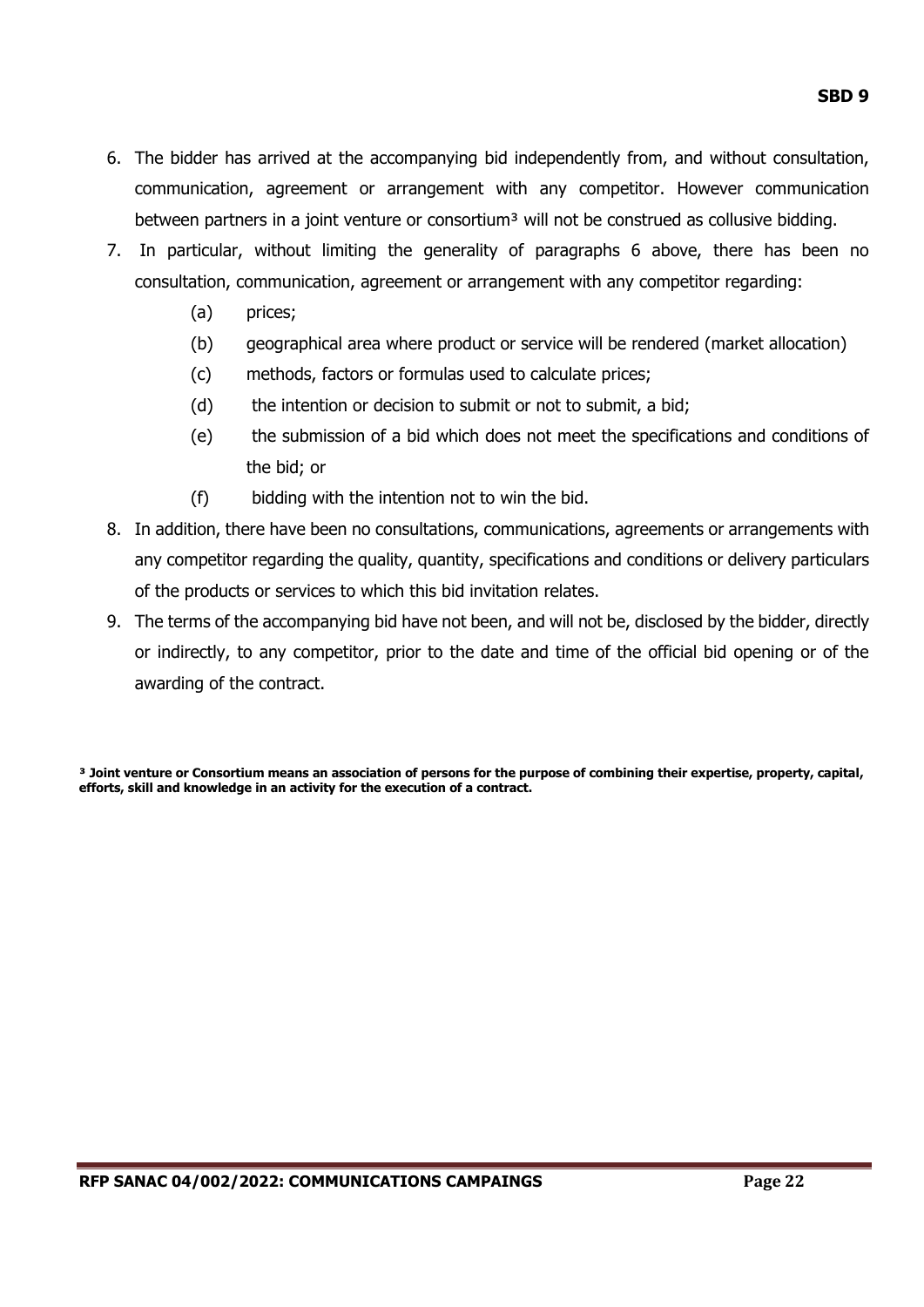Js914w 2

10. I am aware that, in addition and without prejudice to any other remedy provided to combat any restrictive practices related to bids and contracts, bids that are suspicious will be reported to the Competition Commission for investigation and possible imposition of administrative penalties in terms of section 59 of the Competition Act No 89 of 1998 and or may be reported to the National Prosecuting Authority (NPA) for criminal investigation and or may be restricted from conducting business with the public sector for a period not exceeding ten (10) years in terms of the Prevention and Combating of Corrupt Activities Act No 12 of 2004 or any other applicable legislation.

| Signature | Date           |
|-----------|----------------|
|           |                |
| Position  | Name of Bidder |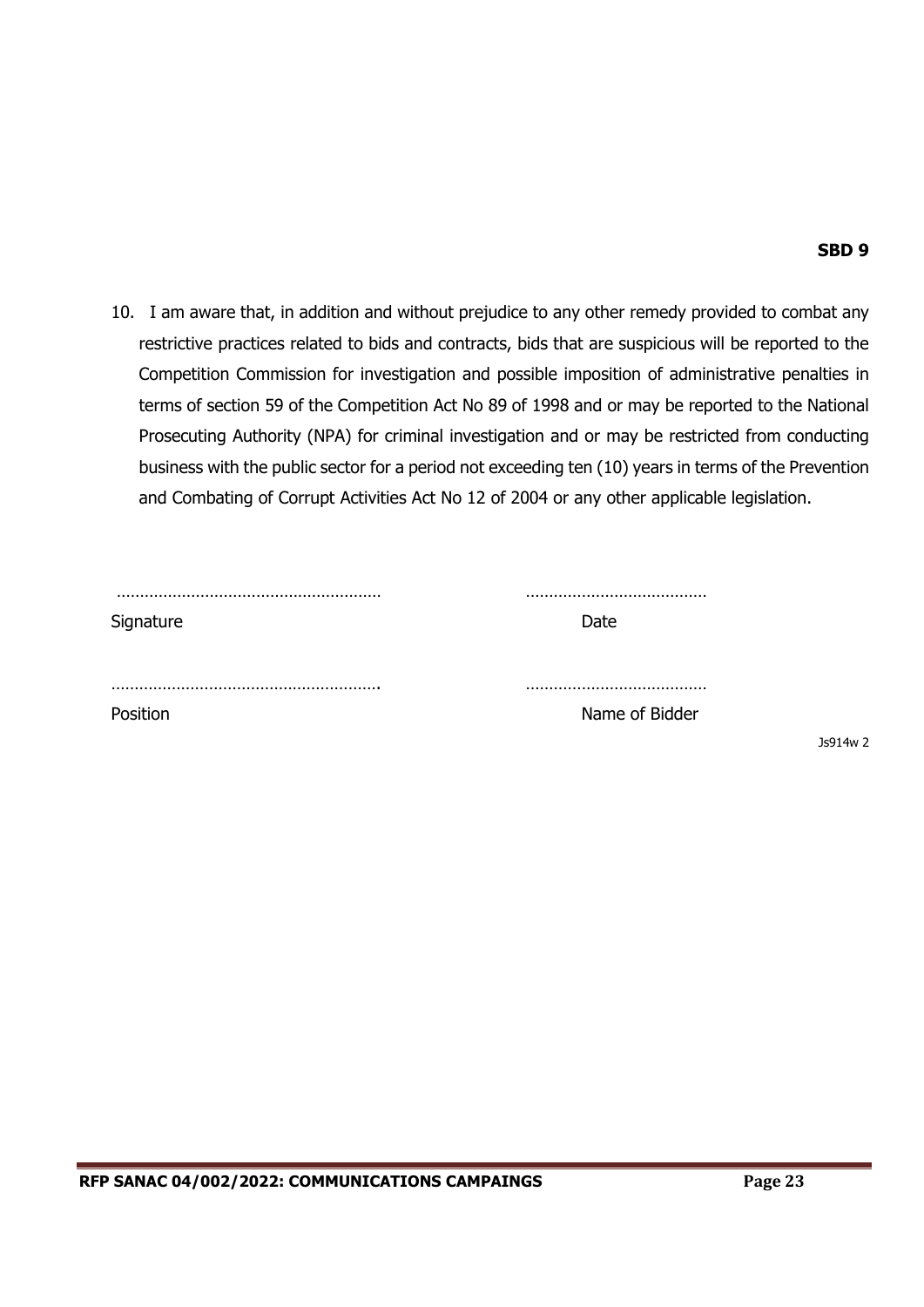# **PART E**

# **PERFORMANCE RECORD**

**PLEASE FURNISH US WITH AT REFERENCES IN THE BELOW TABLE AS THERE ARE POINTS ALLOCATED FOR EACH REFERENCE: Please INCLUDE Reference Letters to support this statement- The reference must be in line with the TOR**

| <b>EMPLOYER: CONTACT</b><br>PERSON AND TELEPHONE<br><b>NUMBER</b> | <b>NATURE OF</b><br><b>SERVICE</b> | <b>CONTRACT</b><br><b>VALUE</b><br>(INCLUSIVE of<br>VAT) | <b>DATE</b><br><b>COMPLETED</b><br><b>OR EXPECTED</b><br>TO BE<br><b>COMPLETED</b> |
|-------------------------------------------------------------------|------------------------------------|----------------------------------------------------------|------------------------------------------------------------------------------------|
|                                                                   |                                    |                                                          |                                                                                    |
|                                                                   |                                    |                                                          |                                                                                    |
|                                                                   |                                    |                                                          |                                                                                    |
|                                                                   |                                    |                                                          |                                                                                    |
|                                                                   |                                    |                                                          |                                                                                    |

**SIGNATURE: ..............................................………….....……... DATE: ……....................................**

(of person authorized to sign on behalf of the Tenderer)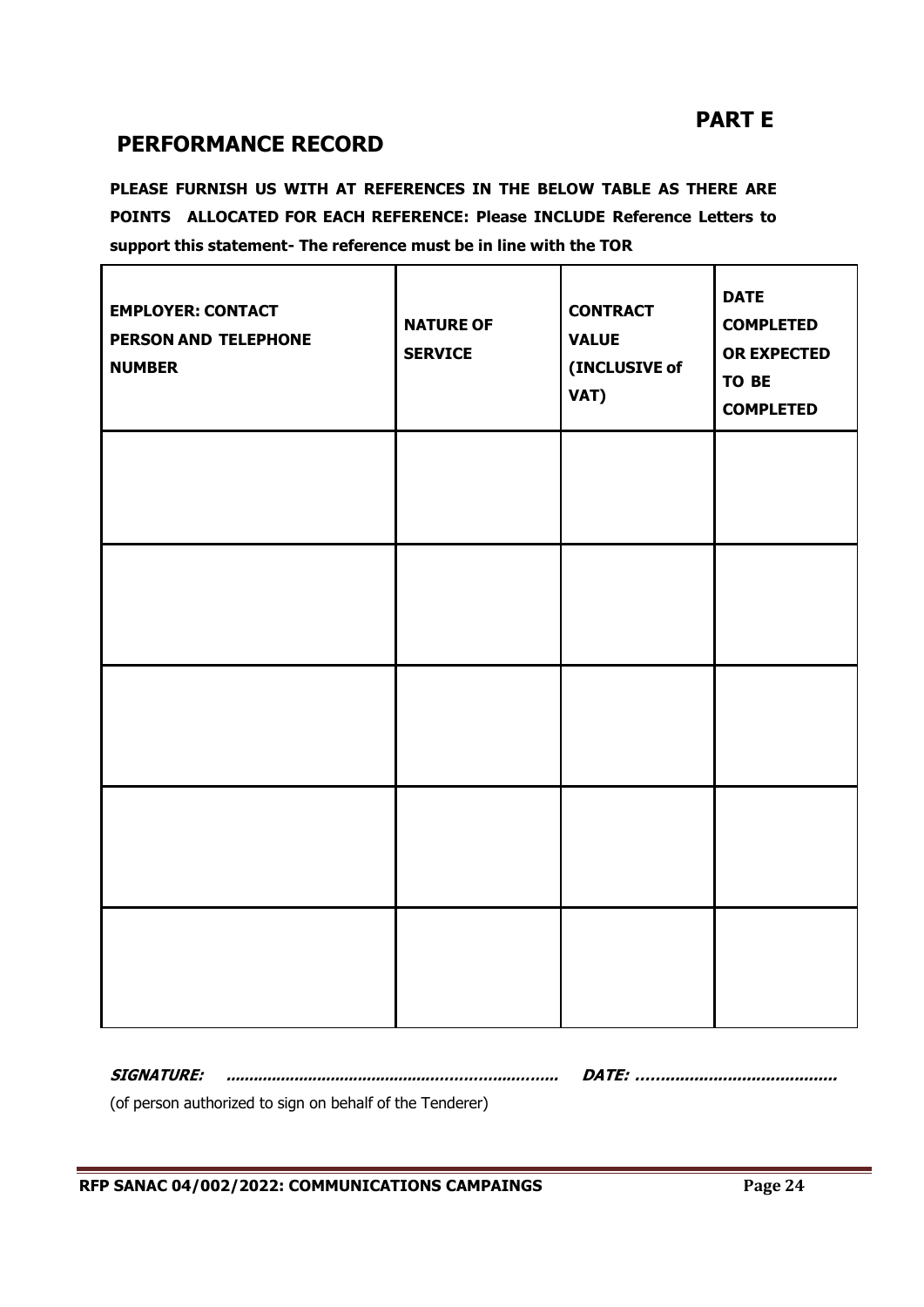#### **CERTIFICATE OF INCORPORATION**

#### **REGISTRATION CERTIFICATE / AGREEMENT / ID DOCUMENT (in a case of a Sole Proprietor)**

**[Important note to Tenderer: Registration Certificates for Companies, Close Corporations and Partnerships, or Agreements and Powers of Attorney for Joint Ventures, or ID documents for Sole Proprietors, all as referred to in the List of Compulsory Returnable Schedules and Documents, must be inserted here]**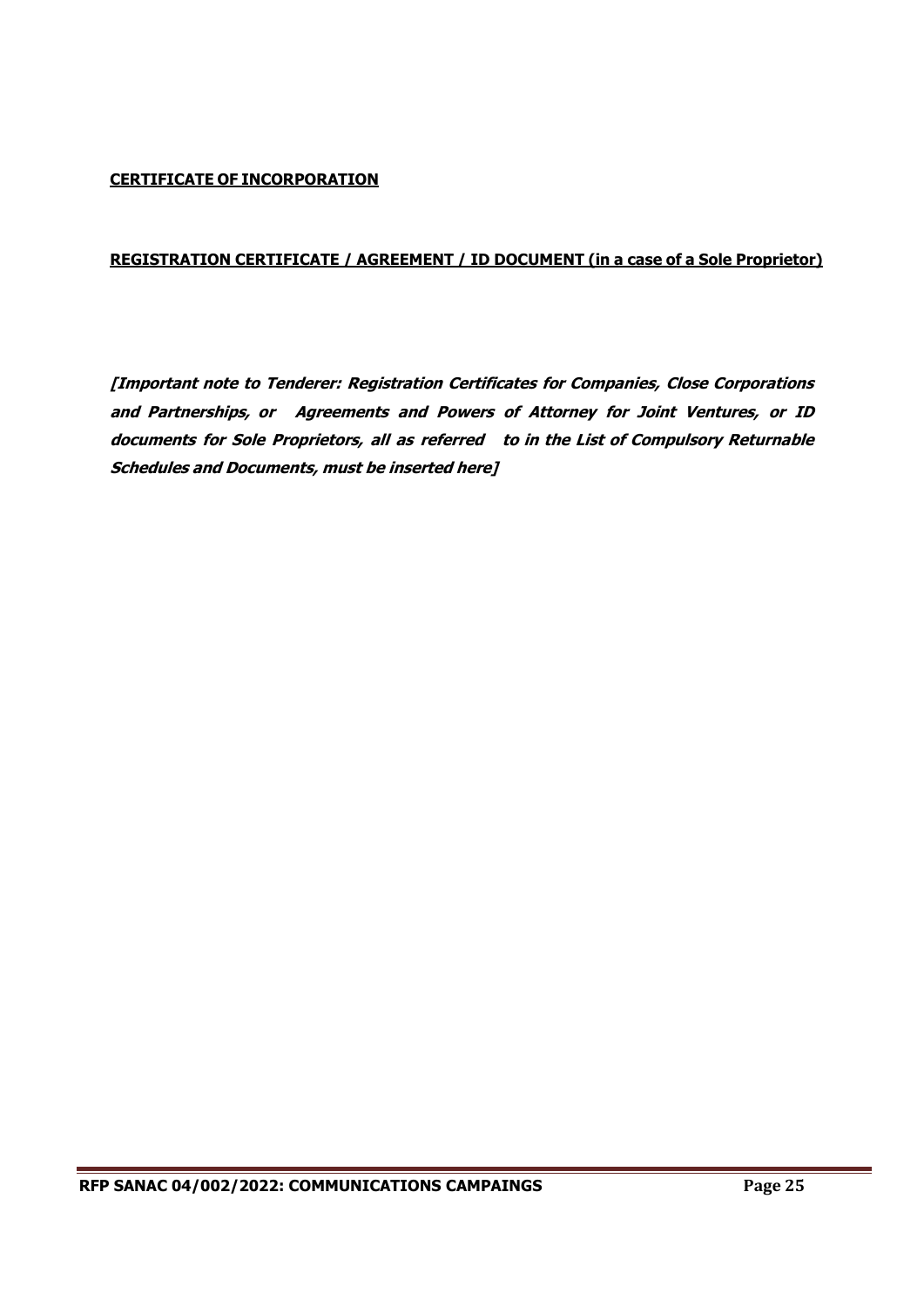**SERVICE PROVIDER/ CONSULATNT (PLEASE ATTACH COMPANY PROFILE/ CURRICULUME VITAE HERE WITH SUPPORTING DOCUMENTS)**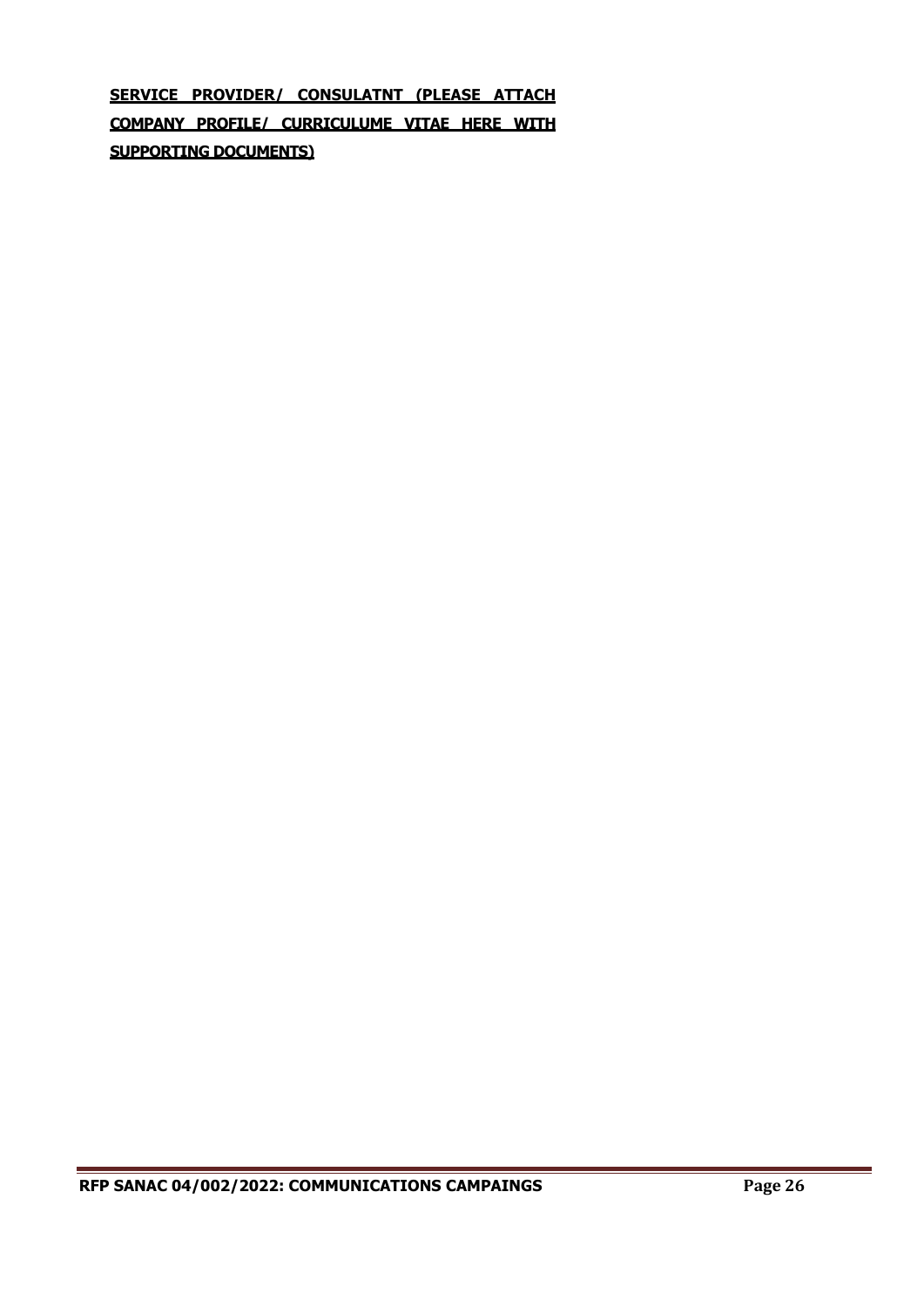# **PART F**

#### **TERMS OF REFERENCE**

## **COMMUNICATIONS CAMPAIGN FOR COVID-19 AND THE DEVELOPMENT OF THE NEW NATIONAL STRATEGIC PLAN FOR HIV, TB AND STIS (2023-2028)**

#### **1. About SANAC**

The South African National AIDS Council (SANAC) is a voluntary association of institutions established by the national cabinet of the South African Government to build consensus across government, civil society and all other stakeholders to drive an enhanced country response to HIV, TB and STIs.

The main objectives of the Council are to:

- Foster dialogue between government, civil society and all other stakeholders and to oversee the country's response to HIV, TB and STIs;
- Advise government on HIV and AIDS, TB and STI policy and strategy and related matters;
- Strengthen the governance, leadership and management of the response to HIV, TB and STIs at national, provincial, district and local levels;
- Strengthen the multi-sectoral response to HIV, TB and STIs as a contribution to the overall social and economic development of South Africa, including but not limited to policy review, programme management and co-ordination, technical assistance and capacity building and sectoral support;
- Mobilise resources domestically and internationally to finance the response to HIV, TB and STIs, including but not limited to estimating expenditure and resource needs, fund-raising from domestic and international institutions, including Treasury, donor co-ordination and investigating new sources of funding for the multi-sectoral response and the 5-year National Strategic Plan on HIV, TB and STIs (NSP);
- Ensure the monitoring of progress against the targets set in the NSP and ensure mid and end of term evaluations for the prevailing NSP;
- Create and strengthen partnerships for an expanded national response in South Africa to HIV, TB and STI among government agencies, non-governmental organisations (NGOs), donors of funds, agencies of the United Nations, the South African private sector and people living with HIV, TB and STIs.

#### **2. Purpose of the service**

To design and implement a robust communications campaign for;

#### **RFP SANAC 04/002/2022 : COMMS CAMPAIGN**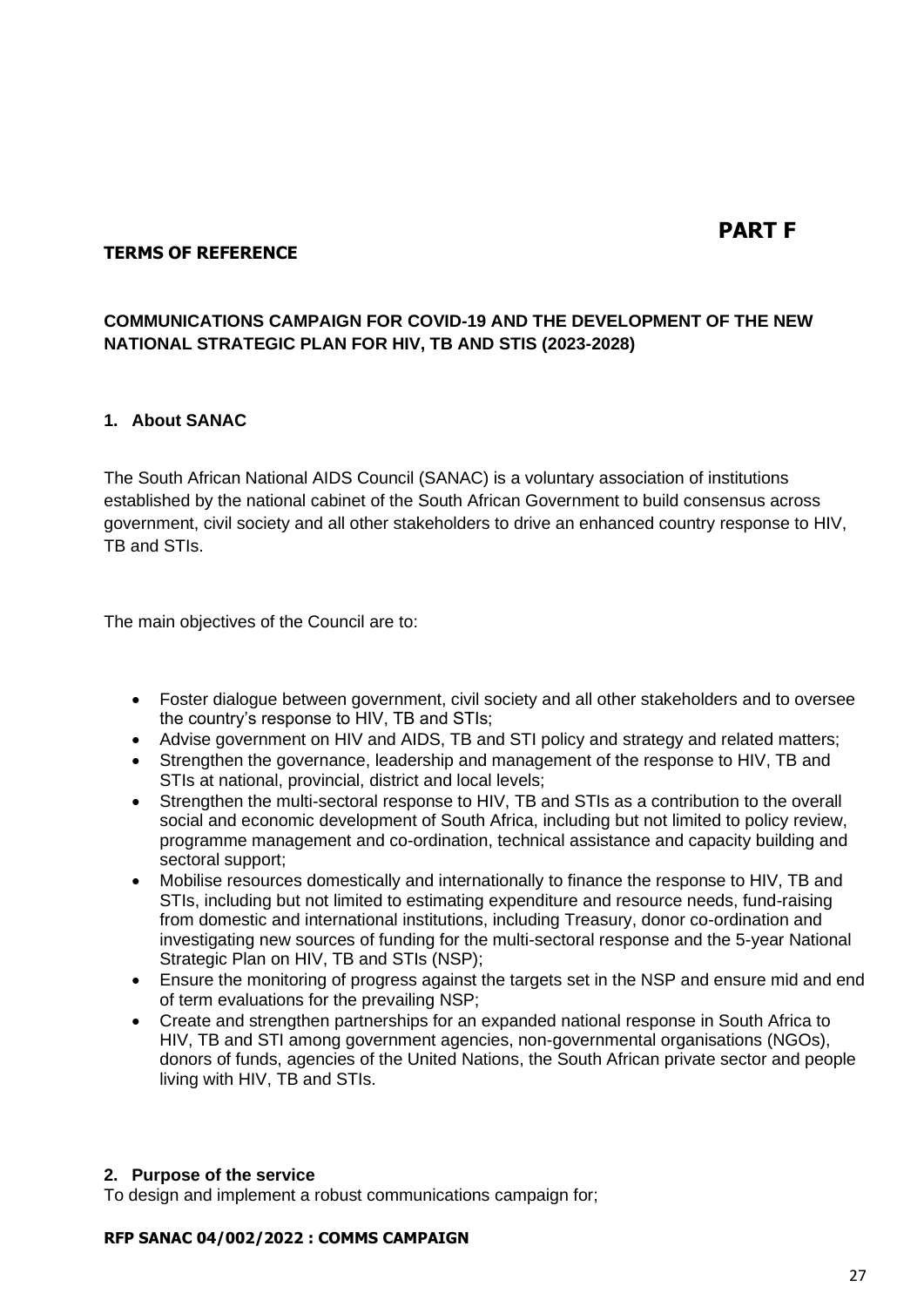- COVID-19 within the HIV, TB and STIs context,
- the development process of the new National Strategic Plan for HIV, TB and STIs for the period 2023-2028.

- The campaign should explore the most innovative communication solutions and employ the most effective tools in the current communication landscape.

#### **2.1 Objectives:**

To design a robust Communications Campaign for:

- The Development of the new NSP
- COVID-19 Response

#### **3. Scope of work**

#### **3.1 Development of the new National Strategic Plan (NSP) for HIV, TB and STIs (2023-2028)**

- Create awareness about the process of developing the NSP and encourage all South Africans to participate and take ownership
- Target thought-leaders, key & vulnerable populations, researchers, activists etc. to be actively involved in the process
- Find innovate ways of reaching all targeted audiences in their spaces
- Use accessible and geo-specific and sector-specific language to garner maximum interest and participation
- Design an online portal (microsite/website) to enable the public to submit inputs into the NSP – this is to be anchored onto the SANAC main website
- Make use of prominent multimedia platforms for maximum reach
- Consider non-traditional approaches such as the use of influencers to maximise reach
- Document key milestone of the NSP development for public dissemination through media and other platforms

## **3.2 COVID-19 Response Communication:**

- Promote access to care
- Encourage vaccination, especially to most-at-risk groups
- Promote COVID-19 safety protocols
- Design messages that prioritise key sectors of the Civil Society Forum
- Explore the use of non-traditional media to reach all audiences in their diversity
- Promote open conversation about myths & facts concerning COVID-19
- Dispel disinformation and misinformation concerning COVID-19

#### **4. Duration of Work**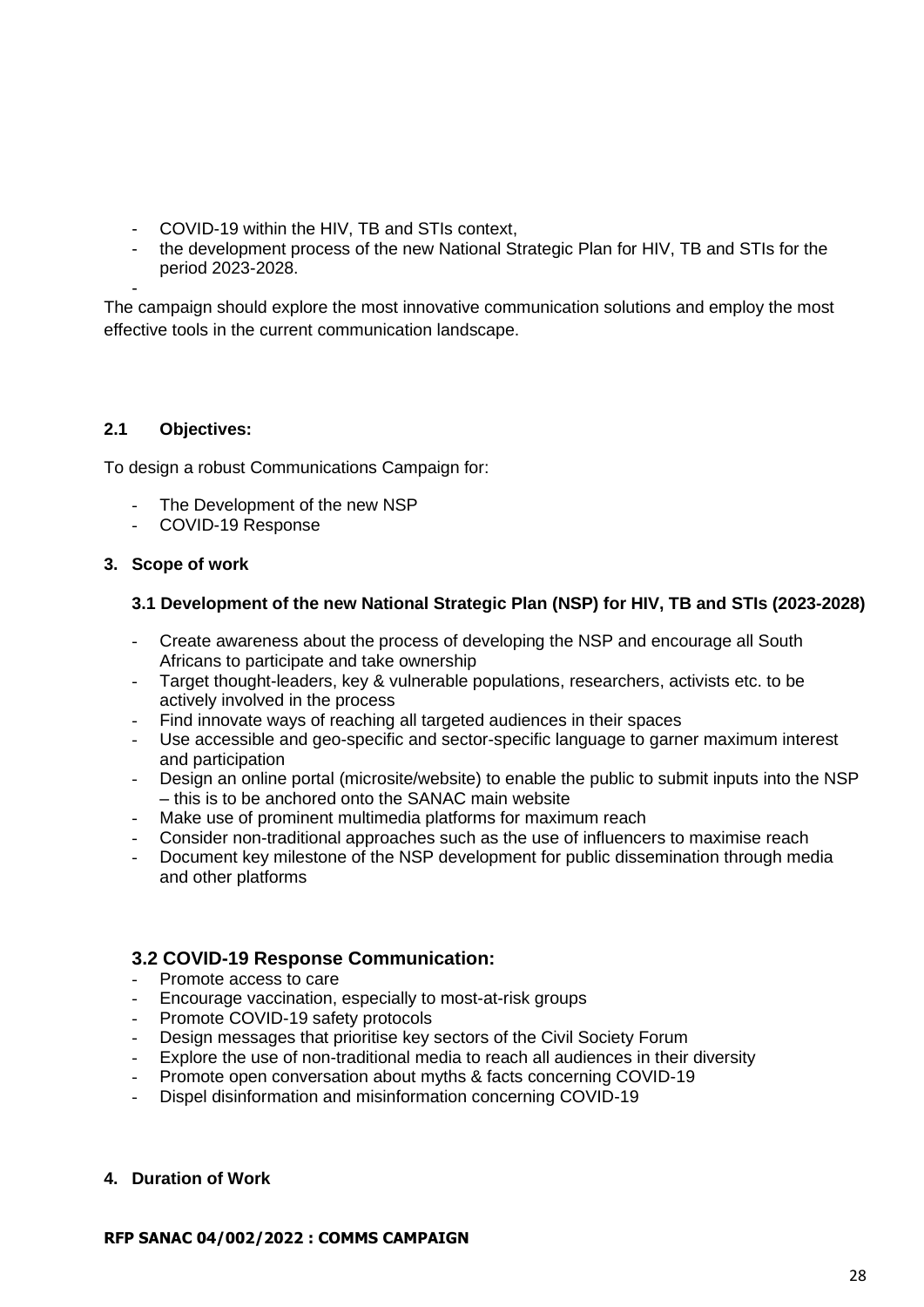Three (3) months, from 01 June 2022 to September 2022 (maybe revised, depending on when the contract was awarded)

#### **5. Profile of the supplier (Experience & Competencies)**

- ➢ Proven track record in PR, Marketing and Communications Campaigns (portfolio of evidence to be submitted with the proposal)
- $\triangleright$  Offer innovative media solutions and communications channels (list them in the proposal and provide rationale for each)
- $\triangleright$  Well-resourced financially and otherwise to execute a successful campaign, and have an annual turnover of at least R3 million (to form part of the portfolio of evidence)
- ➢ Experience in executing at least three successful health-related campaigns (to be included in the portfolio of evidence) – *this is non-negotiable.*

## **6. Reporting Line**

The service provider will be expected to report to the Communications Manager and other SANAC Delegated officials as required.

# **7. Submission of proposals**

## **The technical proposal should include the following**

- a. Proof of business/ consultancy registration
- b. A Proposal response to the terms of reference.
- c. A project plan that states the methodology and approach for accomplishing the task, time- frames and outputs (excluding cost for the project).
- d. Profile of the organization and description of similar work undertaken (attach similar work undertaken),
- e. Contact numbers, names and CVs of workers/officials assigned to the project, including their roles and responsibilities,
- f. All relevant tender documents as per the bid document provided.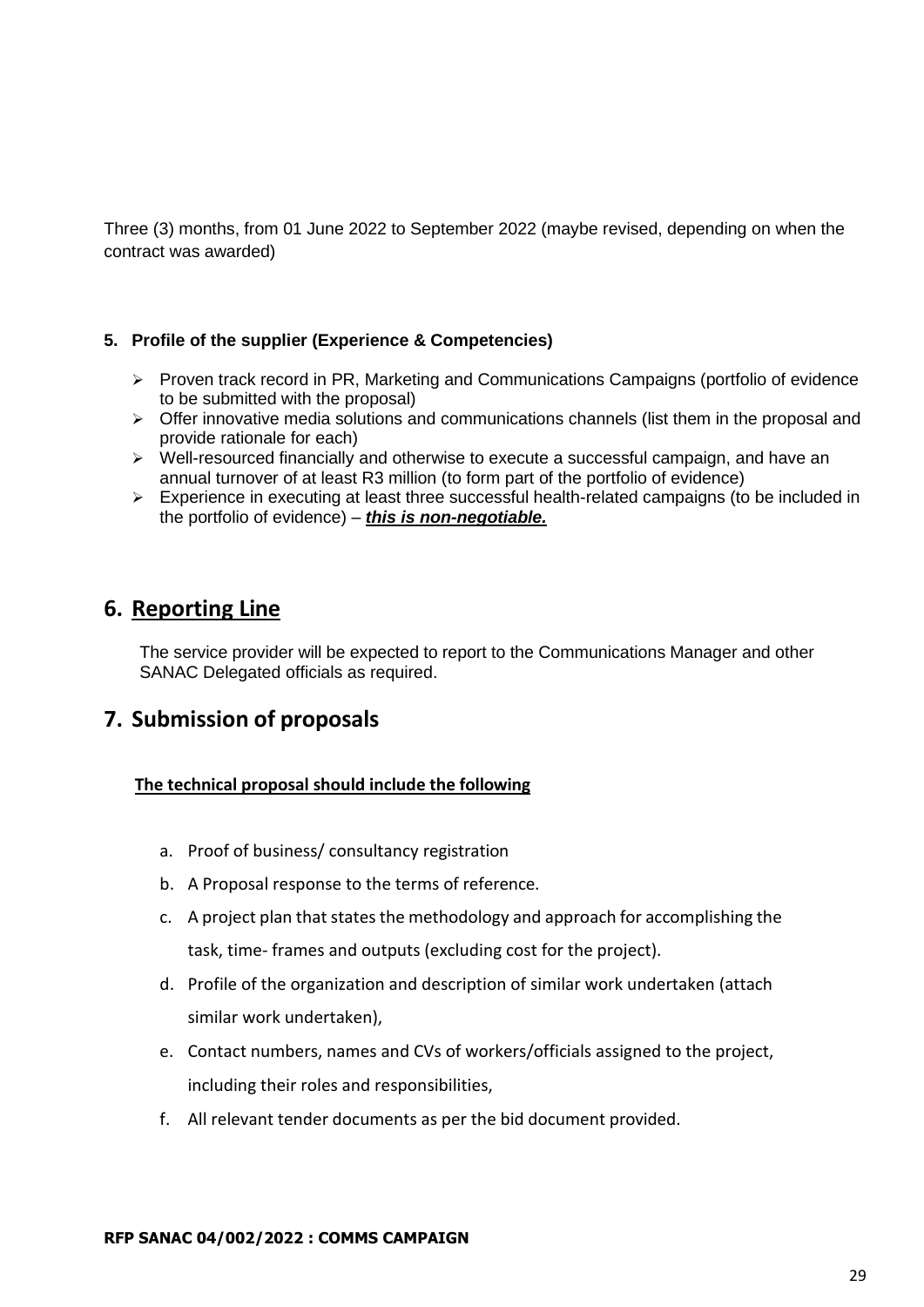# **The financial proposal should include the following**

g. Financial breakdown of costs based on the proposed methodology and assignment

## **Special conditions**

- a) The contract shall initially be valid from the date of signing the service level agreement by both parties.
- b) The successful organisation will be paid upon the completion of phases or milestones set out in the project plan.
- c) Payment of invoices will be effected within 30 days after receipt of an invoice and a satisfactory detailed report to be approved by SANAC Trust

## **8. Successful service provider**

All resources, equipment and technical skills will be the responsibility of the service provider; these may be sourced by the service provider at no cost to SANAC Trust and if not available outsourced to ensure successful execution of the project at a cost to the service provider.

# **9. Evaluation Process and Criteria**

Only proposals of bidders who comply with the requirements of these Terms of Reference will be evaluated. Proposals will be evaluated in two stages:

# **Evaluations Stage 1: Pre-qualification/ initial Screening process**

In terms of National Treasury Instruction No.4A of 2016/2017 regarding the Central Supplier Database (CSD), all bidders must register on CSD to provide the following information to be verified through CSD:

- a) Business registration, including details of directorship and membership
- b) Bank Account holder information
- c) Declaration of interest: In the service of the state
- d) Identity Documents of Directors
- e) Tender Default and restriction status.

In terms of National Treasury Instruction No.4A of 2016/2017 regarding the Central Supplier Database (CSD), all bidders must register on CSD to provide the following information to be verified through CSD:

#### **RFP SANAC 04/002/2022 : COMMS CAMPAIGN**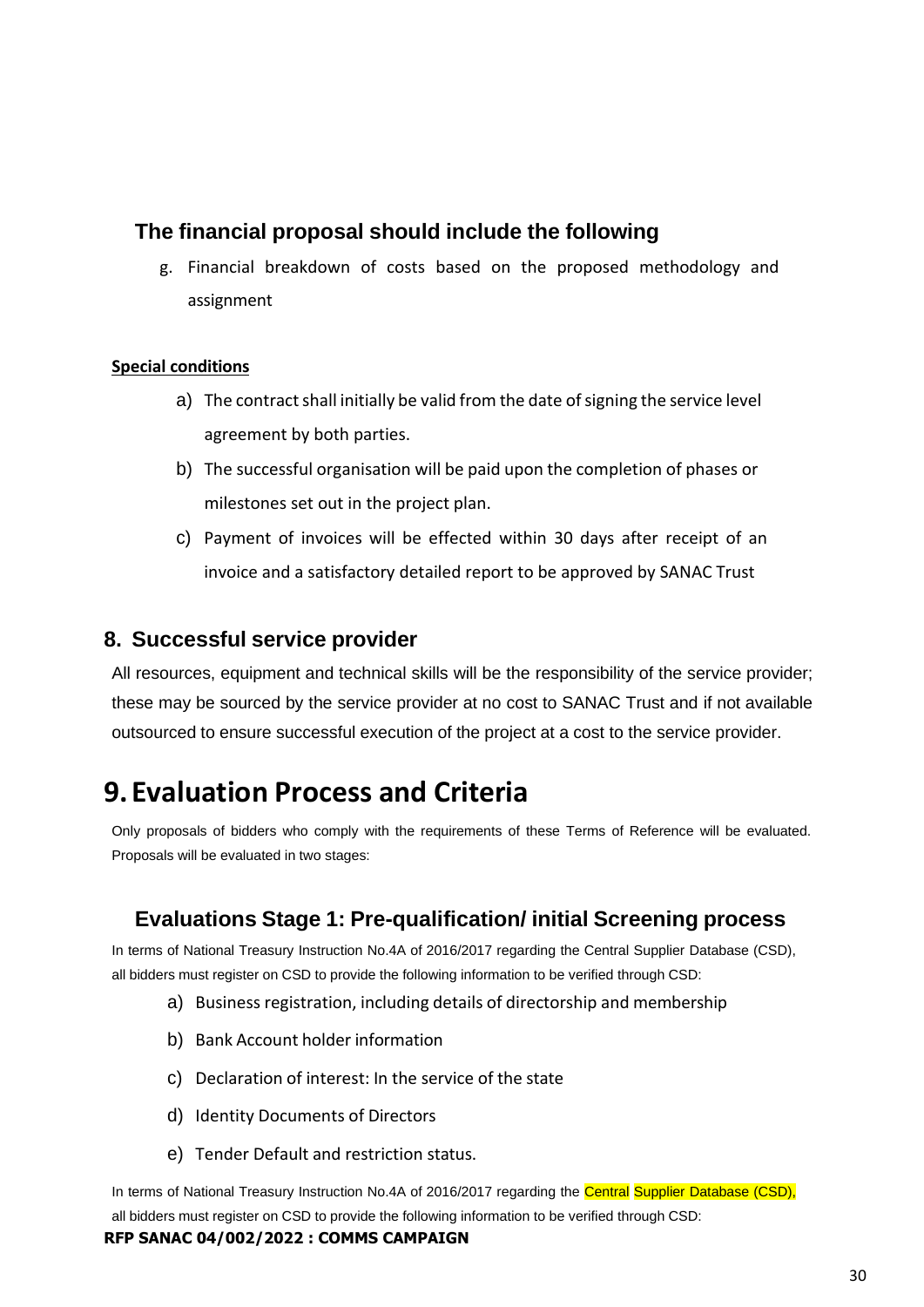- f) Business registration, including details of directorship and membership
- g) Bank Account holder information
- h) Declaration of interest
- i) Identity Documents of Directors
- j) Tender Default and restriction status.

# **Evaluation stages 2gt: Technical Evaluation: Functionality, Price & BEE**

- a) Firstly, the proposals will be evaluated on functionality. An evaluation panel will allocate points (scale of 1 - 5) in respect of functionality according to the criteria set out on the functionality table.
- b) The Functionality, price and BEE criteria will be broken down as follows:
	- Evaluation Stage 1: Functionality total will equal to 100 points:
	- Evaluation Stage 2 (a): Price will equal to 80 points (80/20 pps)
	- Evaluation Stage 2 (b): BEE will equal to 20 points
	- The total allocated overall points will equal to 100
- c) Only Bidders who obtained a minimum point of 70 out of 100 points will further be evaluated on price and BEE
- d) Only bidders which obtain the highest points above 70 points overall on both functionality (Technical), Price and BEE will be recommended for award.
- e) The highest point scorer on overall criteria, namely functionality, price and BEE, will be awarded the bid.

# **Evaluation criteria**

Proposals will be evaluated on a scale of 1–5 in accordance with the criteria below. The rating will be as follows:

#### **RFP SANAC 04/002/2022 : COMMS CAMPAIGN**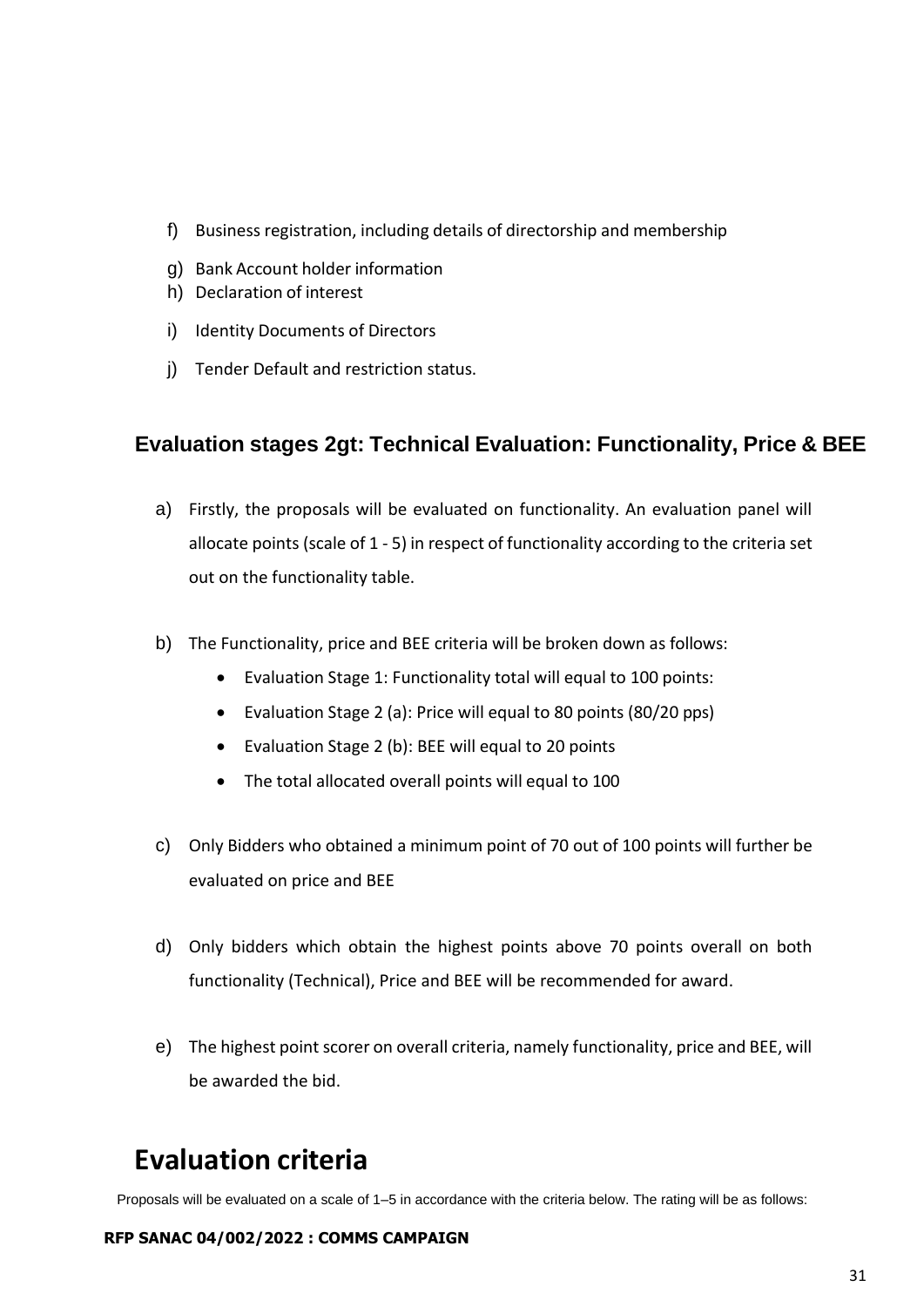1 = Very Poor 2 = Average  $3 = Good$  $4 = \text{Very Good } 5 =$ Excellent

# **Functionality Criteria**

| <b>ELEMENT</b>                                                                                                                                                                                                                                                              | <b>Rating</b> |  |  | Weighting | <b>Total</b> |    |  |
|-----------------------------------------------------------------------------------------------------------------------------------------------------------------------------------------------------------------------------------------------------------------------------|---------------|--|--|-----------|--------------|----|--|
| <b>Approach and methodology</b>                                                                                                                                                                                                                                             |               |  |  |           |              | 40 |  |
| Approach and methodology including<br>proposed work plan. The following factors<br>will be taken into account:                                                                                                                                                              |               |  |  |           |              |    |  |
| Detailed work plan that can be delivered<br>on a realistic timeframe                                                                                                                                                                                                        |               |  |  |           |              |    |  |
| 40 points will be allocated per factor<br>1 point = Addressed poorly<br>2 points = Addressed but with<br>limitations<br>3 points = Addressed adequately<br>4 points = Adequately addressed with<br>advanced understanding in some areas<br>5 points = Extensively addressed |               |  |  |           |              |    |  |
| Organization and Team Skills capacity and                                                                                                                                                                                                                                   |               |  |  |           |              | 30 |  |
| competence of proposed team :                                                                                                                                                                                                                                               |               |  |  |           |              |    |  |
| a) Organisation Demonstrable the                                                                                                                                                                                                                                            |               |  |  |           |              |    |  |
| understanding of the project, the                                                                                                                                                                                                                                           |               |  |  |           |              |    |  |
| skills set and experience of the                                                                                                                                                                                                                                            |               |  |  |           |              |    |  |
| team in designing a robust                                                                                                                                                                                                                                                  |               |  |  |           |              |    |  |
| Communications Campaign, PR and                                                                                                                                                                                                                                             |               |  |  |           |              |    |  |
| b) CVs of the proposed management<br>and team                                                                                                                                                                                                                               |               |  |  |           |              |    |  |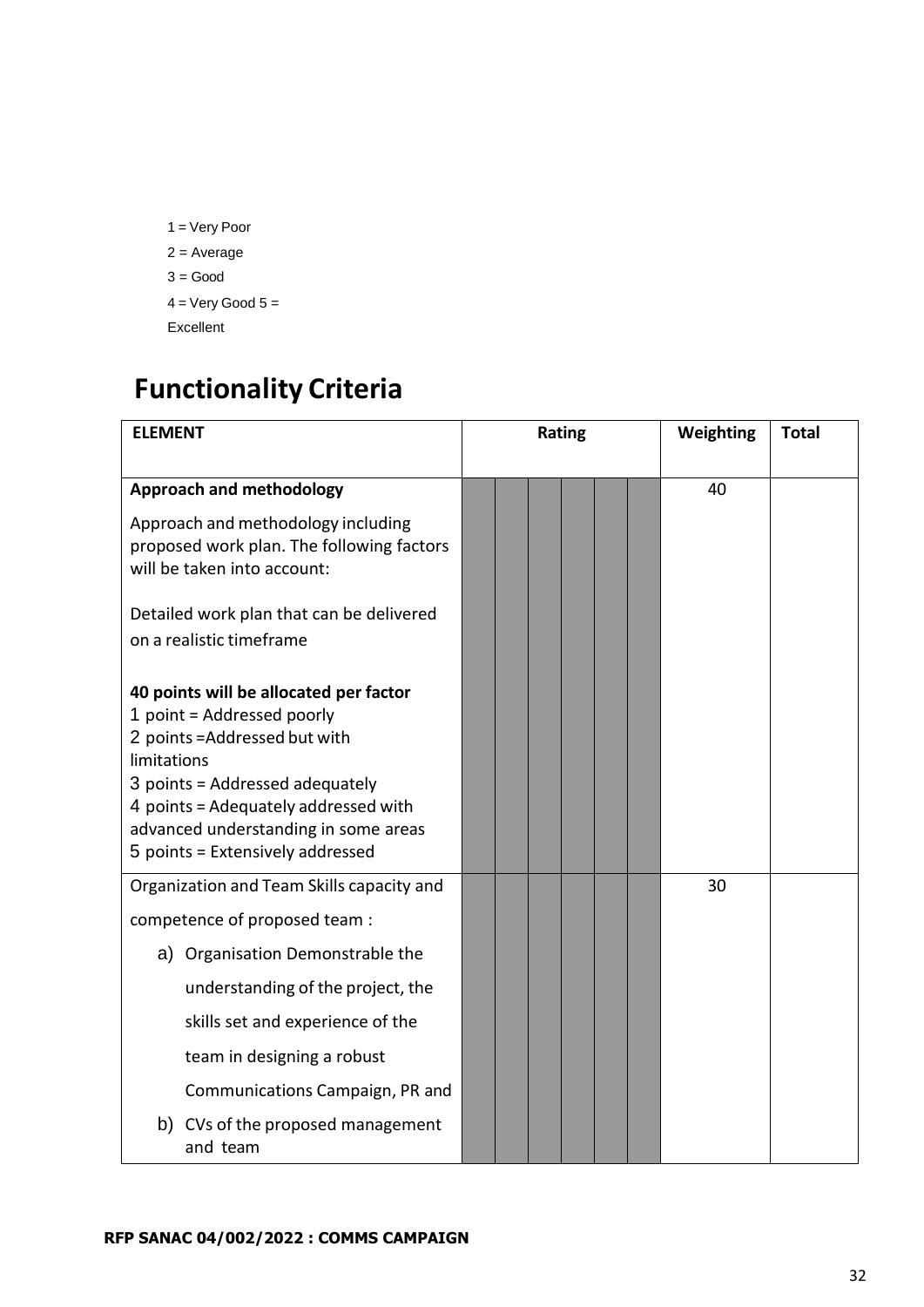| <b>ELEMENT</b>                                                                                                                                                                                                                                                                                                                                                                                                                                                                  | Rating | Weighting<br><b>Total</b> |
|---------------------------------------------------------------------------------------------------------------------------------------------------------------------------------------------------------------------------------------------------------------------------------------------------------------------------------------------------------------------------------------------------------------------------------------------------------------------------------|--------|---------------------------|
|                                                                                                                                                                                                                                                                                                                                                                                                                                                                                 |        |                           |
| members highlighting relevant                                                                                                                                                                                                                                                                                                                                                                                                                                                   |        |                           |
| experience in line with the project                                                                                                                                                                                                                                                                                                                                                                                                                                             |        |                           |
| objectives                                                                                                                                                                                                                                                                                                                                                                                                                                                                      |        |                           |
|                                                                                                                                                                                                                                                                                                                                                                                                                                                                                 |        |                           |
| 15 points will be allocated per factor                                                                                                                                                                                                                                                                                                                                                                                                                                          |        |                           |
| 1 point = Proposed team has very limited<br>skills and experience (1 year or less)<br>2 points = Proposed team has limited<br>skills and experience (between 1-2<br>years)<br>3 points = Proposed team with solid<br>skills and experience (between $2 - 5$<br>years)<br>4 points = Proposed team with<br>advanced skills and experience<br>(between $5 - 10$ years)<br>5 points = Proposed team are technical<br>experts in the field with more than 10<br>years of experience |        |                           |
| No points will be allocated if CVs are not<br>provided                                                                                                                                                                                                                                                                                                                                                                                                                          |        |                           |
| Experience in executing at least three                                                                                                                                                                                                                                                                                                                                                                                                                                          |        | 30                        |
| successful health-related campaigns (to be                                                                                                                                                                                                                                                                                                                                                                                                                                      |        |                           |
| included in the portfolio of evidence                                                                                                                                                                                                                                                                                                                                                                                                                                           |        |                           |
| a) Portfolio of Evidence- Experience<br>of the organisation and of the<br>team Communications, PR,<br>Campaigns, media solutions and<br>communications channel and<br>health campaigns                                                                                                                                                                                                                                                                                          |        |                           |
| References: Names and contact<br>b)                                                                                                                                                                                                                                                                                                                                                                                                                                             |        |                           |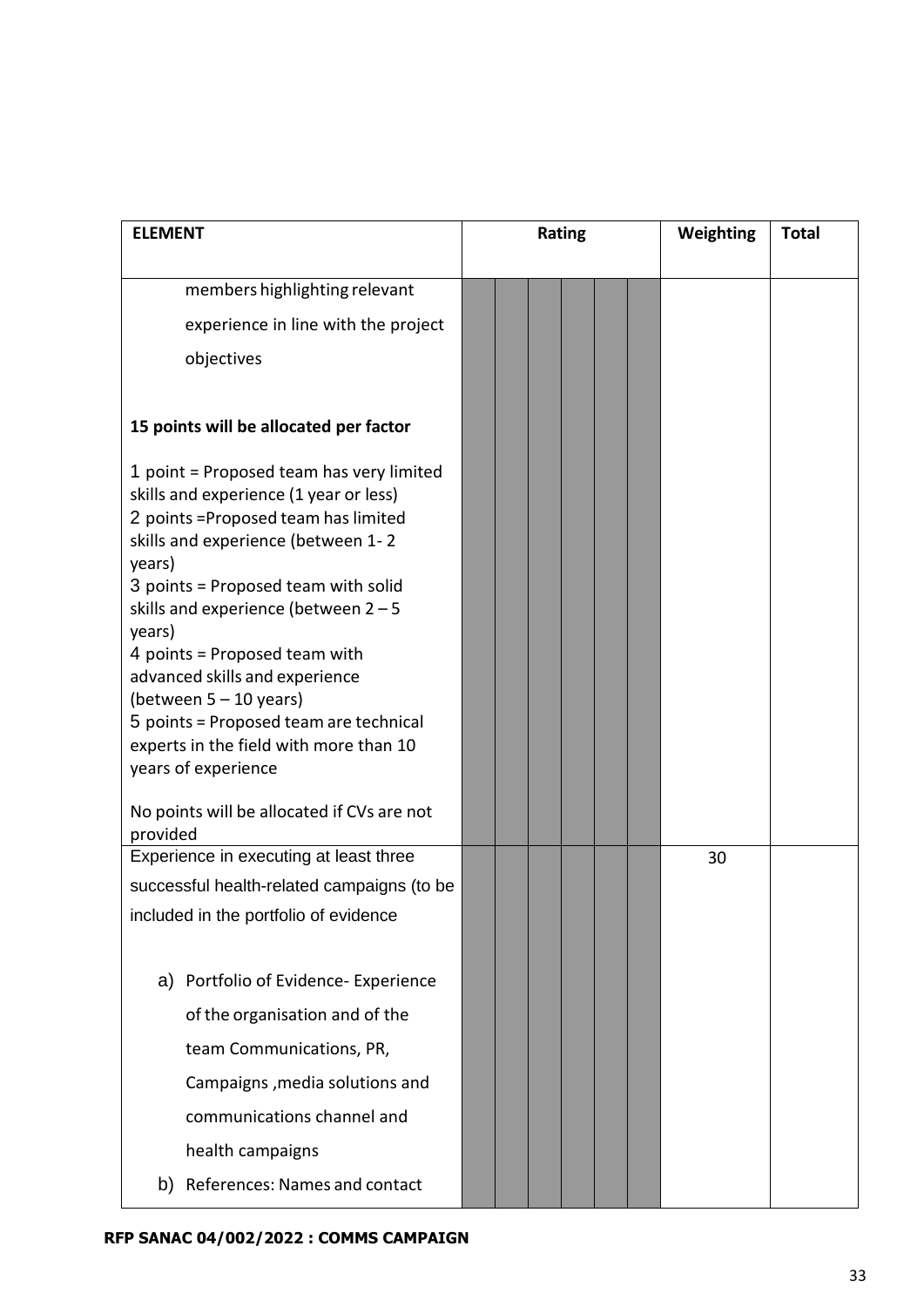| details of three organizations for |  |  |  |  |
|------------------------------------|--|--|--|--|
| which similar work has been        |  |  |  |  |
| conducted in the last two years    |  |  |  |  |
|                                    |  |  |  |  |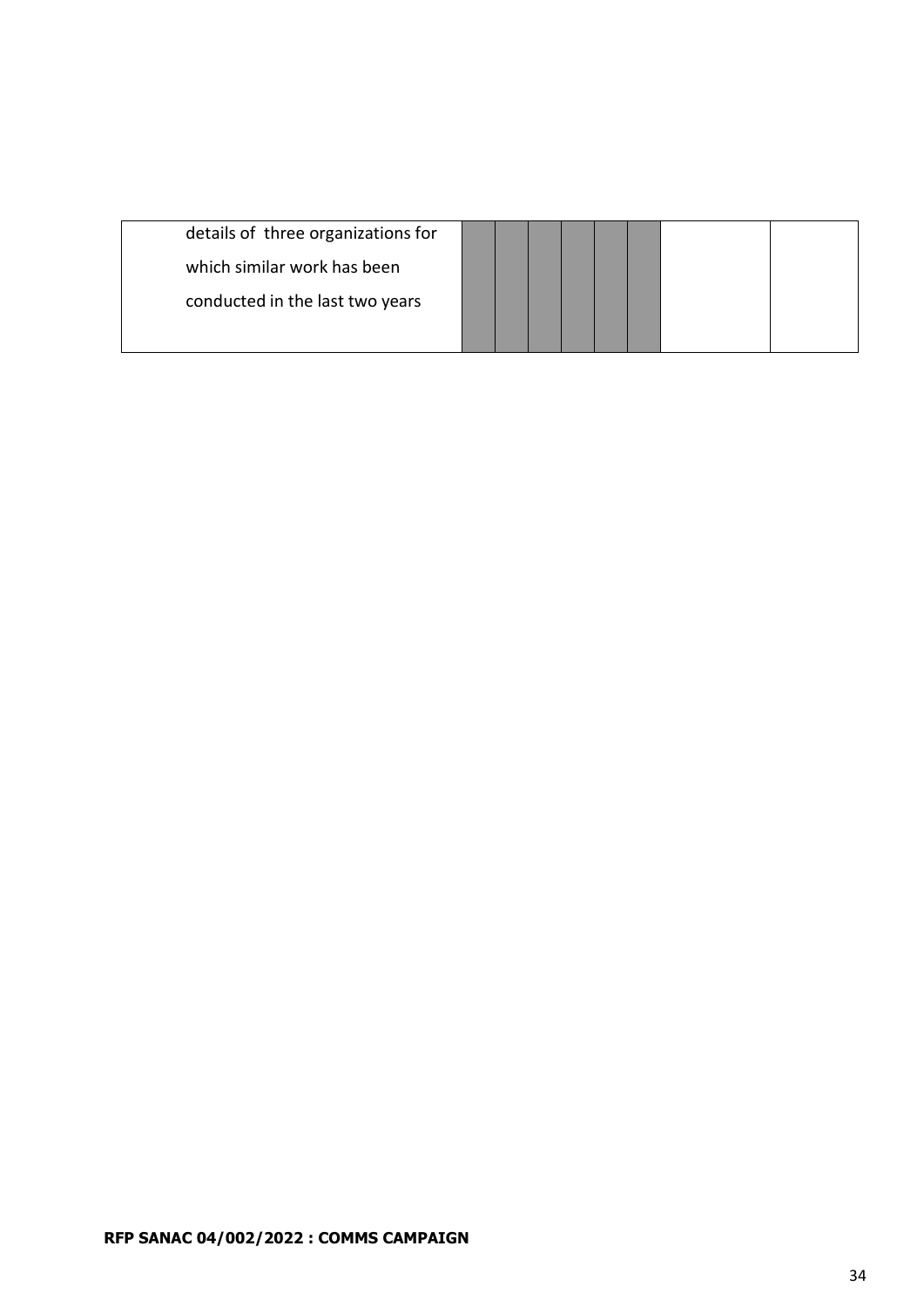| <b>ELEMENT</b>                                      | Rating |  |  |  |  | Weighting | <b>Total</b> |  |
|-----------------------------------------------------|--------|--|--|--|--|-----------|--------------|--|
|                                                     |        |  |  |  |  |           |              |  |
| 15 points will be allocated per factor The          |        |  |  |  |  |           |              |  |
| following points are applicable for factor          |        |  |  |  |  |           |              |  |
| (a) above:                                          |        |  |  |  |  |           |              |  |
| 1 point = $0 - 1$ year                              |        |  |  |  |  |           |              |  |
| 2 points = $2-3$ years                              |        |  |  |  |  |           |              |  |
| 3 points = $3-4$ years                              |        |  |  |  |  |           |              |  |
| 4 points = $4 - 5$ years                            |        |  |  |  |  |           |              |  |
| points $=$ >5 years<br>4                            |        |  |  |  |  |           |              |  |
| The following points are applicable for             |        |  |  |  |  |           |              |  |
| factor (b) above:                                   |        |  |  |  |  |           |              |  |
|                                                     |        |  |  |  |  |           |              |  |
| 1 points = 1 reference submitted of                 |        |  |  |  |  |           |              |  |
| similar work performed in the last 1-5              |        |  |  |  |  |           |              |  |
| years                                               |        |  |  |  |  |           |              |  |
| 2 points = 2 references submitted of                |        |  |  |  |  |           |              |  |
| similar work performed in the last<br>$1 - 5$ years |        |  |  |  |  |           |              |  |
| 3 points= 3 Reference submitted of                  |        |  |  |  |  |           |              |  |
| similar work performed in the                       |        |  |  |  |  |           |              |  |
| last 1-5 years                                      |        |  |  |  |  |           |              |  |
| 4 points = 4 Reference submitted of                 |        |  |  |  |  |           |              |  |
| similar work performed in the                       |        |  |  |  |  |           |              |  |
| last 1-5 years                                      |        |  |  |  |  |           |              |  |
| 5 Points = 5 Reference Submitted of                 |        |  |  |  |  |           |              |  |
| similar work in the last 1-5                        |        |  |  |  |  |           |              |  |
| years                                               |        |  |  |  |  |           |              |  |
| <b>Functionality</b>                                |        |  |  |  |  |           | 100          |  |
|                                                     |        |  |  |  |  |           |              |  |

## **10. Contact Person/s at SANAC for enquiries:**

For queries relating to the *campaign itself*, please contact Nelson Dlamini, Communications Manager: Email: [nelson@sanac.org.za](mailto:nelson@sanac.org.za) / Direct line: 012 748 1016 (1000 – switchboard)

For queries relating to *procurement processes*, please contact Beullah Mthombeni, Procurement Officer: Beullah Mthombeni Email: [beullah@sanac.org.za](mailto:beullah@sanac.org.za) / Direct line: 012 748 1009 (1000 switchboard)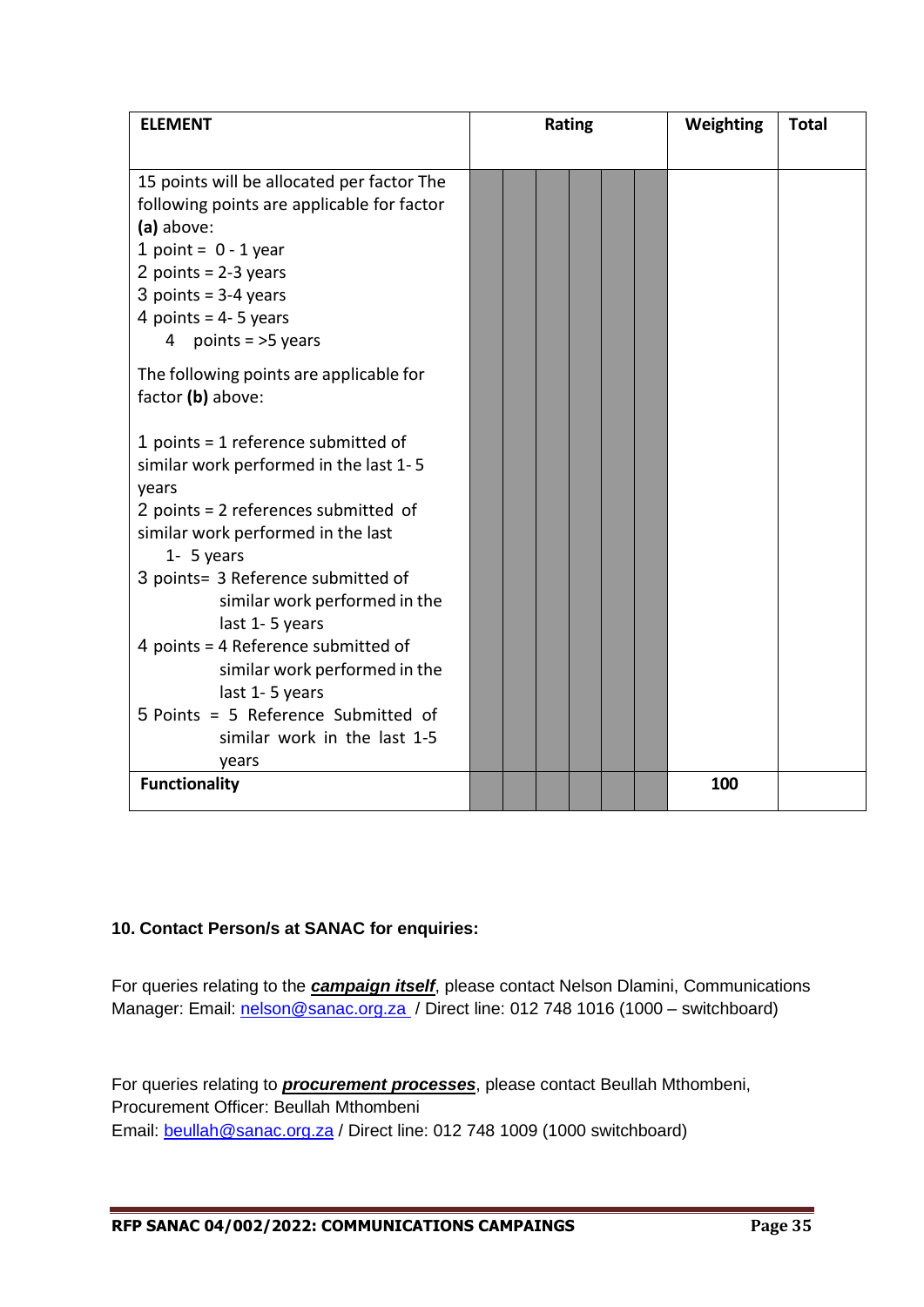#### 1.1 **Stage 2: Price**

1.1.1 Bidders whose bids achieve a minimum of 70% on technical functionality will proceed to be evaluated on price. Bids that do not meet the 70% threshold will be excluded from the process.

| <b>Criteria</b>     | <b>Number of Points</b> |
|---------------------|-------------------------|
| Price               | 80                      |
| <b>BEE</b>          | 20                      |
| <b>Total Points</b> | 100                     |

#### 1.2 Price points calculation formula

1.2.1 The calculation for price points will be conducted as follow:

$$
PS = 80[(1 - (Pt - Pmin))]
$$
  
Primin  
Where:  

$$
PS = Points scorec
$$

d for comparative price of tender/offer under consideration

 $P =$  Maximum points

- $Pt =$  Comparative price of tender/offer under consideration
- $Pmin =$  Comparative price of lowest acceptable tender/offer

Points scored will be rounded-off to the nearest 2 decimal places

## **Evaluations Stage 2: Price/ Financial Stage and B-BBEE**

## **Preference Point system applicable to this bid is 80/20 (PPS)**

#### **Price weighting applicable to this bid:**

A maximum of 80 points is allocated for price on the following basis: 80/20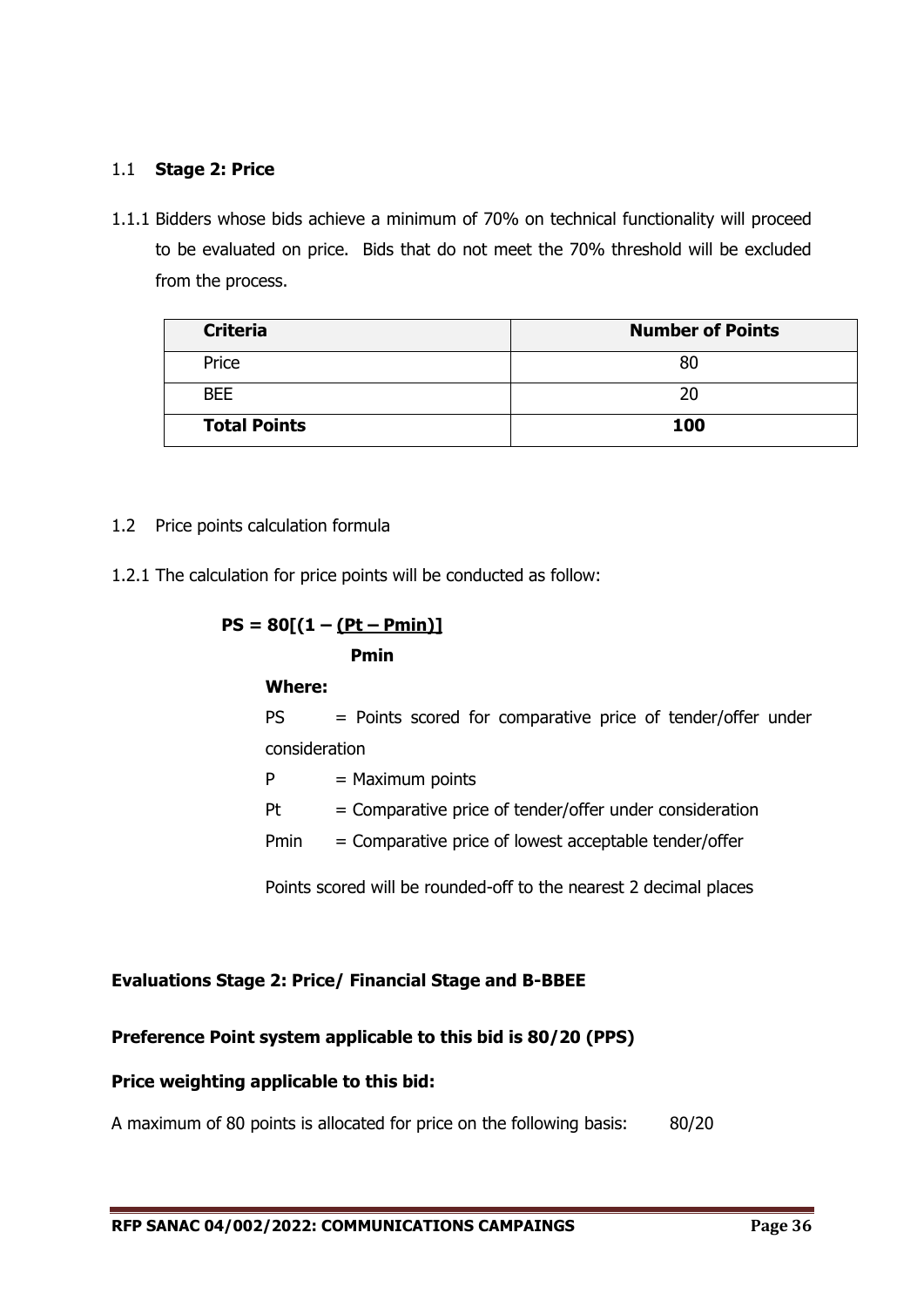$$
Ps = 80 \left( 1 - \frac{Pt - P \min P}{ \min} \right)
$$

- Ps = Points scored for price of bid under consideration
- Pt  $=$  Price of bid under consideration
- Pmin = Price of lowest acceptable bid

## **POINTS AWARDED FOR B-BBEE STATUS LEVEL OF CONTRIBUTOR**

|                         | $Ps = 80   1$      |                    | $-\frac{P_{\text{min}}}{P_{\text{min}}}$                                       |                                                                                                                                                                                                                                                                                                                                                                                                                                                                                                                                                                      |         |  |  |  |  |
|-------------------------|--------------------|--------------------|--------------------------------------------------------------------------------|----------------------------------------------------------------------------------------------------------------------------------------------------------------------------------------------------------------------------------------------------------------------------------------------------------------------------------------------------------------------------------------------------------------------------------------------------------------------------------------------------------------------------------------------------------------------|---------|--|--|--|--|
|                         |                    |                    |                                                                                |                                                                                                                                                                                                                                                                                                                                                                                                                                                                                                                                                                      |         |  |  |  |  |
|                         | Where              |                    |                                                                                |                                                                                                                                                                                                                                                                                                                                                                                                                                                                                                                                                                      |         |  |  |  |  |
|                         | Ps                 | $=$ $-$            |                                                                                | Points scored for price of bid under consideration                                                                                                                                                                                                                                                                                                                                                                                                                                                                                                                   |         |  |  |  |  |
|                         | Pt                 | $=$                |                                                                                | Price of bid under consideration                                                                                                                                                                                                                                                                                                                                                                                                                                                                                                                                     |         |  |  |  |  |
|                         | Pmin               | $=$ $-$            | Price of lowest acceptable bid                                                 |                                                                                                                                                                                                                                                                                                                                                                                                                                                                                                                                                                      |         |  |  |  |  |
|                         |                    |                    |                                                                                | POINTS AWARDED FOR B-BBEE STATUS LEVEL OF CONTRIBUTOR                                                                                                                                                                                                                                                                                                                                                                                                                                                                                                                |         |  |  |  |  |
|                         | <b>Contributor</b> |                    | <b>B-BBEE Status Level of</b>                                                  | <b>Number of Points</b>                                                                                                                                                                                                                                                                                                                                                                                                                                                                                                                                              |         |  |  |  |  |
| 1                       |                    |                    |                                                                                | 20                                                                                                                                                                                                                                                                                                                                                                                                                                                                                                                                                                   |         |  |  |  |  |
| $\overline{2}$          |                    |                    |                                                                                | 18                                                                                                                                                                                                                                                                                                                                                                                                                                                                                                                                                                   |         |  |  |  |  |
| 3                       |                    |                    |                                                                                | 16                                                                                                                                                                                                                                                                                                                                                                                                                                                                                                                                                                   |         |  |  |  |  |
| 4                       |                    |                    |                                                                                | 12                                                                                                                                                                                                                                                                                                                                                                                                                                                                                                                                                                   |         |  |  |  |  |
| 5                       |                    |                    |                                                                                | 8                                                                                                                                                                                                                                                                                                                                                                                                                                                                                                                                                                    |         |  |  |  |  |
| 6                       |                    |                    |                                                                                | 6                                                                                                                                                                                                                                                                                                                                                                                                                                                                                                                                                                    |         |  |  |  |  |
| $\overline{\mathbf{z}}$ |                    |                    |                                                                                | 4                                                                                                                                                                                                                                                                                                                                                                                                                                                                                                                                                                    |         |  |  |  |  |
| 8                       |                    |                    |                                                                                | $\overline{\mathbf{2}}$                                                                                                                                                                                                                                                                                                                                                                                                                                                                                                                                              |         |  |  |  |  |
|                         |                    |                    | <b>Non-compliant contributor</b>                                               | $\bf{0}$                                                                                                                                                                                                                                                                                                                                                                                                                                                                                                                                                             |         |  |  |  |  |
|                         |                    | service providers. | of contribution in accordance with the table below:<br>points scored for price | In terms of Regulation 6 (2) and 7 (2) of the Preferential Procurement Regulations,<br>preference points must be awarded to a bidder for attaining the B-BBEE status level<br>Points scored by the bidder in respect of points indicated above will be added to the<br>Failure to capture the required status level and to submit the required B-BBEE status level<br>certificate or Certified SWORN Affidavit will lead to zero (0) status level for non-compliant<br>Altered certificate or sworn affidavit altered with a pen or Ink eraser will automatically be |         |  |  |  |  |
|                         | disqualified.      |                    |                                                                                |                                                                                                                                                                                                                                                                                                                                                                                                                                                                                                                                                                      |         |  |  |  |  |
|                         |                    |                    | RFP SANAC 04/002/2022: COMMUNICATIONS CAMPAINGS                                |                                                                                                                                                                                                                                                                                                                                                                                                                                                                                                                                                                      | Page 37 |  |  |  |  |

- Points scored by the bidder in respect of points indicated above will be added to the points scored for price
- Failure to capture the required status level and to submit the required B-BBEE status level certificate or Certified SWORN Affidavit will lead to zero (0) status level for non-compliant service providers.
- Altered certificate or sworn affidavit altered with a pen or Ink eraser will automatically be disqualified.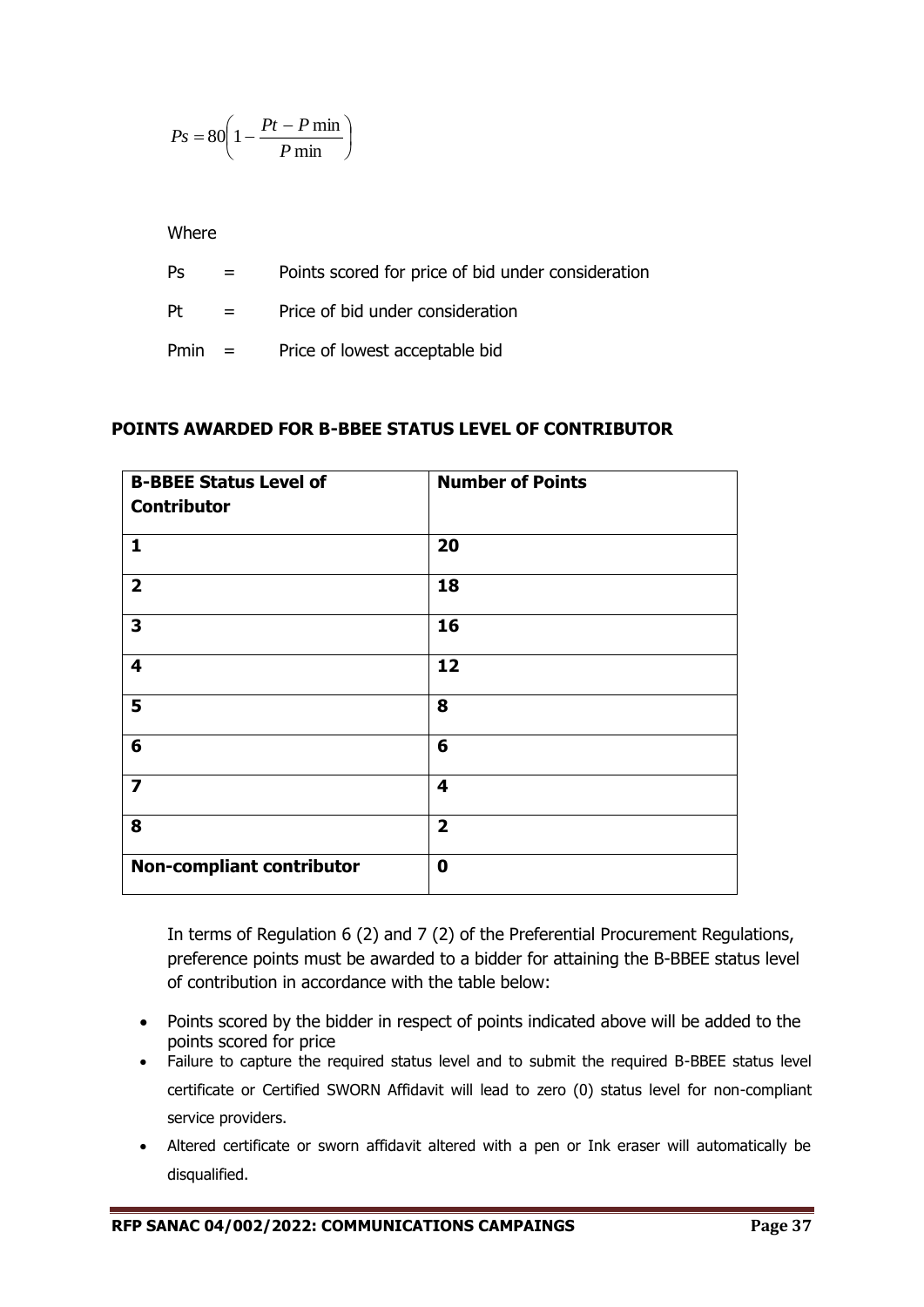- Only a bidder who has completed and signed the declaration part of the preference claim form will be considered for B-BBEE
- SANAC Trust may, before a bid is adjudicated or at any time, require a bidder to substantiate claims made with regard to their B-BBEE Status
- A Contract may, on reasonable and justifiable grounds be awarded to a bid that did not score the highest number of points.

## **PRICING**

Prices proposed should be INCLUSIVE OF VALUE ADDED TAX (VAT). It is an express requirement of this RFP that Bidders provide transparency in respect of their pricing approach. In this regard, Bidders must indicate the basis upon which they have calculated their pricing by completing all aspects of the Pricing Schedule (which appears). There must be no hidden costs.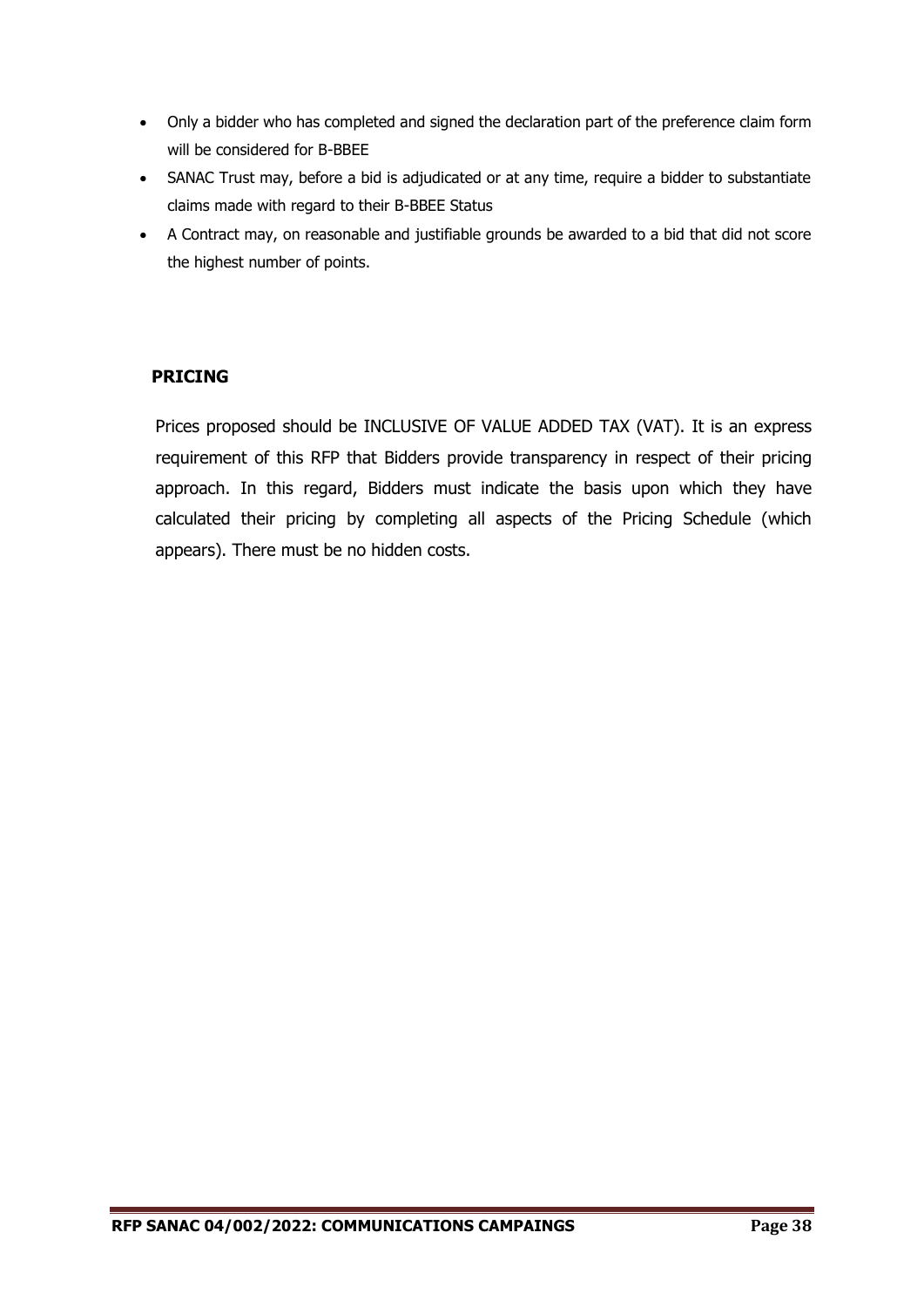#### **GENERAL**

## **Bid Validity Period**

Bid submissions will be valid and open for acceptance for a period of 120 calendar days from the closing date of the tender.

In cases where a Bidder withdraws its tender within the bid validity period, or fails to fulfil the contract when called upon to do so, SANAC TRUST may be compelled withdraw the tender or cancel the contract as part of other optional remedies at its disposal.

#### **Acceptance of Bids**

The Bidder accepts SANAC TRUST's interpretation of any requirement in the RFP should there be a difference of interpretation between the Bidder and SANAC TRUST.

SANAC TRUST reserves the right to evaluate and consider bids that do not comply strictly to this RFP.

SANAC TRUST further reserves the right and discretion to cancel the RFP, not to accept any bids, and to accept one or more Bids for further negotiation, including a Bidder chosen not necessarily on the basis of having scored the highest points for price and B-BBEE.

SANAC TRUST also, without any limitation to any of its rights, reserves the right to request clarification on any aspect of bids received, provided that the Bidder's response does not amount to a material amendment to its bid. Such a request and related responses shall both be in writing and will be shared with all the other Bidders.

SANAC TRUST reserves the right to visit the building/premises where the consultant/s office space is located.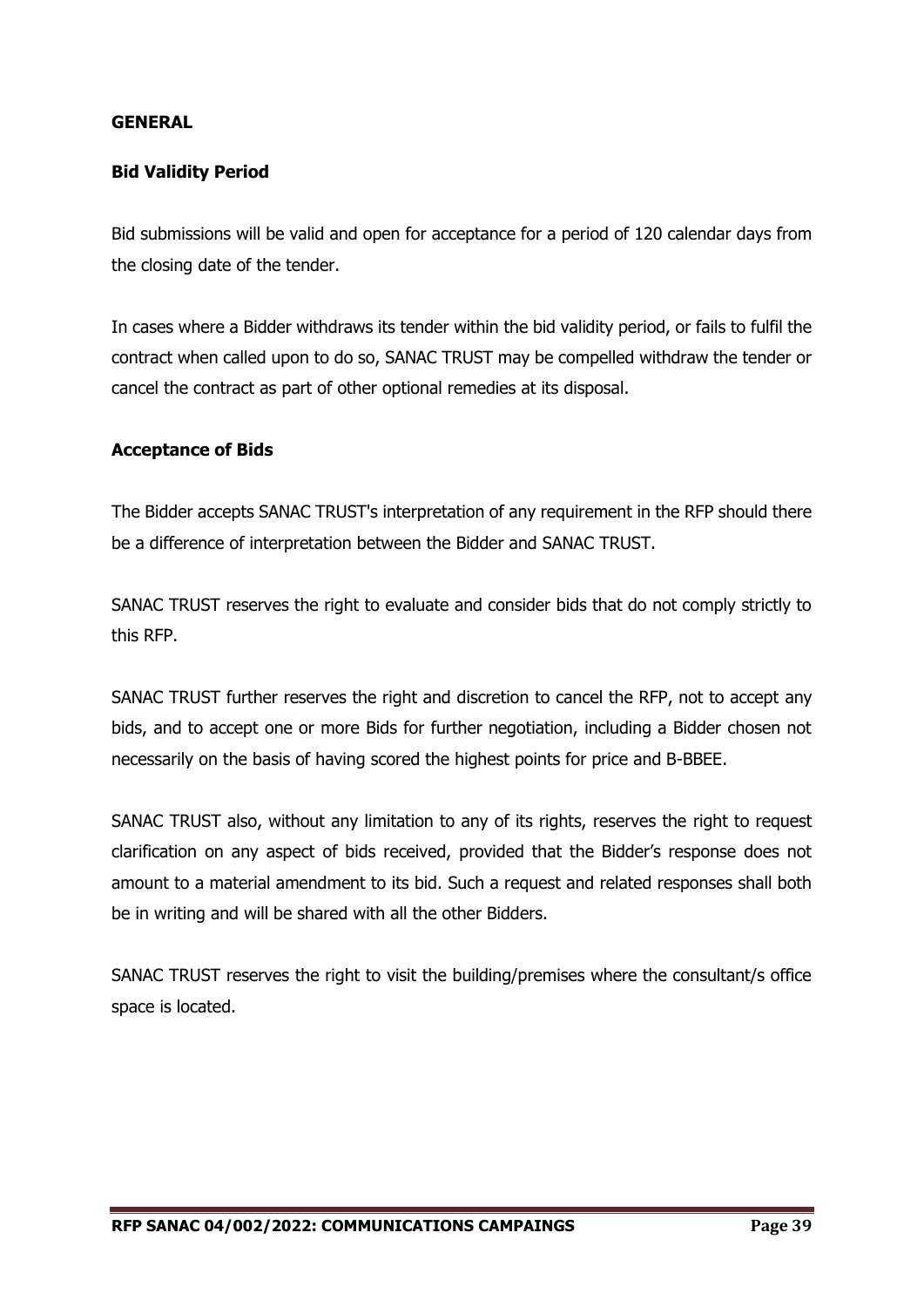## **Rights or Claims**

Please note that no rights shall vest in any Bidder as a result of this RFP or any bid submitted is response to the RFP. SANAC TRUST reserves the right in its exercise of its sole discretion to withdraw by notice to the Bidders the entire RFP or any services or combination of services from the RFP.

Neither SANAC TRUST nor any of its representative/s will assume any liability for any costs or expenses incurred by any party in or associated with any exercise conducted in relation to this RFP.

## **Confidentiality Commitment**

The Bidder agrees that this RFP and its contents, including but not limited to technical, commercial and scientific information; processes, designs and technical specifications; copyrights; and data in any form ("the confidential information"), are confidential and are intended only for the sole purpose of this RFP in its entirety and its related purposes and processes.

The confidential information shall only be divulged on a "need to know" basis with written approval by SANAC TRUST.

#### **Information Accuracy**

Neither SANAC TRUST nor any of its employees, make any representation or warranty or give any undertaking, express or implied, or accept any responsibility or liability whatsoever, as to the contents, accuracy or completeness of the information contained in the invitation to tender or any other written or oral information made available in connection with the tender. Nothing contained herein is, or shall be relied upon, as a promise or representation in this regard, whether as to the past or the future.

SANAC TRUST prepared the data and information contained in the RFP in good faith. SANAC TRUST does not accept liability in any capacity whatsoever for any consequence which occurs a result of the inaccuracy of the information contained in the invitation to tender, the tender document and related supporting information.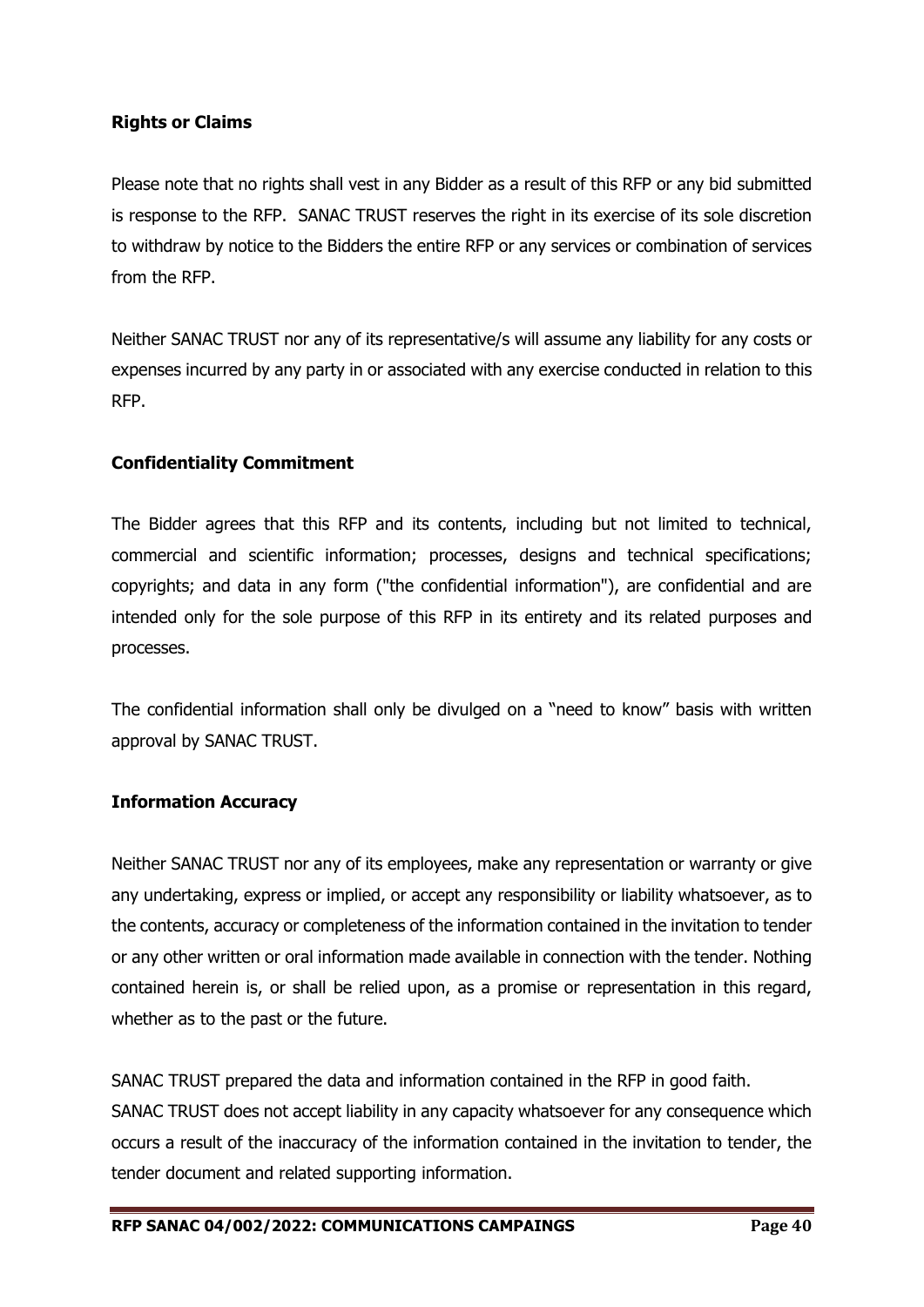## **Competition**

Bidders and their respective officers, employees and agents are prohibited from engaging in any collusive actions in respect to this tendering process with the ultimate motive of limiting competition amongst themselves to their advantage. Section 4(1) (iii) of the Competition Act, 1998 prohibits collusive tendering practices.

Bidders are advised to and encouraged to discuss with the competition authorities anything that arises as regards the tender document process which they believe might be in violation of the Competition Act. Any correspondence or process in response to this invitation of any kind between Bidders and the competition authorities must be in writing and be documented in their responses to this invitation to tender, tender document and related required information.

## **Pre-Contract Requirements**

The successful Bidder shall be appointed only after the following has occurred:

- The successful negotiation and signature of the contract and service level agreement;
- The approval by SANAC TRUST of the bidder's contract implementation plan.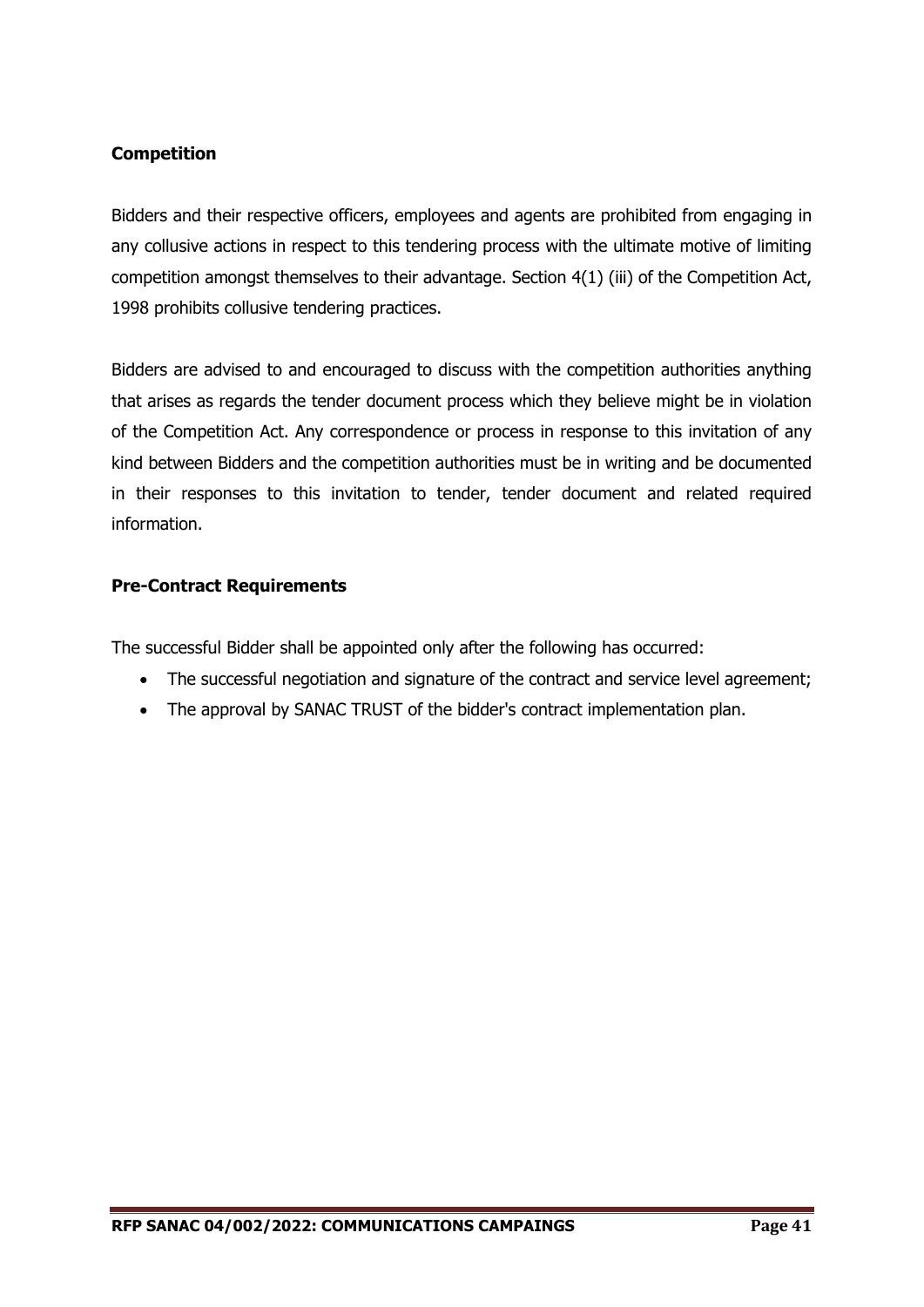## **Special conditions**

- a) SANAC Trust reserves that right to award work to one or more service providers.
- b) SANAC Trust reserves the right not to award the contract should it deem fit not to award.
- c) The successful service provider must further acquaint themselves with the relevant programmes, policies and legislation at their own cost.
- d) SANAC Trust reserves the right to contact any applicants to seek clarity on any matter included in the proposal documents.
- e) SANAC Trust reserves the right to appoint an independent auditor for financial auditing purposes.
- f) It will be expected of the successful service provider to sign a contract with SANAC Trust prior to the commencement of any work.
- g) The contract shall initially be valid from the date of signing of the Contract by both parties.
- h) The successful organisation will be paid upon the completion of phases or milestones set out in the project plan or as mutually agreed by SANAC Trust.
- i) Payment of invoices will be effected within 30 days after receipt of an invoice and a satisfactory detailed report (to be approved by SANAC Trust) from the service provider.

## **General conditions**

The general conditions of the contract as per Part G of the bid document will be applicable to this proposal.

## **PROPOSAL ACCEPTANCE**

All proposals received by the 04 May 2022 @ 11:00 deadline will be reviewed and given full consideration.

## **Special conditions**

- j) SANAC Trust reserves that right to award work to one or more service providers.
- k) SANAC Trust reserves the right not to award the contract should it deem fit not to award.
- l) The successful service provider must further acquaint themselves with the relevant programmes, policies and legislation at their own cost.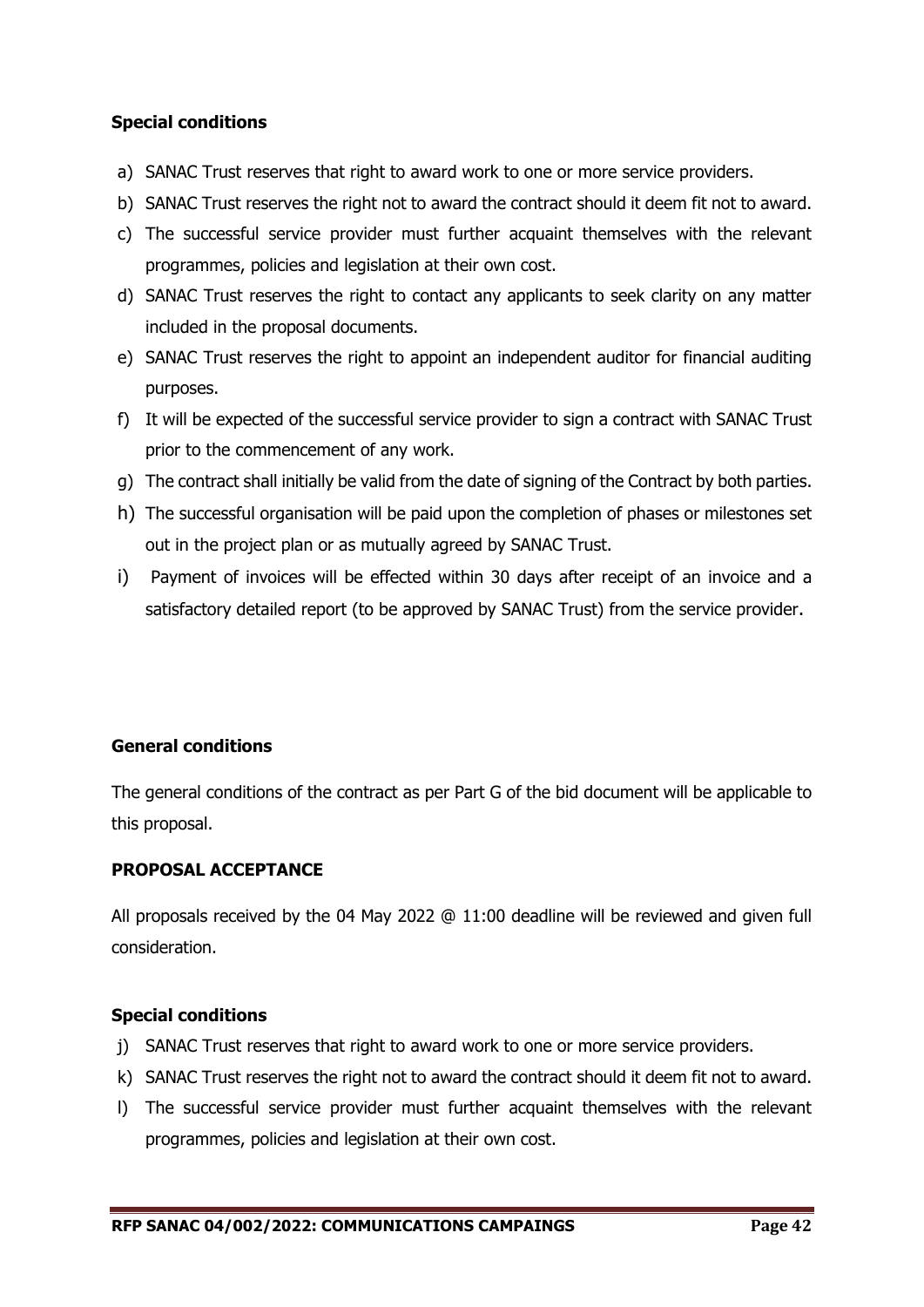- m) SANAC Trust reserves the right to contact any applicants to seek clarity on any matter included in the proposal documents.
- n) SANAC Trust reserves the right to appoint an independent auditor for financial auditing purposes.
- o) It will be expected of the successful service provider to sign a contract with SANAC Trust prior to the commencement of any work.
- p) The contract shall initially be valid from the date of signing of the service level agreement by both parties.
- q) The successful organisation will be paid upon the completion of phases or milestones set out in the project plan or as mutually agreed by SANAC Trust.
- r) Payment of invoices will be effected within 30 days after receipt of an invoice and a satisfactory detailed report (to be approved by SANAC Trust) from the service provider.

## **Successful service provider**

s) All resources, equipment's and technical skills will be the responsibility of the service provider; these may be sourced by the service provider at no cost to SANAC Trust and if not available outsourced to ensure successful execution of the project at a cost to the service provider

## **Disqualification criteria**

Proposals will be disqualified if they fail to comply with all conditions as set out in this terms of reference.

## **Pricing data**

## **Pricing Instructions**

- The Tenderer must price ALL items contained in the Pricing Schedule (inclusive of VAT) refer to SBD 3.3 and detailed price Breakdown on their company letter head.
- The bidder may, at their discretion, provide alternative pricing proposals. In doing so, the bidder must elaborate in detail and should limit alternative proposals to no more than 2.
- Rates are to include all costs with **no unspecified cost to arise**.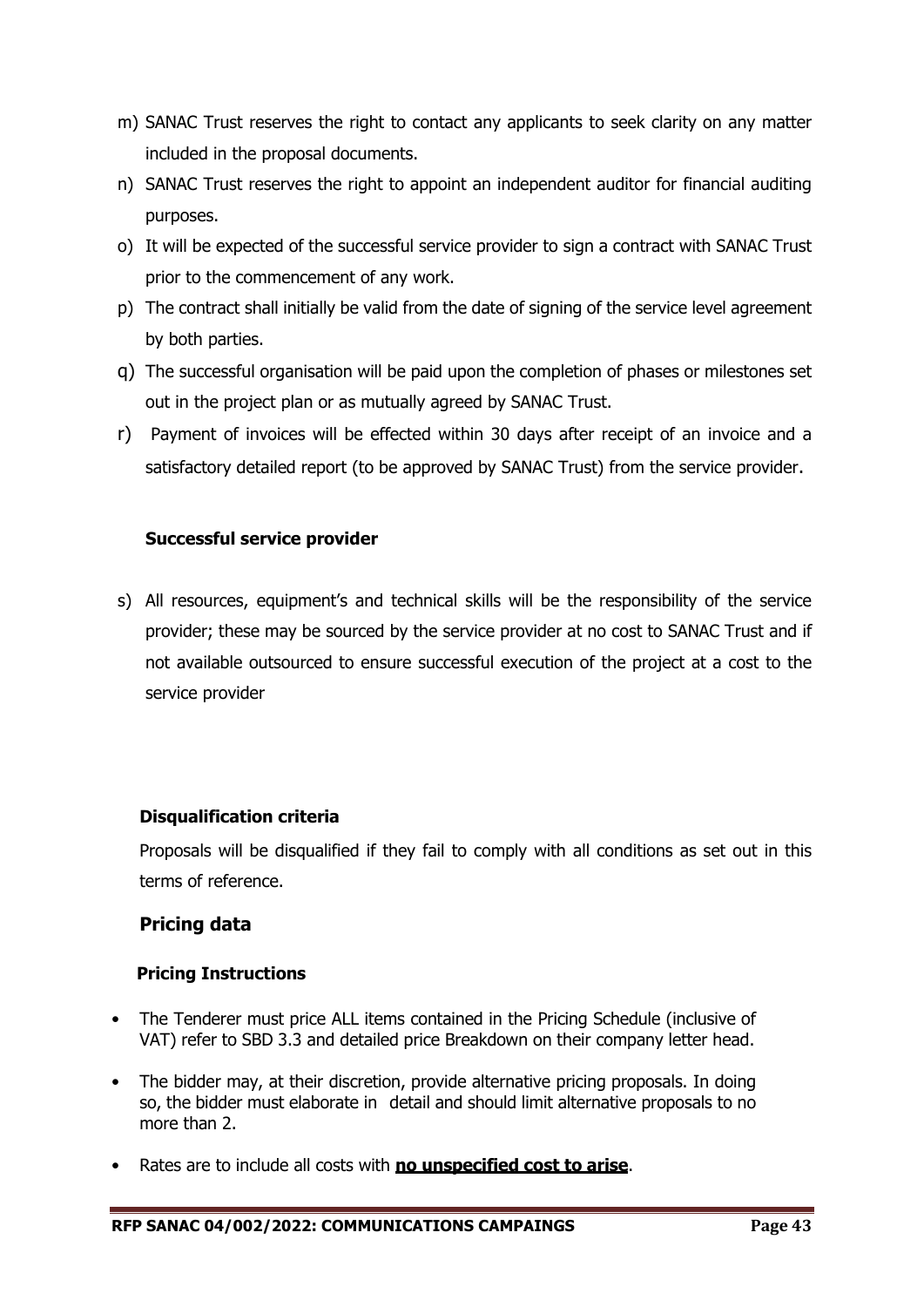- Yearly price increases must be Included and clearly indicated in the pricing Schedule,
- The rate remains fixed but subject to price escalation on the anniversary of the contract of no more than CPI as released by Stats SA from time to time. This must be agreed and is not automatic (if applicable).
- Please complete SBD 3.3 for pricing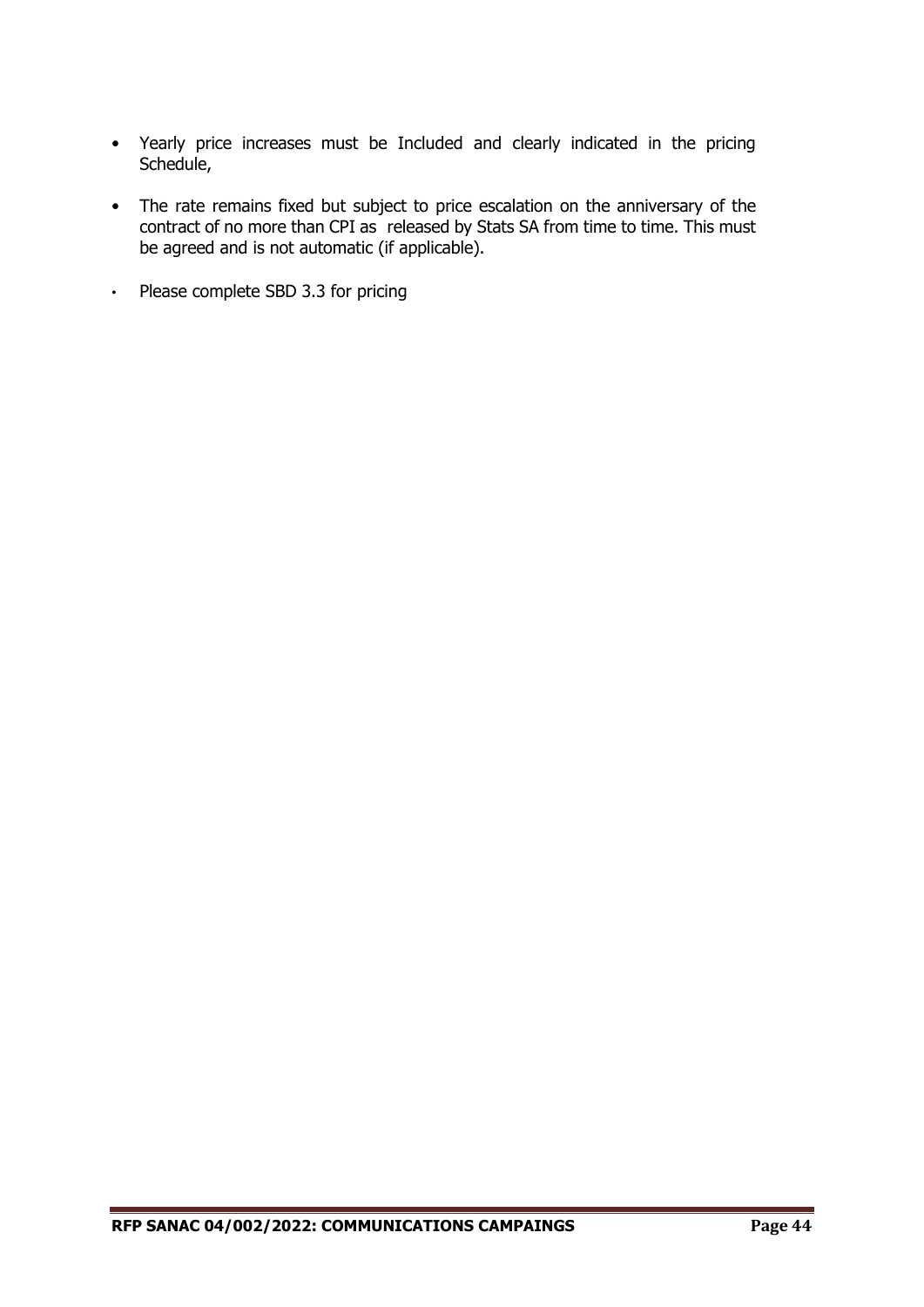#### **PRICING SCHEDULE**

**(Professional Services)- Please include your Quotation as well in you company letterhead- Cost Breakdown and Activities to be conducted**

| NAME OF BIDDER:    | .BID NO      |
|--------------------|--------------|
| CLOSING TIME 11:00 | CLOSINGDATE. |

OFFER TO BE VALID FOR …………DAYS FROM THE CLOSING DATE OF BID.

| <b>ITEM</b><br><b>NO</b> |    | <b>DESCRIPTION</b>                                                                                                                                                                                        | BID PRICE IN RSA CURRENCY<br>** (ALL APPLICABLE TAXES INCLUDED) |  |  |  |
|--------------------------|----|-----------------------------------------------------------------------------------------------------------------------------------------------------------------------------------------------------------|-----------------------------------------------------------------|--|--|--|
|                          | 1. | The accompanying information must be used for the<br>formulation of proposals.                                                                                                                            |                                                                 |  |  |  |
|                          |    | 2. Bidders are required to indicate a ceiling price based<br>on the total estimated time for completion of all<br>phases and including all expenses inclusive of all<br>applicable taxes for the project. |                                                                 |  |  |  |
|                          |    | 3. persons who will be involved in the project and<br>rates applicable (certified invoices must be rendered<br>in terms hereof)                                                                           |                                                                 |  |  |  |
|                          |    | 4. person and position                                                                                                                                                                                    | <b>DAILY RATE</b>                                               |  |  |  |
|                          |    |                                                                                                                                                                                                           | R----------------------------                                   |  |  |  |
|                          |    |                                                                                                                                                                                                           |                                                                 |  |  |  |
|                          | 5. | phases according to which the project will be<br>completed, cost per phase and man-days to be<br>spent                                                                                                    |                                                                 |  |  |  |
|                          |    |                                                                                                                                                                                                           | R---------------------------                                    |  |  |  |
|                          |    |                                                                                                                                                                                                           |                                                                 |  |  |  |
|                          |    |                                                                                                                                                                                                           | R----------------------------<br>-----------------              |  |  |  |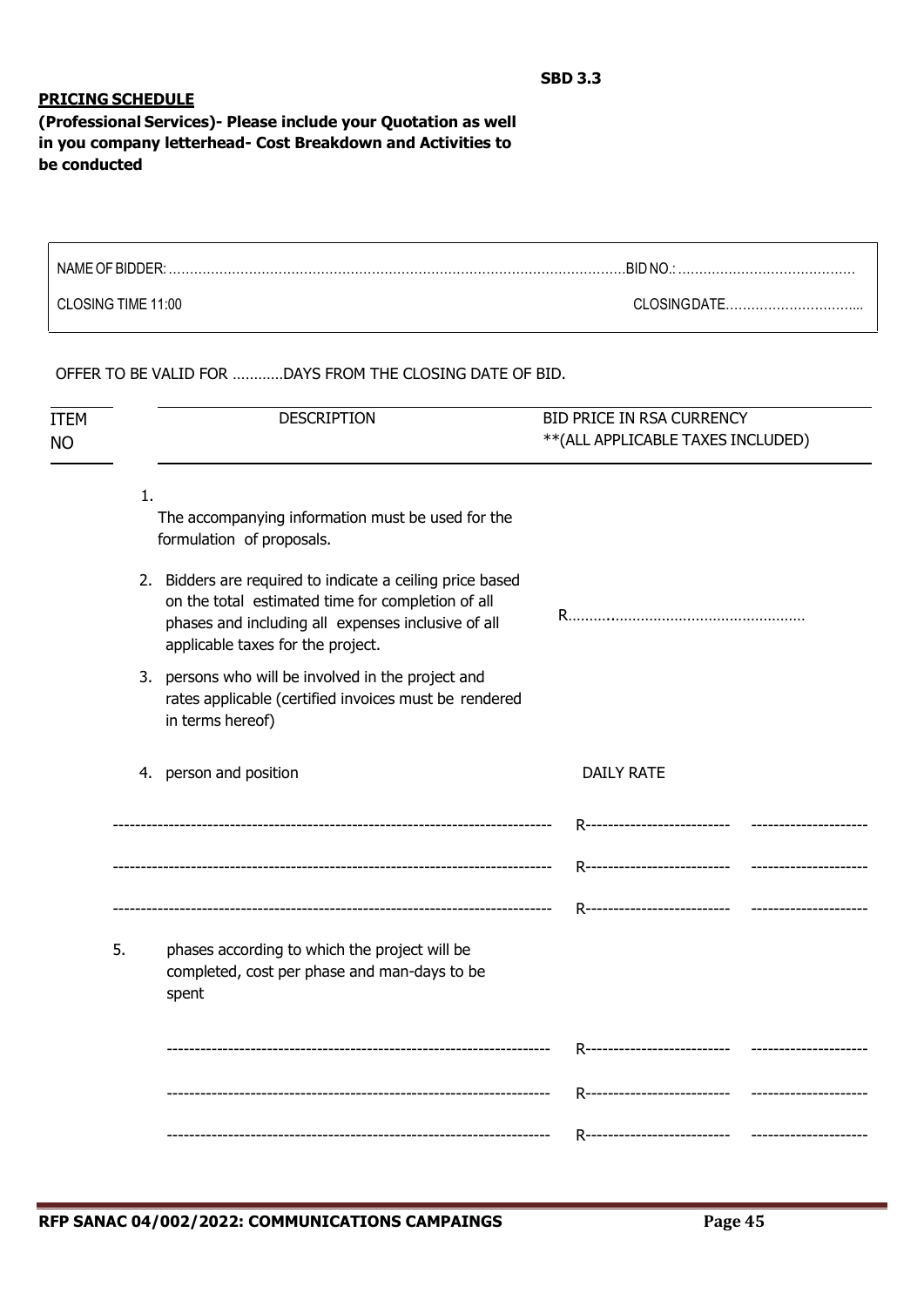| 5.1 | Travel expenses (specify, for example rate/km and<br>total km, class of air travel, etc.). Only actual costs<br>are recoverable. Proof of the expenses incurred<br>must accompany certified invoices. |             |          |        |
|-----|-------------------------------------------------------------------------------------------------------------------------------------------------------------------------------------------------------|-------------|----------|--------|
|     | DESCRIPTION OF EXPENSE TO BE INCURRED                                                                                                                                                                 | <b>RATE</b> | QUANTITY | AMOUNT |
|     |                                                                                                                                                                                                       | .           | .        | R      |
|     |                                                                                                                                                                                                       |             | .        |        |
|     |                                                                                                                                                                                                       | .           |          | R.     |
|     |                                                                                                                                                                                                       |             |          | R.     |
|     |                                                                                                                                                                                                       |             |          |        |

\*\* "all applicable taxes" includes value- added tax, pay as you earn, income tax, unemployment insurance contributions and skills development levies

5.2 Other expenses, for example accommodation (specify, star hotel, bed and breakfast, telephone cost, etc.). On basis of these particulars, certified invoices will for correctness. Proof of the expenses must accompany invoices.

|    | DESCRIPTION OF EXPENSE TO BE INCURRED                                    | <b>RATE</b>     | QUANTITY | <b>AMOUNT</b> |
|----|--------------------------------------------------------------------------|-----------------|----------|---------------|
|    |                                                                          |                 |          | R<br>R        |
|    |                                                                          |                 |          |               |
|    |                                                                          |                 |          |               |
|    |                                                                          |                 |          | R             |
|    |                                                                          | <b>TOTAL: R</b> |          |               |
| 6. | Period required for commencement with<br>project after acceptance of bid |                 |          |               |
| 7. | Estimated man-days for completion of project                             |                 |          |               |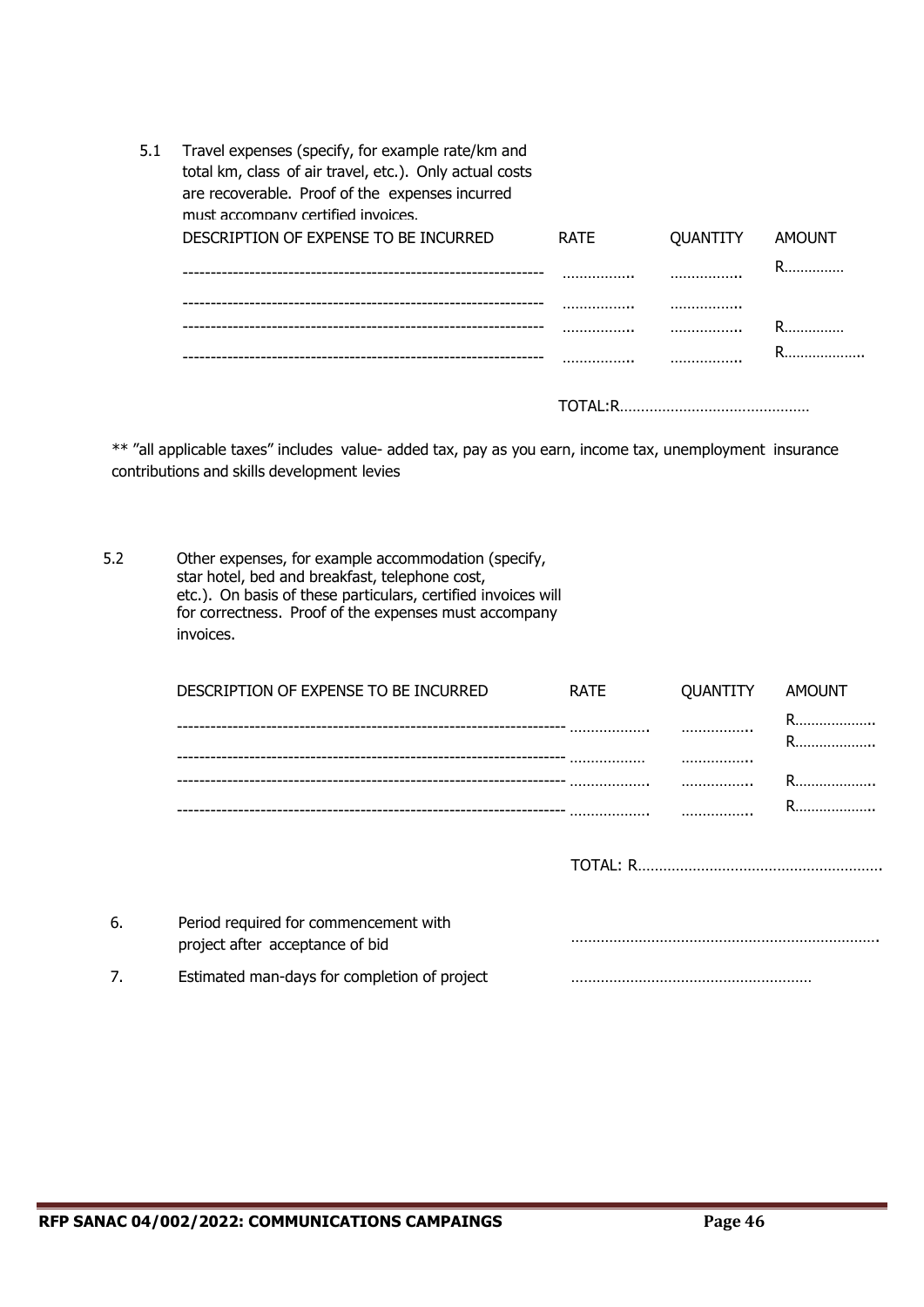- 8. Are the rates quoted firm for the full period of contract? \*YES/NO
- 9. If not firm for the full period, provide details of the basis on which adjustments will be applied for, for example consumer price index.

……………………………………………

|  |  |  |  |  | . |
|--|--|--|--|--|---|
|  |  |  |  |  |   |
|  |  |  |  |  |   |

#### **NB: TERMS AND CONDITIONS WILL APPLY TO PRICING: VAT WILL BE PAID TO VAT VENDORS, AND CONTRACT WILL BE AWARDED TO COMPLIANT BIDDER.**

**Bidders must include their VAT Certificate and Tax Clearance Certificate**

**Also Attach your pricing schedule together with the project breakdown or list of activities.**

**Price must be fixed for the entire period at a Rand Value**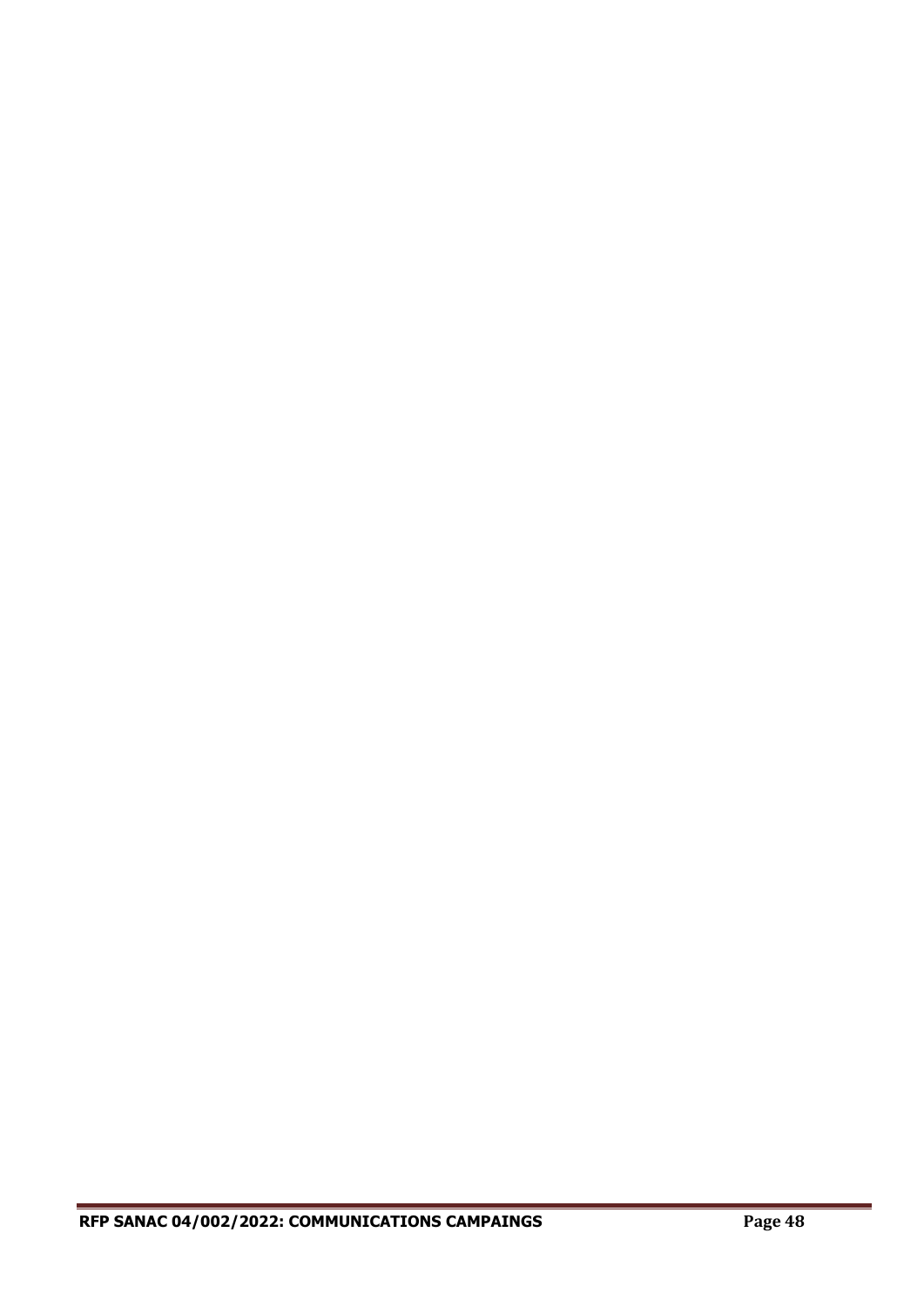# **PART G**

## **GENERAL CONDITIONS OF CONTRACT (GCC)**

## **TABLE OF CLAUSES**

- 1. Definitions
- 2. Application
- 3. General
- 4. Standards
- 5. Use of contract documents and information; inspection
- 6. Patent rights
- 7. Performance security
- 8. Inspections, tests and analysis
- 9. Packing
- 10. Delivery and documents
- 11. Insurance
- 12. Transportation
- 13. Incidental services
- 14. Spare parts
- 15. Warranty
- 16. Payment
- 17. Prices
- 18. Contract amendments
- 19. Assignment
- 20. Subcontracts
- 21. Delays in the supplier's performance
- 22. Penalties
- 23. Termination for default
- 24. Dumping and countervailing duties
- 25. Force Majeure
- 26. Termination for insolvency
- 27. Settlement of disputes
- 28. Limitation of liability
- 29. Governing language
- 30. Applicable law
- 31. Notices
- 32. Taxes and duties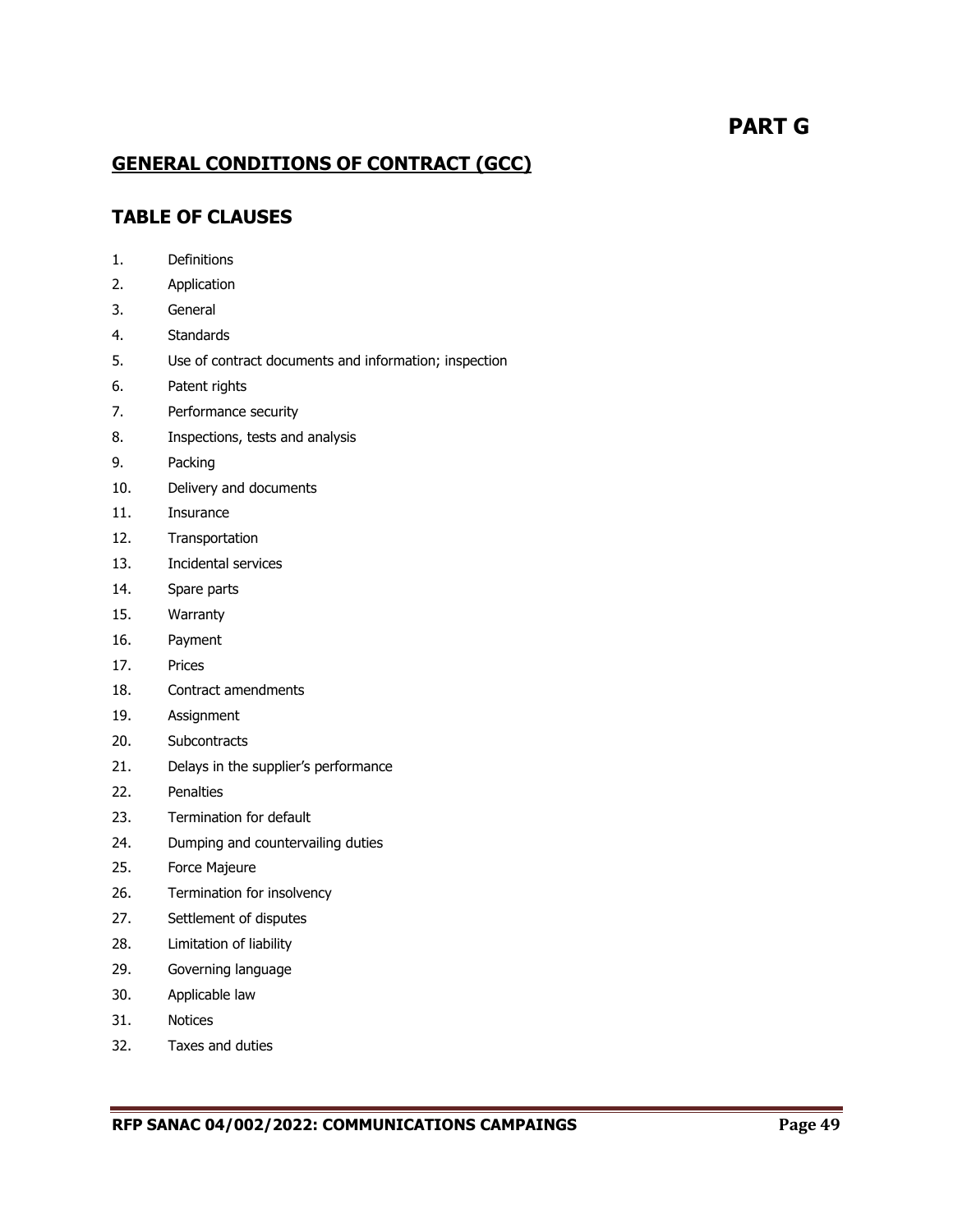#### **1. Definitions**

- 1. The following terms shall be interpreted as indicated:
- 1.1 **"Acceptable bid"** means any bid, which, in all respects, complies with the specifications and conditions of the bid as set out in the bid document.
- 1.2 **"Bid"** means a written offer in a prescribed or stipulated form in response to an invitation by an organ of State for the provision of goods, works or services.
- 1.3 **"Black enterprise"** means an enterprise that is 50,1% owned by black persons and where there is substantial management control. Ownership refers to economic interest while management refers to the membership of any board or similar governing body of the enterprise.
- 1.4 **"Black empowered enterprise"** means an enterprise that is at least 25,1% owned by black persons and where there is substantial management control. Ownership refers to economic interests. Management refers to executive directors. This is whether the black enterprise has control or not.
- 1.5 **"Black people"** includes all African, Coloured or Indian persons who are South African citizens by birth or by descent or who were naturalised prior to the commencement of the constitution in 1993. In addition, the term also includes black people who became South African citizens after the constitution's commencement but who would have been able to be naturalised prior to this, were it not for the Apartheid laws which prohibited naturalisation of certain persons. This means that an African, Coloured or Indian person who was not a South African citizen before the commencement of the constitution in 1993 but who would have been entitled to apply to be naturalised prior to 1993, will also be considered a black person and therefore a beneficiary of BEE.
- 1.6 **"Black woman-owned enterprise"** means an enterprise with at least 25,1% representation of black women within the black equity and management portion.
- 1.7 **"Closing time"** means the date and hour specified in the bidding documents for the receipt of bids.
- 1.8 **"Comparative price"** means the price after the factors of a non-firm price and all unconditional discounts that can be utilised have been taken into consideration.
- 1.9 **"Community or broad-based enterprise"** means an enterprise that has an empowerment shareholder who represents a broad base of members such as a local community or where the benefits support a target group, for example black women, people living with disabilities, the youth and workers. Shares are held via direct equity, non-profit organisations and trusts.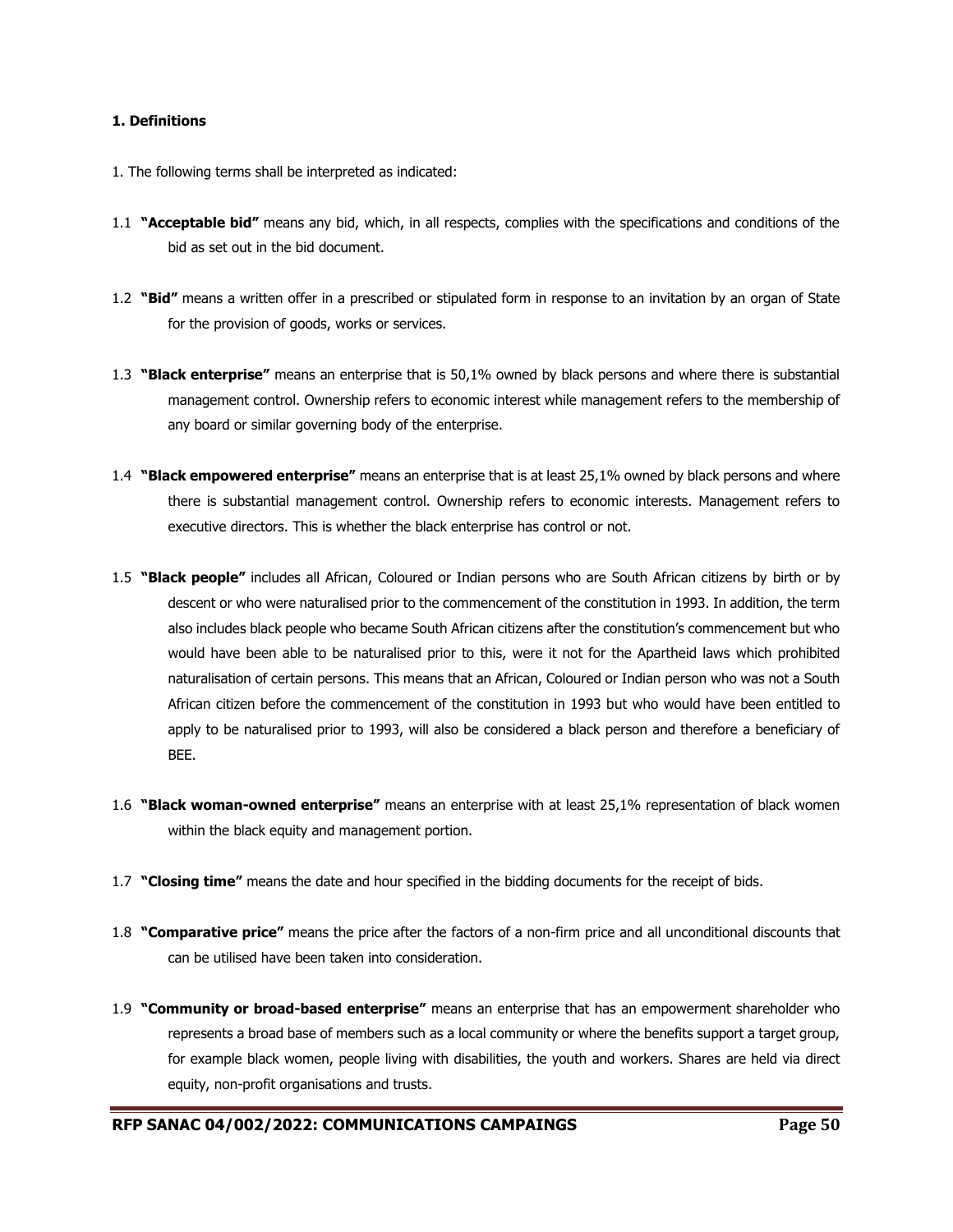Benefits from the shareholding should in a measurable sense be directed towards the uplifting of the community through job creation, welfare, skills development, entrepreneurship and human rights. At the same time, directors and management of groups should significantly comprise black persons.

These arrangements are appropriate in situations where the activities or operations of an enterprise or industry directly impact on a community or are located in a community, or may benefit a community. Notable examples are large industrial projects, mining and tourism. Other instances, which do assist in broadening the shareholder base, are employee share ownership schemes; these are a viable empowerment shareholder option. In this and other circumstances, these arrangements should not detract from the ability of the shareholder to exercise significant influence or control over the operations of the business.

- 1.10**"Consortium or joint venture"** means an association of persons for the purpose of combining their expertise, property, capital, efforts, skills and knowledge in an activity for the execution of a contract.
- 1.11**"Contract"** means the written agreement entered into between the purchaser and the supplier, as recorded in the contract form signed by the parties, including all attachments and appendices thereto and all documents incorporated by reference therein.
- 1.12**"Contract price"** means the price payable to the supplier under the contract for the full and proper performance of his contractual obligations.
- 1.13**"Control"** means the possession and exercise of legal authority and power to manage the assets, goodwill and daily operations of a business and the active and continuous exercise of appropriate managerial authority and power in determining the policies and directing the operations of the business.
- 1.14**"Co-operative or collective enterprise"** is an autonomous association of persons who voluntarily join together to meet their economic, social and cultural needs and aspirations through the formation of a jointly-owned enterprise and democratically controlled enterprise.
- 1.15**"Corrupt practice"** means the offering, giving, receiving, or soliciting of any thing of value to influence the action of a public official in the procurement process or in contract execution.
- 1.16**"Countervailing duties"** are imposed in cases where an enterprise abroad is subsidized by its government and encouraged to market its products internationally.
- 1.17**"Country of origin"** means the place where the goods were mined, grown or produced or from which the services are supplied. Goods are produced when, through manufacturing, processing or substantial and major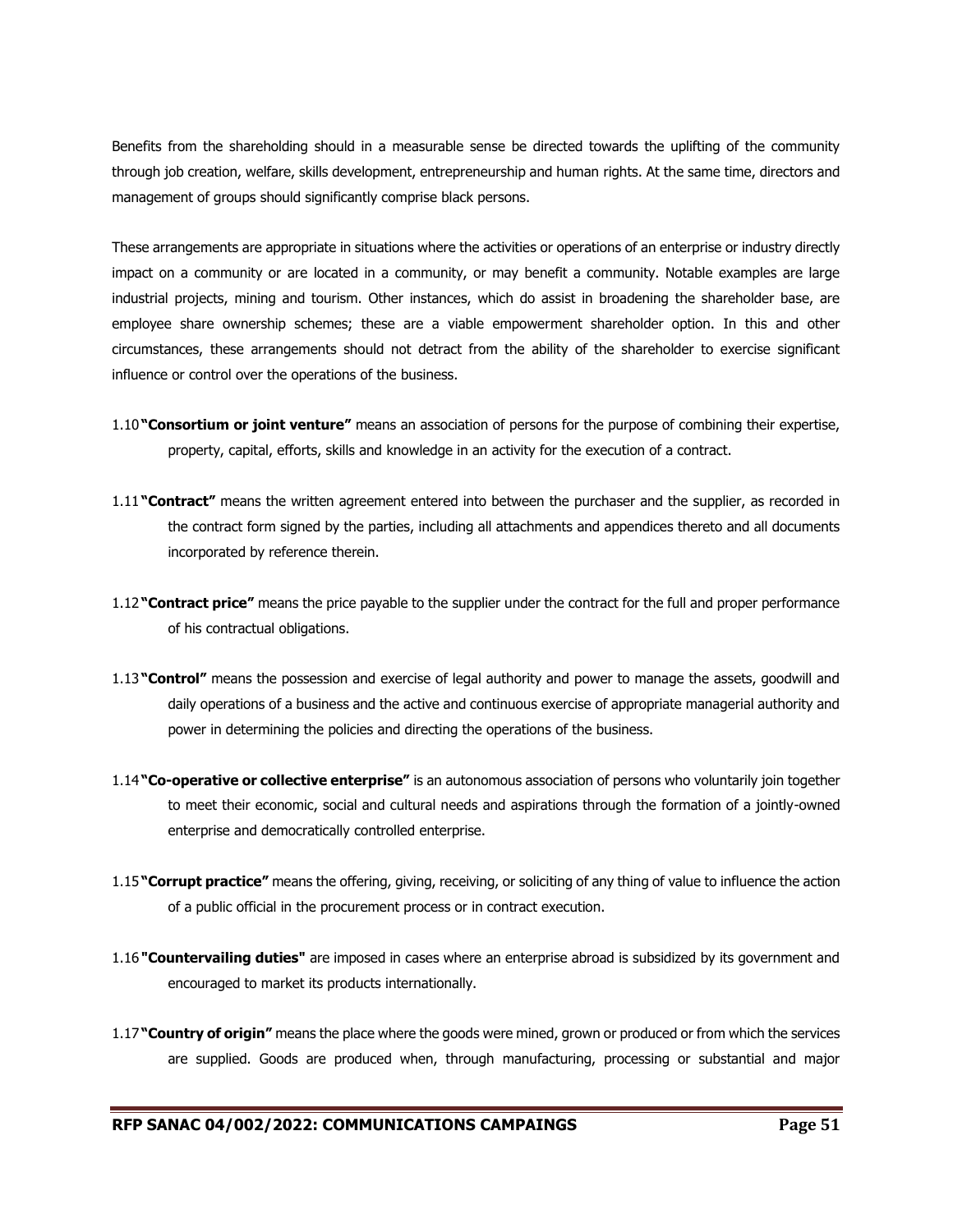assembly of components, a commercially recognized new product results that is substantially different in basic characteristics or in purpose or utility from its components.

- 1.18**"Day"** means calendar day.
- 1.19**"Delivery"** means delivery in compliance with the conditions of the contract or order.
- 1.20**"Delivery ex stock"** means immediate delivery directly from stock actually on hand.
- 1.21**"Delivery into consignees store or to his site"** means delivered and unloaded in the specified store or depot or on the specified site in compliance with the conditions of the contract or order, the supplier bearing all risks and charges involved until the supplies are so delivered and a valid receipt is obtained.
- 1.22**"Disability"** means, in respect of a person, a permanent impairment of a physical, intellectual, or sensory function, which results in restricted, or lack of, ability to perform an activity in the manner, or within the range, considered normal for a human being.
- 1.23**"Dumping"** occurs when a private enterprise abroad markets its goods on own initiative in the RSA at lower prices than that of the country of origin and which have the potential to harm the local industries in the RSA.
- 1.24**"Equity Ownership"** means the percentage ownership and control, exercised by individuals within an enterprise.
- 1.25**"Force majeure"** means an event beyond the control of the supplier and not involving the supplier's fault or negligence and not foreseeable. Such events may include, but is not restricted to, acts of the purchaser in its sovereign capacity, wars or revolutions, fires, floods, epidemics, quarantine restrictions and freight embargoes.
- 1.26**"Fraudulent practice"** means a misrepresentation of facts in order to influence a procurement process or the execution of a contract to the detriment of any bidder, and includes collusive practice among bidders (prior to or after bid submission) designed to establish bid prices at artificial non-competitive levels and to deprive the bidder of the benefits of free and open competition.
- 1.27**"GCC"** means the General Conditions of Contract.
- 1.28**"Goods"** means all of the equipment, machinery, and/or other materials that the supplier is required to supply to the purchaser under the contract.
- 1.29**"Historically Disadvantaged Individual (HDI)"** means a South African citizen
	- 1.29.1 who, due to the Apartheid policy that had been in place, had no franchise in national elections prior to the introduction of the Constitution of the Republic of South Africa, 1983 (Act 110 of 1983) or the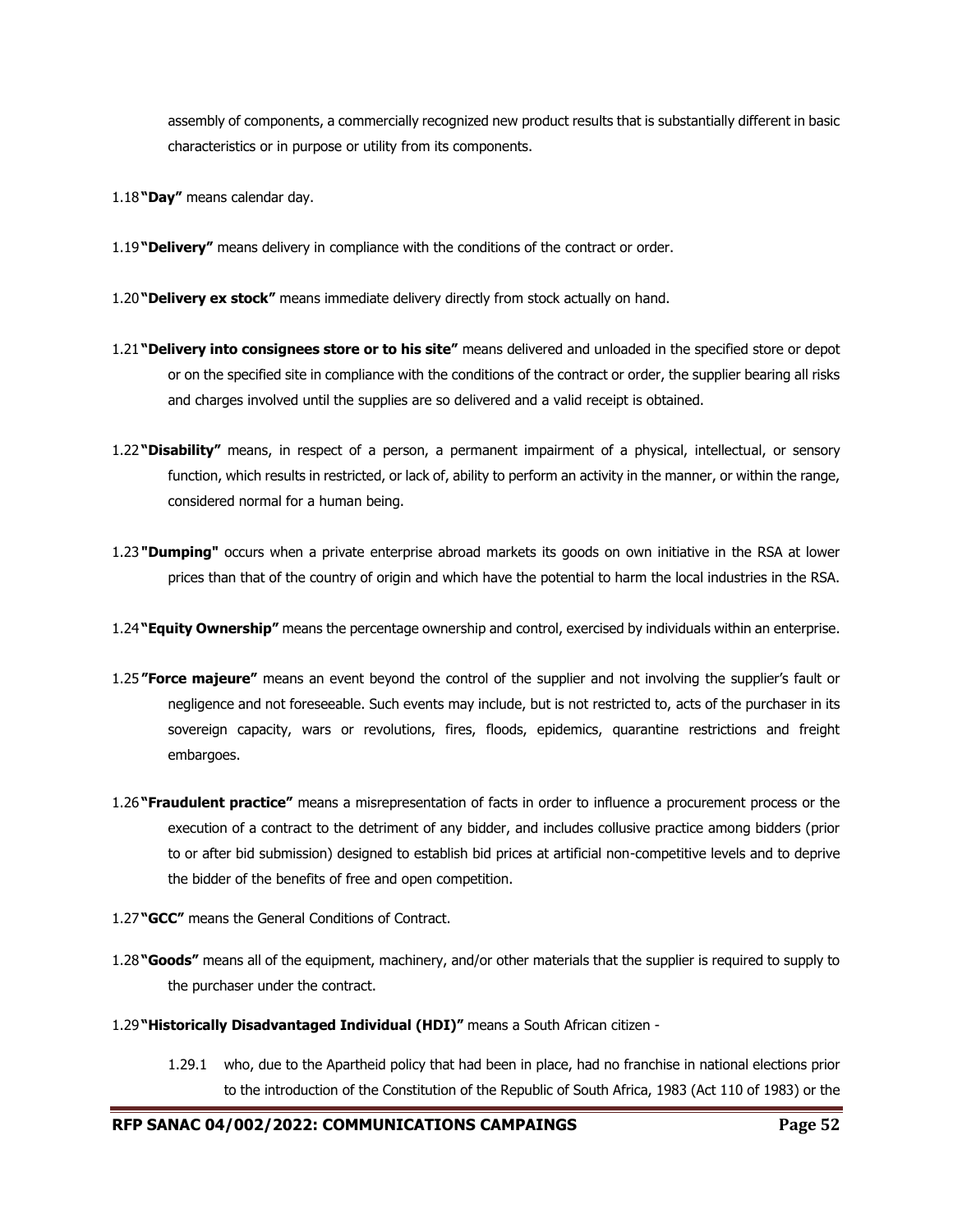Constitution of the Republic of South Africa, 1993, (Act 200 of 1993) ("the interim Constitution); and/or

- 1.29.2 who is a female; and/or
- 1.29.3 who has a disability:

provided that a person who obtained South African citizenship on or after the coming to effect of the Interim Constitution, is deemed not to be a HDI.

- 1.30**Imported content"** means that portion of the bidding price represented by the cost of components, parts or materials which have been or are still to be imported (whether by the supplier or his subcontractors) and which costs are inclusive of the costs abroad, plus freight and other direct importation costs such as landing costs, dock dues, import duty, sales duty or other similar tax or duty at the South African place of entry as well as transportation and handling charges to the factory in the Republic where the supplies covered by the bid will be manufactured.
- 1.31**"Local content"** means that portion of the bidding price which is not included in the imported content provided that local manufacture does take place.
- 1.32**"Management"** means an activity inclusive of control and performed on a daily basis, by any person who is a principal executive officer of the company, by whatever name that person may be designated, and whether or not that person is a director.
- 1.33**"Manufacture"** means the production of products in a factory using labour, materials, components and machinery and includes other related value-adding activities.
- 1.34**"Order"** means an official written order issued for the supply of goods or works or the rendering of a service.
- 1.35**"Owned"** means having all the customary elements of ownership, including the right of decision-making and sharing all the risks and profits commensurate with the degree of ownership interests as demonstrated by an examination of the substance, rather than the form of ownership arrangements.
- 1.36**"Parliament"** means Parliament of the Republic of South Africa as set out in Chapter Four of the Constitution.
- 1.37**"Person"** includes reference to a juristic person.
- 1.38**"Project site"** where applicable, means the place indicated in bidding documents.
- 1.39**"Purchaser"** means the organization purchasing the goods.
- 1.40**"Rand value"** means the total estimated value of a contract in Rand denomination that is calculated at the time of the bid invitations, and includes all applicable taxes and excise duties.
- 1.41**"Republic"** or **"RSA"** means the Republic of South Africa.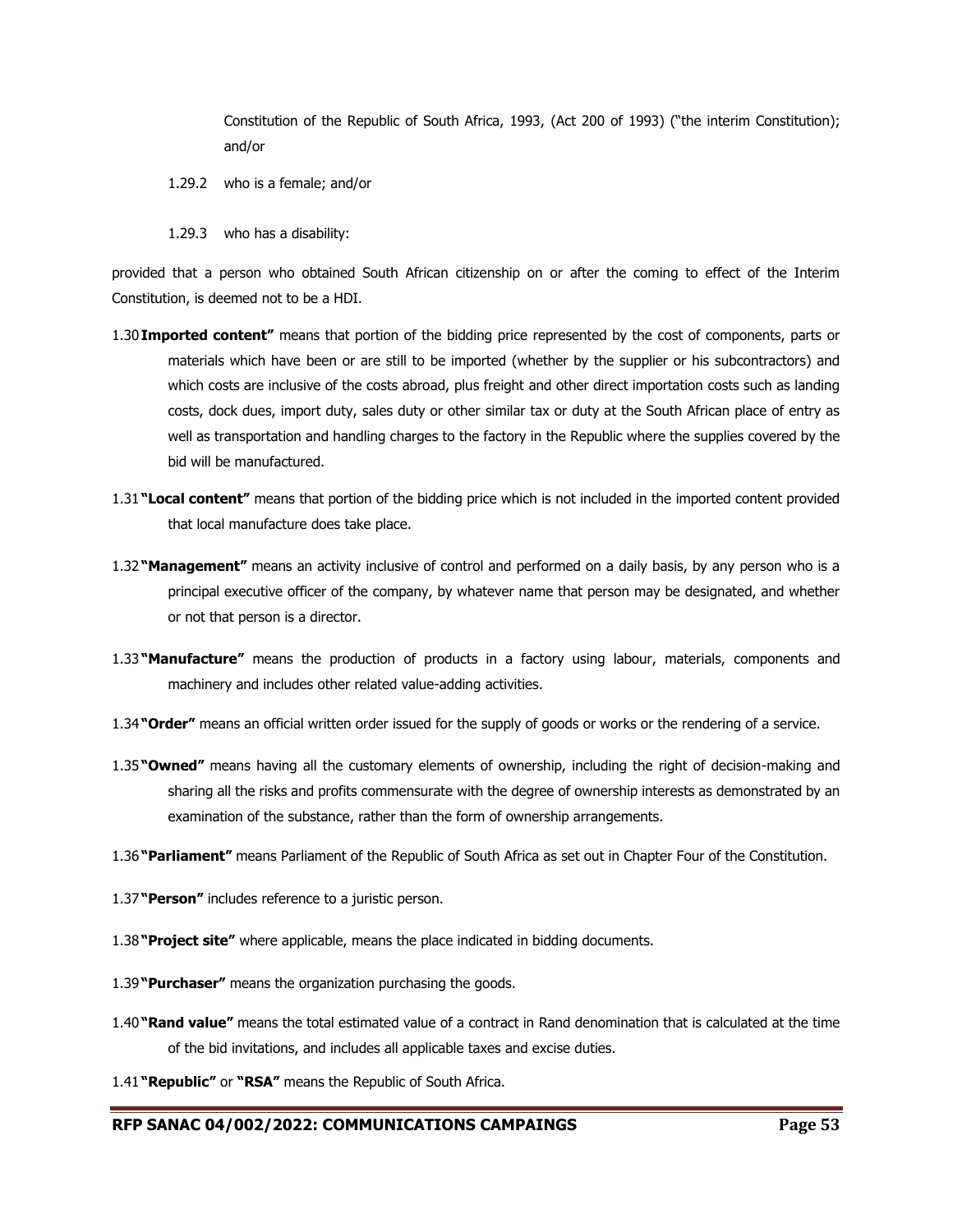- 1.42**"RFP"** means Request for Proposal.
- 1.43**"RFT"** means Request for Tender.
- 1.44**"RFQ"** means Request for Quotation.
- 1.45**"SCC"** means the Special Conditions of Contract.
- 1.46**"Secretary"** means the Secretary to Parliament.
- 1.47**"Services"** means those functional services ancillary to the supply of the goods, such as transportation and any other incidental services, such as installation, commissioning, provision of technical assistance, training, catering, gardening, security, maintenance and other such obligations of the supplier covered under the contract.
- 1.48**"Specific contract participation goals"** means the goals as stipulated in the Preferential Procurement Regulations, 2001. In addition to above-mentioned goals, the Regulations [12. (1)] also make provision for organs of State to give particular consideration to procuring locally manufactured products.
- 1.49**"Small, Medium and Micro Enterprises (SMMEs)** bears the same meaning assigned to this expression in the National Small Business Act, 1996 (Act 102 of 1996).
- 1.50**"Sub-contracting"** means the primary contractor's assigning or leasing or making out work to, or employing another person to support such a primary contractor in the execution of part of a project in terms of the contract.
- 1.51**"Trust"** means the arrangement through which the property of one person is made over or bequeathed to a trustee to administer such property for the benefit of another person.
- 1.52**"Trustee"** means any person, including the founder of a trust, to whom property is bequeathed in order for such property to be administered for the benefit of another person.
- 1.53**"Written"** or **"in writing"** means handwritten in ink or any form of electronic or mechanical writing.

#### **2. Application**

2.1 These general conditions are applicable to all bids, contracts and orders including bids for functional and professional services, sales, hiring, letting and the granting or acquiring of rights, but excluding immovable property, unless otherwise indicated in the bidding documents.

2.2 Where applicable, special conditions of contract are also laid down to cover specific supplies, services or works.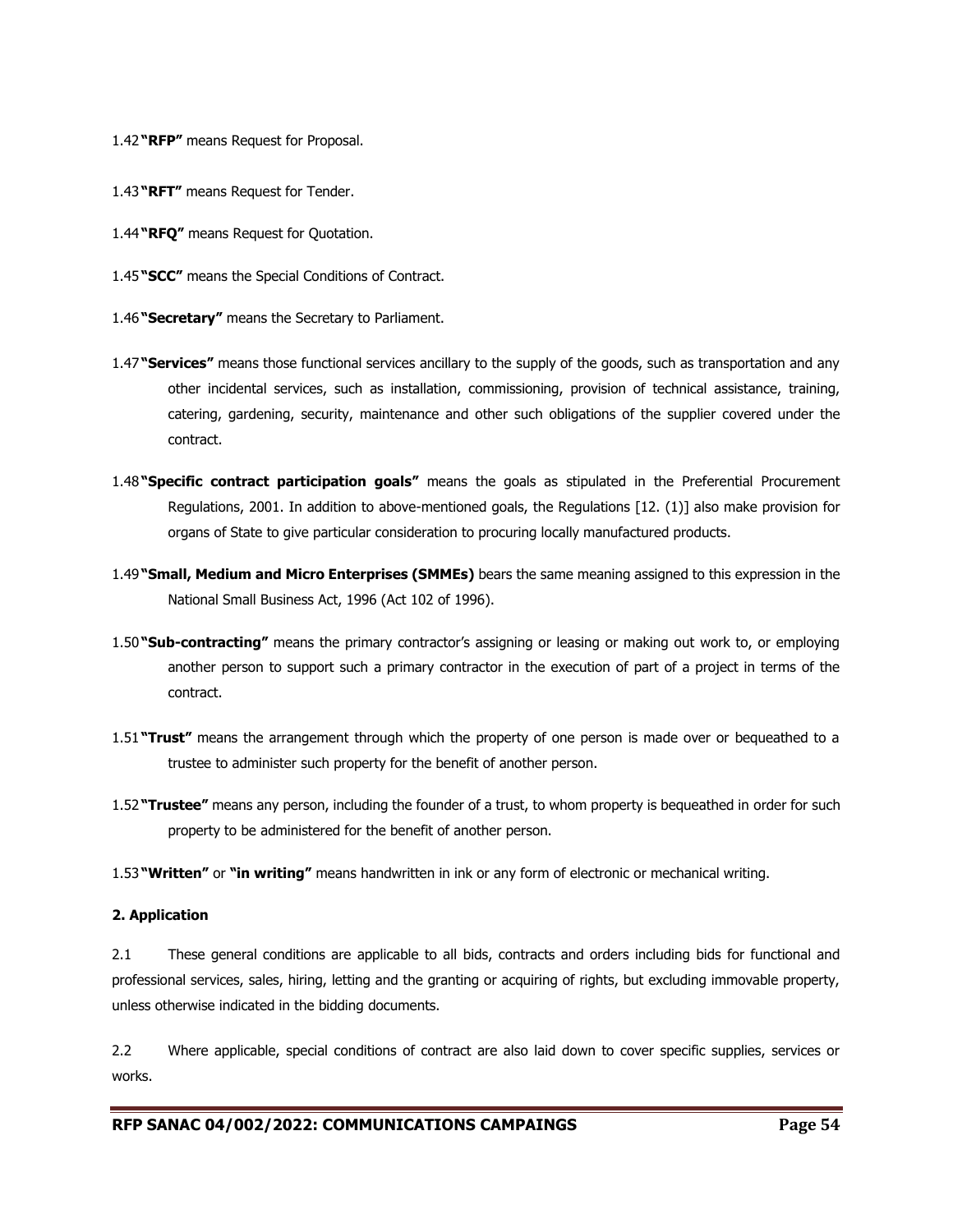2.3 Where such special conditions of contract are in conflict with these general conditions, the special conditions shall apply.

#### **3. General**

3.1 Unless otherwise indicated in the bidding documents, the purchaser shall not be liable for any expense incurred in the preparation and submission of a bid. Where applicable a non-refundable fee for documents may be charged.

#### **4. Standards**

4.1 The goods supplied shall conform to the standards mentioned in the bidding documents and specifications.

#### **5. Use of contract documents and information; inspection**

5.1 The supplier shall not, without the purchaser's prior written consent, disclose the contract, or any provision thereof, or any specification, plan, drawing, pattern, sample, or information furnished by or on behalf of the purchaser in connection therewith, to any person other than a person employed by the supplier in the performance of the contract. Disclosure to any such employed person shall be made in confidence and shall extend only as far as may be necessary for purposes of such performance.

5.2 The supplier shall not, without the purchaser's prior written consent, make use of any document or information mentioned in GCC clause 5.1 except for purposes of performing the contract.

5.3 Any document, other than the contract itself mentioned in GCC clause 5.1 shall remain the property of the purchaser and shall be returned (all copies) to the purchaser on completion of the supplier's performance under the contract if so required by the purchaser.

5.4 The supplier shall permit the purchaser to inspect the supplier's records relating to the performance of the supplier and to have them audited by auditors appointed by the purchaser, if so required by the purchaser.

#### **6. Patent rights**

6.1 The supplier shall indemnify the purchaser against all third-party claims of infringement of patent, trademark, or industrial design rights arising from use of the goods or any part thereof by the purchaser.

#### **7. Performance security**

7.1 Within thirty (30) days of receipt of the notification of contract award, the successful bidder shall furnish to the purchaser the performance security of the amount specified in SCC.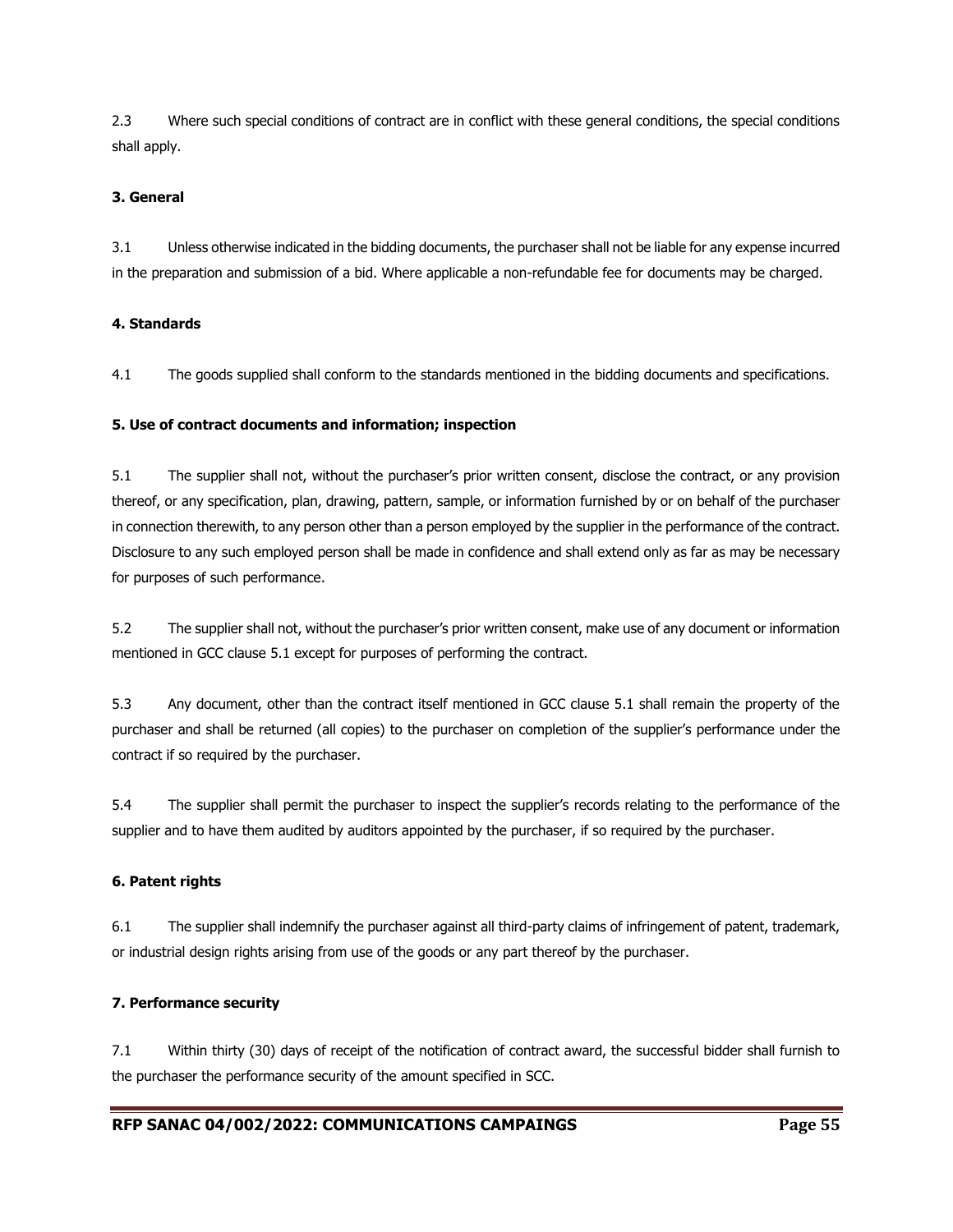7.2 The proceeds of the performance security shall be payable to the purchaser as compensation for any loss resulting from the supplier's failure to complete his obligations under the contract.

7.3 The performance security shall be denominated in the currency of the contract or in a freely convertible currency acceptable to the purchaser and shall be in one of the following forms:

(a) a bank guarantee or an irrevocable letter of credit issued by a reputable bank located in the purchaser's country or abroad, acceptable to the purchaser, in the form provided in the bidding documents or another form acceptable to the purchaser; or

(b) a cashier's or certified cheque

7.4 The performance security will be discharged by the purchaser and returned to the supplier not later than thirty (30) days following the date of completion of the supplier's performance obligations under the contract, including any warranty obligations, unless otherwise specified in SCC.

#### **8. Inspections, tests and analyses**

8.1 All pre-bidding testing will be for the account of the bidder.

8.2 If it is a bid condition that supplies to be produced or services to be rendered should at any stage during production or execution or on completion be subject to inspection, the premises of the bidder or contractor shall be open, at all reasonable hours, for inspection by a representative of Parliament or an organisation acting on behalf of Parliament.

8.3 If there are no inspection requirements indicated in the bidding documents and no mention is made in the contract, but during the contract period it is decided that inspections shall be carried out, the purchaser shall itself make the necessary arrangements, including payment arrangements with the testing authority concerned.

8.4 If the inspections, tests and analyses referred to in clauses 8.2 and 8.3 show the supplies to be in accordance with the contract requirements, the cost of the inspections, tests and analyses shall be defrayed by the purchaser.

8.5 Where the supplies or services referred to in clauses 8.2 and 8.3 do not comply with the contract requirements, irrespective of whether such supplies or services are accepted or not, the cost in connection with these inspections, tests or analyses shall be defrayed by the supplier.

8.6 Supplies and services which are referred to in clauses 8.2 and 8.3 and which do not comply with the contract requirements may be rejected.

8.7 Any contract supplies may on or after delivery be inspected, tested or analyzed and may be rejected if found not to comply with the requirements of the contract. Such rejected supplies shall be held at the cost and risk of the supplier who shall, when called upon, remove them immediately at his own cost and forthwith substitute them with supplies which do comply with the requirements of the contract. Failing such removal the rejected supplies shall be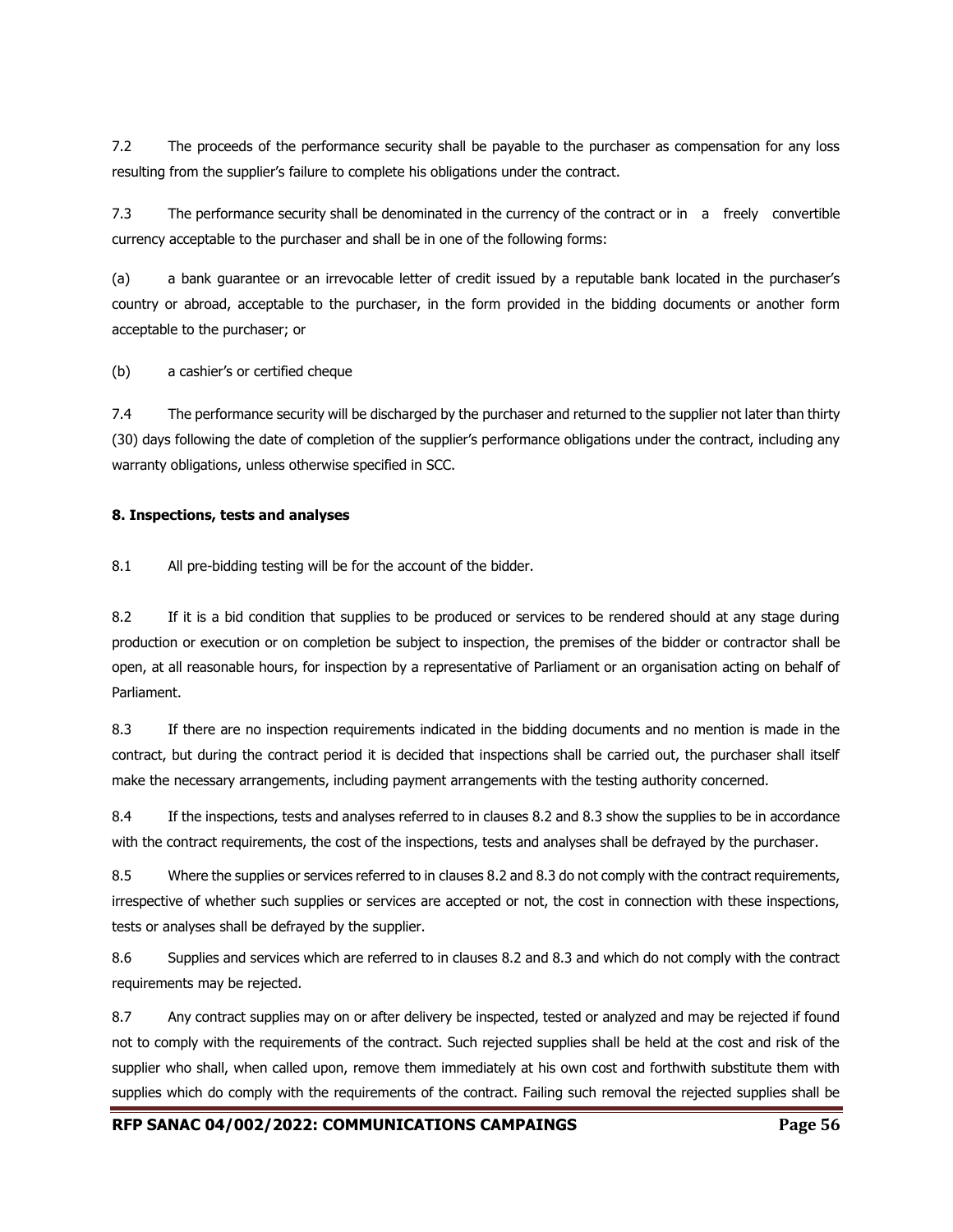returned at the suppliers cost and risk. Should the supplier fail to provide the substitute supplies forthwith, the purchaser may, without giving the supplier further opportunity to substitute the rejected supplies, purchase such supplies as may be necessary at the expense of the supplier.

8.8 The provisions of clauses 8.4 to 8.7 shall not prejudice the right of the purchaser to cancel the contract on account of a breach of the conditions thereof, or to act in terms of Clause 23 of GCC.

#### **9. Packing**

9.1 The supplier shall provide such packing of the goods as is required to prevent their damage or deterioration during transit to their final destination, as indicated in the contract. The packing shall be sufficient to withstand, without limitation, rough handling during transit and exposure to extreme temperatures, salt and precipitation during transit, and open storage. Packing, case size and weights shall take into consideration, where appropriate, the remoteness of the goods' final destination and the absence of heavy handling facilities at all points in transit.

9.2 The packing, marking, and documentation within and outside the packages shall comply strictly with such special requirements as shall be expressly provided for in the contract, including additional requirements, if any, specified in SCC, and in any subsequent instructions ordered by the purchaser.

#### **10. Delivery and documents**

10.1 Delivery of the goods shall be made by the supplier in accordance with the terms specified in the contract. The details of shipping and/or other documents to be furnished by the supplier are specified in SCC.

10.2 Documents to be submitted by the supplier are specified in SCC.

#### **11. Insurance**

11.1 The goods supplied under the contract shall be fully insured in a freely convertible currency against loss or damage incidental to manufacture or acquisition, transportation, storage and delivery in the manner specified in the SCC.

#### **12. Transportation**

12.1 Should a price other than an all-inclusive delivered price be required, this shall be specified in the SCC.

#### **13. Incidental services**

13.1 The supplier may be required to provide any or all of the following services, including additional services, if any, specified in SCC:

- (a) performance or supervision of on-site assembly and/or commissioning of the supplied goods;
- (b) furnishing of tools required for assembly and/or maintenance of the supplied goods;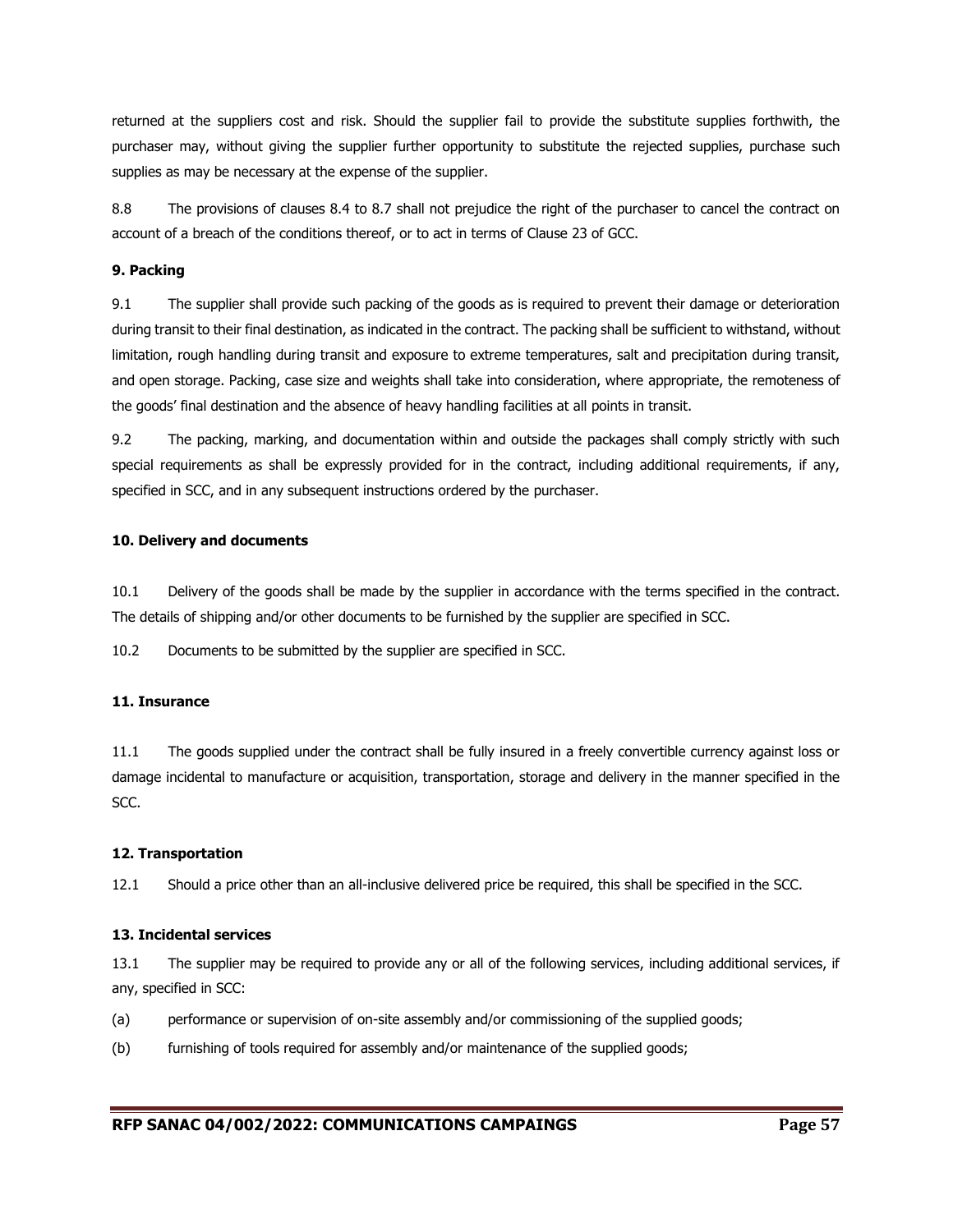(c) furnishing of a detailed operations and maintenance manual for each appropriate unit of the supplied goods;

(d) performance or supervision or maintenance and/or repair of the supplied goods, for a period of time agreed by the parties, provided that this service shall not relieve the supplier of any warranty obligations under this contract; and

(e) training of the purchaser's personnel, at the supplier's plant and/or on-site, in assembly, start-up, operation, maintenance, and/or repair of the supplied goods.

13.2 Prices charged by the supplier for incidental services, if not included in the contract price for the goods, shall be agreed upon in advance by the parties and shall not exceed the prevailing rates charged to other parties by the supplier for similar services.

#### **14. Spare parts**

14.1 As specified in SCC, the supplier may be required to provide any or all of the following materials, notifications, and information pertaining to spare parts manufactured or distributed by the supplier:

(a) such spare parts as the purchaser may elect to purchase from the supplier, provided that this election shall not relieve the supplier of any warranty obligations under the contract; and

(b) in the event of termination of production of the spare parts:

(i) Advance notification to the purchaser of the pending termination, in sufficient time to permit the purchaser to procure needed requirements; and

(ii) following such termination, furnishing at no cost to the purchaser, the blueprints, drawings, and specifications of the spare parts, if requested.

#### **15. Warranty**

15.1 The supplier warrants that the goods supplied under the contract are new, unused, of the most recent or current models and that they incorporate all recent improvements in design and materials unless provided otherwise in the contract. The supplier further warrants that all goods supplied under this contract shall have no defect, arising from design, materials, or workmanship (except when the design and/or material is required by the purchaser's specifications) or from any act or omission of the supplier, that may develop under normal use of the supplied goods in the conditions prevailing in the country of final destination.

15.2 This warranty shall remain valid for twelve (12) months after the goods, or any portion thereof as the case may be, have been delivered to and accepted at the final destination indicated in the contract, or for eighteen (18) months after the date of shipment from the port or place of loading in the source country, whichever period concludes earlier, unless specified otherwise in SCC.

15.3 The purchaser shall promptly notify the supplier in writing of any claims arising under this warranty.

15.4 Upon receipt of such notice, the supplier shall, within the period specified in SCC and with all reasonable speed, repair or replace the defective goods or parts thereof, without costs to the purchaser.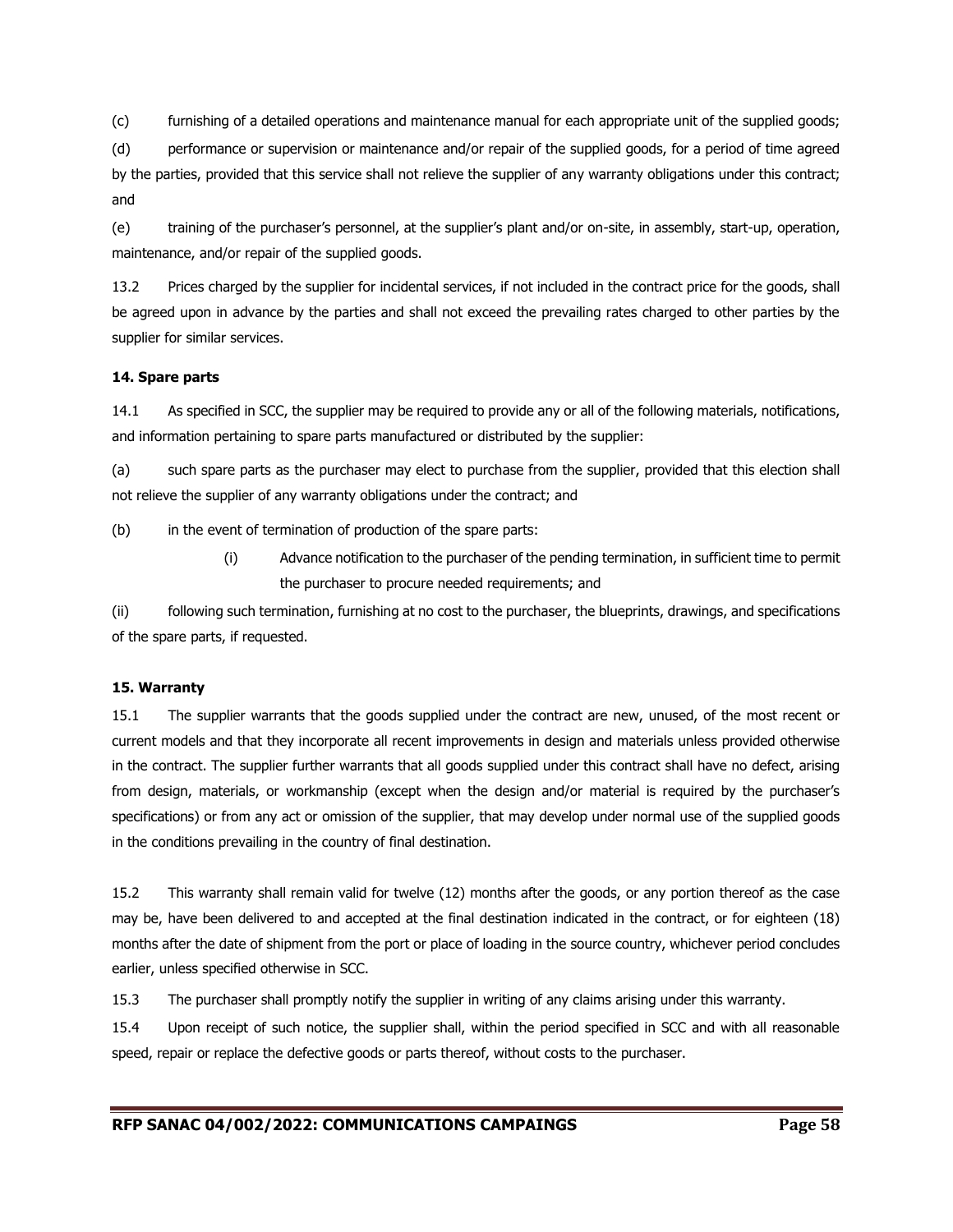15.5 If the supplier, having been notified, fails to remedy the defect(s) within the period specified in SCC, the purchaser may proceed to take such remedial action as may be necessary, at the supplier's risk and expense and without prejudice to any other rights which the purchaser may have against the supplier under the contract.

#### **16. Payment**

16.1 The method and conditions of payment to be made to the supplier under this contract shall be specified in SCC.

16.2 The supplier shall furnish the purchaser with an invoice accompanied by a copy of the delivery note and upon fulfillment of other obligations stipulated in the contract.

16.3 Payments shall be made promptly by the purchaser, but in no case later than thirty (30) days after submission of an invoice or claim by the supplier.

16.4 Payment will be made in Rand unless otherwise stipulated in SCC.

#### **17. Prices**

17.1 Prices charged by the supplier for goods delivered and services performed under the contract shall not vary from the prices quoted by the supplier in his bid, with the exception of any price adjustments authorized in SCC or in the purchaser's request for bid validity extension, as the case may be.

#### **18. Contract amendments**

18.1 No variation in or modification of the terms of the contract shall be made except by written amendment signed by the parties concerned.

#### **19. Assignment**

19.1 The supplier shall not assign, in whole or in part, its obligations to perform under the contract, except with the purchaser's prior written consent.

#### **20. Subcontracts**

20.1 The supplier shall notify the purchaser in writing of all subcontracts awarded under this contract if not already specified in the bid. Such notification, in the original bid or later, shall not relieve the supplier from any liability or obligation under the contract.

#### **21. Delays in the supplier's performance**

21.1 Delivery of the goods and performance of services shall be made by the supplier in accordance with the time schedule prescribed by the purchaser in the contract.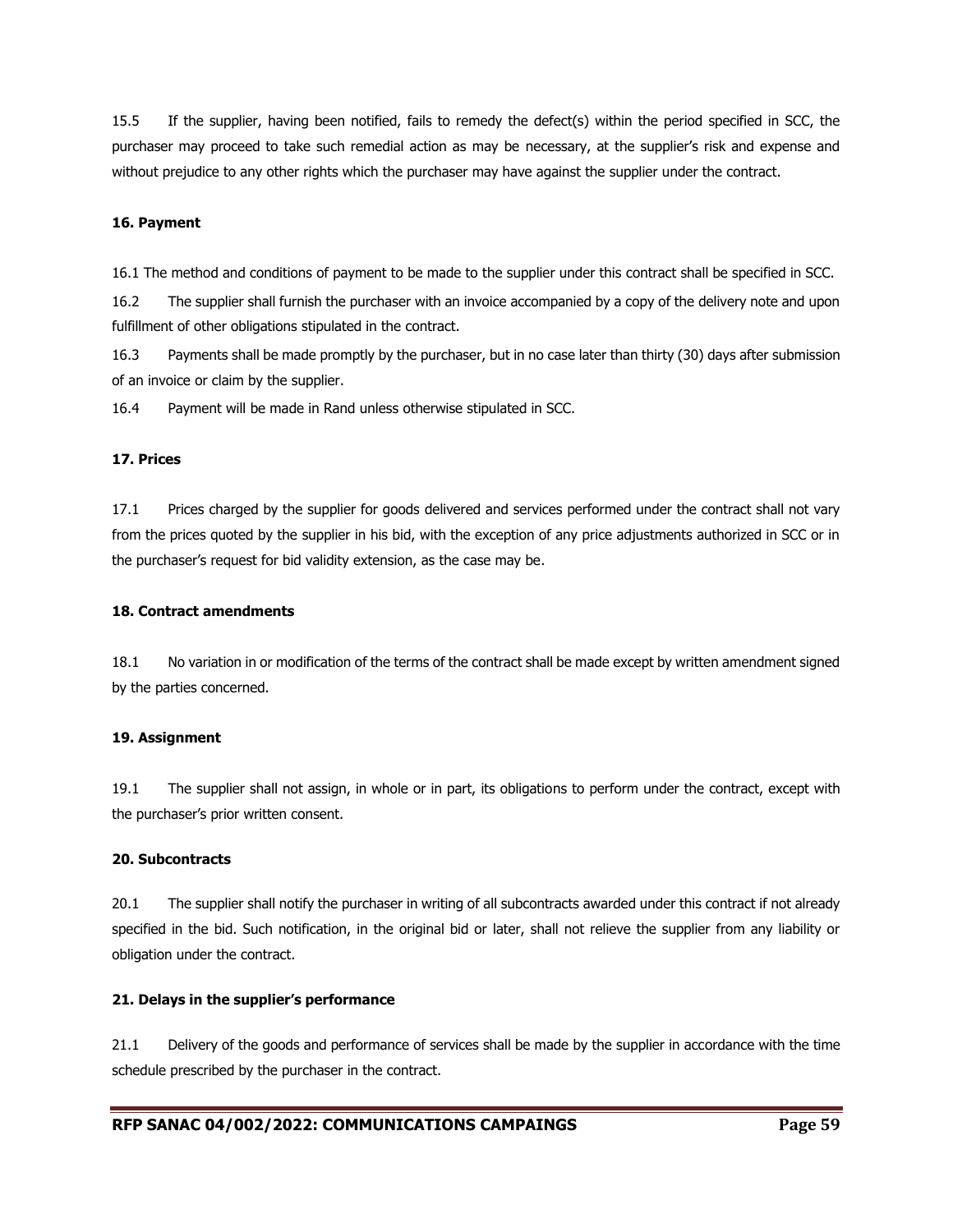21.2 If at any time during performance of the contract, the supplier or its subcontractor(s) should encounter conditions impeding timely delivery of the goods and performance of services, the supplier shall promptly notify the purchaser in writing of the fact of the delay, its likely duration and its cause(s). As soon as practicable after receipt of the supplier's notice, the purchaser shall evaluate the situation and may at his discretion extend the supplier's time for performance, with or without the imposition of penalties, in which case the extension shall be ratified by the parties by amendment of contract.

21.3 No provision in a contract shall be deemed to prohibit the obtaining of supplies or services from a national department, provincial department, or a local authority.

21.4 The right is reserved to procure outside of the contract small quantities or to have minor essential services executed if an emergency arises, the supplier's point of supply is not situated at or near the place where the supplies are required, or the supplier's services are not readily available.

21.5 Except as provided under GCC Clause 25, a delay by the supplier in the performance of its delivery obligations shall render the supplier liable to the imposition of penalties, pursuant to GCC Clause 22, unless an extension of time is agreed upon pursuant to GCC Clause 21.2 without the application of penalties.

21.6 Upon any delay beyond the delivery period in the case of a supplies contract, the purchaser shall, without canceling the contract, be entitled to purchase supplies of a similar quality and up to the same quantity in substitution of the goods not supplied in conformity with the contract and to return any goods delivered later at the supplier's expense and risk, or to cancel the contract and buy such goods as may be required to complete the contract and without prejudice to his other rights, be entitled to claim damages from the supplier.

#### **22. Penalties**

22.1 Subject to GCC Clause 25, if the supplier fails to deliver any or all of the goods or to perform the services within the period(s) specified in the contract, the purchaser shall, without prejudice to its other remedies under the contract, deduct from the contract price, as a penalty, a sum calculated on the delivered price of the delayed goods or unperformed services using the current prime interest rate calculated for each day of the delay until actual delivery or performance. The purchaser may also consider termination of the contract pursuant to GCC Clause 23.

#### **23. Termination for default**

23.1 The purchaser, without prejudice to any other remedy for breach of contract, by written notice of default sent to the supplier, may terminate this contract in whole or in part:

(a) if the supplier fails to deliver any or all of the goods within the period(s) specified in the contract, or within any extension thereof granted by the purchaser pursuant to GCC Clause 21.2;

(b) if the Supplier fails to perform any other obligation(s) under the contract; or

(c) if the supplier, in the judgment of the purchaser, has engaged in corrupt or fraudulent practices in competing for or in executing the contract.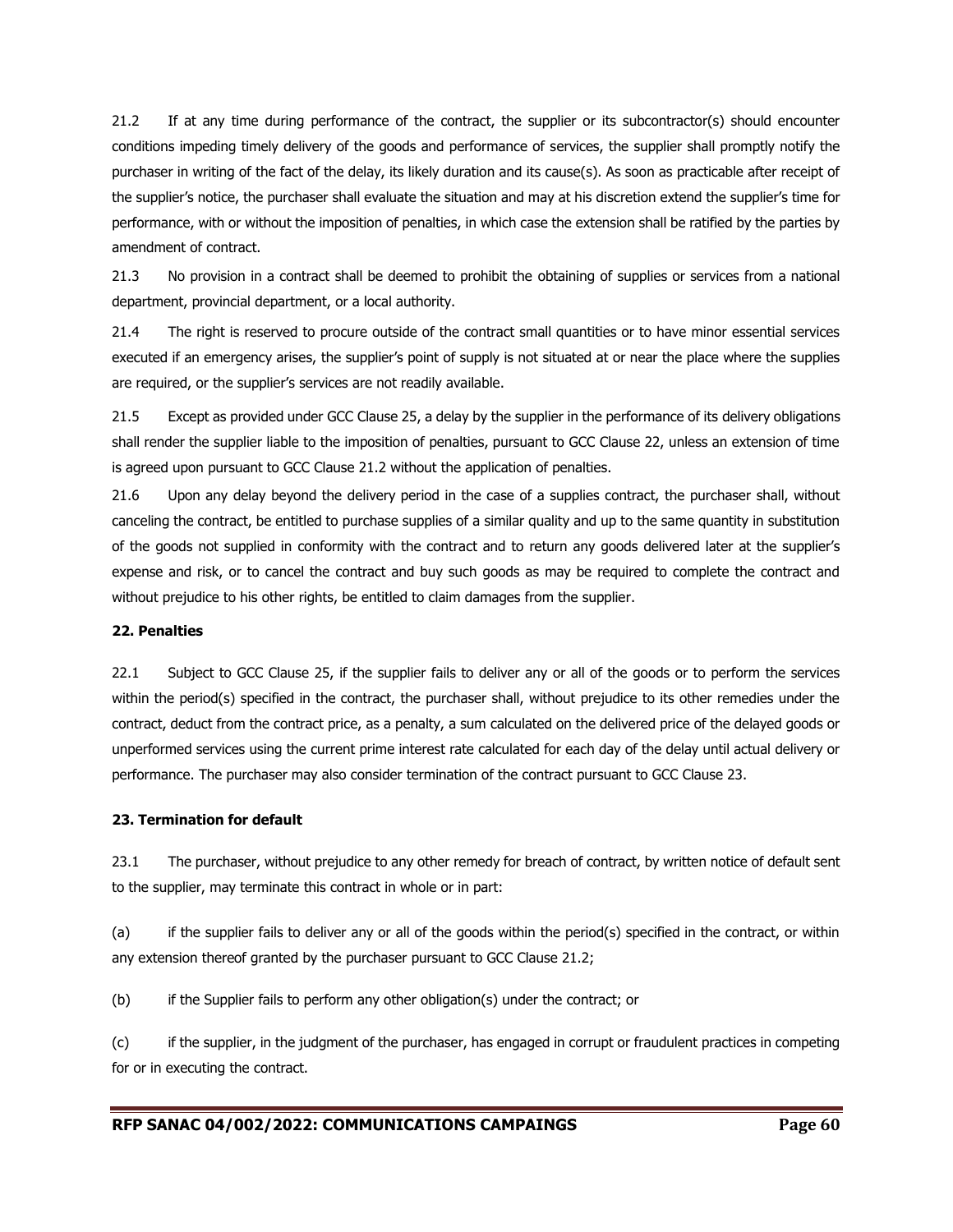23.2 In the event the purchaser terminates the contract in whole or in part, the purchaser may procure, upon such terms and in such manner as it deems appropriate, goods, works or services similar to those undelivered, and the supplier shall be liable to the purchaser for any excess costs for such similar goods, works or services. However, the supplier shall continue performance of the contract to the extent not terminated.

#### **24. Anti-dumping and countervailing duties and rights**

24.1 When, after the date of bid, provisional payments are required, or antidumping or countervailing duties are imposed, or the amount of a provisional payment or anti-dumping or countervailing right is increased in respect of any dumped or subsidized import, the State is not liable for any amount so required or imposed, or for the amount of any such increase. When, after the said date, such a provisional payment is no longer required or any such anti-dumping or countervailing right is abolished, or where the amount of such provisional payment or any such right is reduced, any such favourable difference shall on demand be paid forthwith by the contractor to the State or the State may deduct such amounts from moneys (if any) which may otherwise be due to the contractor in regard to supplies or services which he delivered or rendered, or is to deliver or render in terms of the contract or any other contract or any other amount which may be due to him.

#### **25. Force Majeure**

25.1 Notwithstanding the provisions of GCC Clauses 22 and 23, the supplier shall not be liable for forfeiture of its performance security, damages, or termination for default if and to the extent that his delay in performance or other failure to perform his obligations under the contract is the result of an event of force majeure.

25.2 If a force majeure situation arises, the supplier shall promptly notify the purchaser in writing of such condition and the cause thereof. Unless otherwise directed by the purchaser in writing, the supplier shall continue to perform its obligations under the contract as far as is reasonably practical, and shall seek all reasonable alternative means for performance not prevented by the force majeure event.

#### **26. Termination for insolvency**

26.1 The purchaser may at any time terminate the contract by giving written notice to the supplier if the supplier becomes bankrupt or otherwise insolvent. In this event, termination will be without compensation to the supplier, provided that such termination will not prejudice or affect any right of action or remedy which has accrued or will accrue thereafter to the purchaser.

#### **27. Settlement of Disputes**

27.1 If any dispute or difference of any kind whatsoever arises between the purchaser and the supplier in connection with or arising out of the contract, the parties shall make every effort to resolve amicably such dispute or difference by mutual consultation.

27.2 If, after thirty (30) days, the parties have failed to resolve their dispute or difference by such mutual consultation, then either the purchaser or the supplier may give notice to the other party of his intention to commence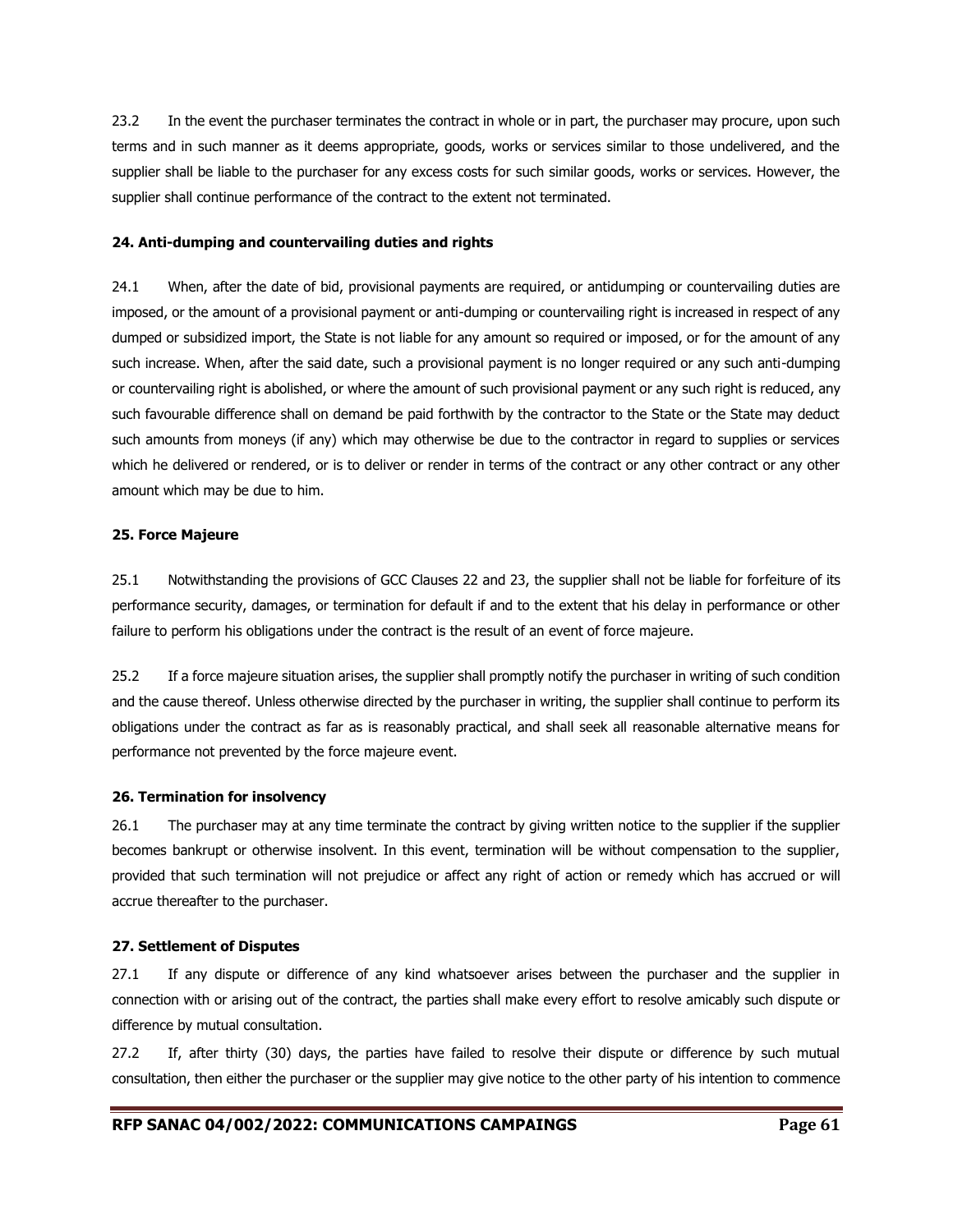with mediation. No mediation in respect of this matter may be commenced unless such notice is given to the other party.

27.3 Should it not be possible to settle a dispute by means of mediation, it may be settled in a South African court of law.

27.4 Mediation proceedings shall be conducted in accordance with the rules of procedure specified in the SCC.

27.5 Notwithstanding any reference to mediation and/or court proceedings herein,

(a) the parties shall continue to perform their respective obligations under the contract unless they otherwise agree; and

(b) the purchaser shall pay the supplier any monies due the supplier.

#### **28. Limitation of liability**

28.1 Except in cases of criminal negligence or willful misconduct, and in the case of infringement pursuant to Clause 6;

(a) the supplier shall not be liable to the purchaser, whether in contract, tort, or otherwise, for any indirect or consequential loss or damage, loss of use, loss of production, or loss of profits or interest costs, provided that this exclusion shall not apply to any obligation of the supplier to pay penalties and/or damages to the purchaser; and

(b) the aggregate liability of the supplier to the purchaser, whether under the contract, in tort or otherwise, shall not exceed the total contract price, provided that this limitation shall not apply to the cost of repairing or replacing defective equipment.

#### **29. Governing language**

29.1 The contract shall be written in English. All correspondence and other documents pertaining to the contract that is exchanged by the parties shall also be written in English.

#### **30. Applicable law**

30.1 The contract shall be interpreted in accordance with South African laws, unless otherwise specified in SCC.

#### **31. Notices**

31.1 Every written acceptance of a bid shall be posted to the supplier concerned by registered or certified mail and any other notice to him shall be posted by ordinary mail to the address furnished in his bid or to the address notified later by him in writing and such posting shall be deemed to be proper service of such notice